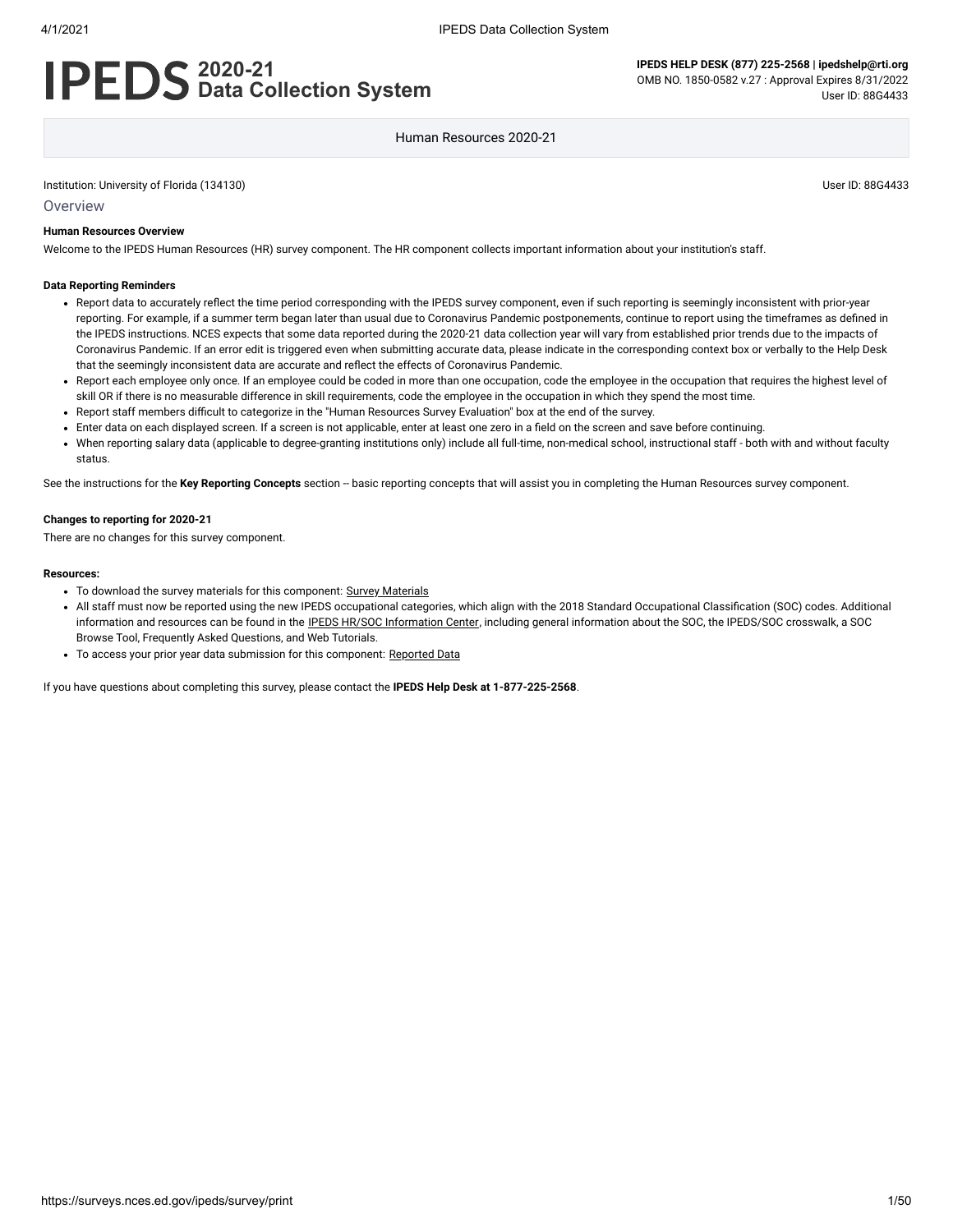Human Resources Screening Questions

#### **Does your institution have any [part-time](javascript:openglossary(467)) staff?**

If you answer Yes to this question, you will be provided the screens to report part-time staff.

No

Yes

#### **Does your institution have graduate assistants?**

If you answer Yes to this question, you will be provided the screens to report graduate assistants.

O No

 $\odot$ Yes

#### **Does your institution have 15 or more [full-time](javascript:openglossary(257)) staff?**

No

Yes

#### **Does your institution have a tenure system?**

If you answer Yes to this question, you will be provided the screens to report some data by tenure status.

No

Yes  $\odot$ 

**Did your institution hire any full-time permanent staff who were included on the payroll of the institution between November 1, 2019 and October 31, 2020 either for the** first time (new to the institution) or after a break in service? Do not exclude persons who were no longer on the payroll as of November 1, 2020. (Exclude persons who have returned from sabbatical leave and full-time instructional staff who are working less-than-9-month contracts.)

If you answer Yes to this question, you will be provided the screens to report full-time permanent new hires in Part H.

 $\circ$ No

 $\odot$ Yes

#### **Do ALL of the [instructional staff](javascript:openglossary(996)) at your institution fall into any of the following categories?**

If you answer **Yes** to any of the questions below, you will **NOT** be required to report **Part G - Salaries** for instructional staff. However, Part G will still be required for reporting data for full-time non-instructional staff.

 $\odot$ No  $\odot$  Yes Are ALL of the instructional staff military personnel?

 $\odot$ No  $\bigcirc$  Yes Do ALL of the instructional staff contribute their services (e.g., members of a religious order)?

∩No ∩ Yes Do ALL of the instructional staff teach pre-clinical or clinical medicine?

You may use the box below to provide additional context for the data you have reported above.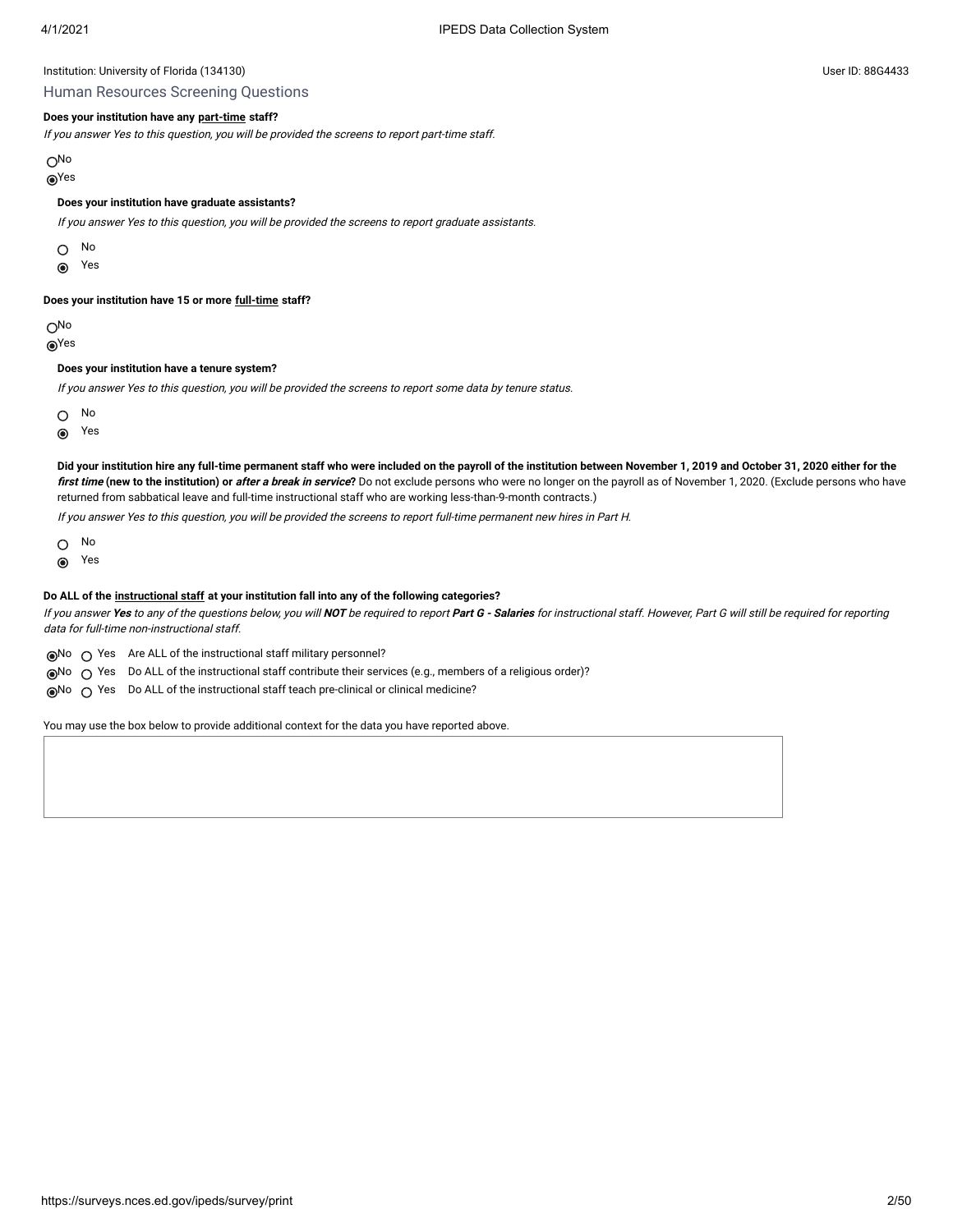# Part A1 - Full-time Instructional Staff by Academic Rank and Tenure Status - Tenured

# **Number of [Full-time](javascript:openglossary(257)) [Instructional Staff](javascript:openglossary(996)) With [Faculty Status](javascript:openglossary(1009)) [Tenured](javascript:openglossary(639))**

As of November 1, 2020

- Report Hispanic/Latino individuals of any race as Hispanic/Latino
- Report race for non-Hispanic/Latino individuals only
- Include both Primarily Instruction and Instruction Combined with Research and/or Public Service
- Include both medical school and non-medical school staff

#### **Men**

|                                           |                | No academic             |                         |             |           |      |             |
|-------------------------------------------|----------------|-------------------------|-------------------------|-------------|-----------|------|-------------|
| Race/ethnicity                            | Professors     | Associate<br>professors | Assistant<br>professors | Instructors | Lecturers | rank | Total       |
| Nonresident alien                         | $\overline{4}$ | 0                       |                         |             |           |      | 4           |
| Hispanic/Latino                           | 41             | 23                      |                         |             |           |      | 64          |
| American Indian or Alaska Native          | $\pmb{0}$      | $\pmb{0}$               |                         |             |           |      | $\mathbf 0$ |
| Asian                                     | 102            | 53                      |                         |             |           |      | 155         |
| <b>Black or African American</b>          | 16             | 11                      |                         |             |           |      | 27          |
| Native Hawaiian or Other Pacific Islander | 0              | 0                       |                         |             |           |      | $\mathbf 0$ |
| White                                     | 583            | 216                     | $\overline{2}$          |             |           |      | 801         |
| Two or more races                         | 6              | $\overline{7}$          |                         |             |           |      | 13          |
| Race and ethnicity unknown                | 3              | $\mathbf{1}$            |                         |             |           |      | 4           |
| <b>Total men</b>                          | 755            | 311                     | $\mathbf{2}$            | 0           | 0         | 0    | 1,068       |

|                                           |              | No academic             |                         |             |           |      |              |
|-------------------------------------------|--------------|-------------------------|-------------------------|-------------|-----------|------|--------------|
| Race/ethnicity                            | Professors   | Associate<br>professors | Assistant<br>professors | Instructors | Lecturers | rank | Total        |
| Nonresident alien                         | $\mathbf{1}$ | $\mathsf 0$             |                         |             |           |      | $\mathbf{1}$ |
| Hispanic/Latino                           | 14           | 9                       |                         |             |           |      | 23           |
| American Indian or Alaska Native          | $\pmb{0}$    | $\overline{1}$          |                         |             |           |      | $\mathbf{1}$ |
| Asian                                     | 27           | 21                      |                         |             |           |      | 48           |
| <b>Black or African American</b>          | 9            | 15                      |                         |             |           |      | 24           |
| Native Hawaiian or Other Pacific Islander | $\mathsf 0$  | $\mathsf 0$             |                         |             |           |      | 0            |
| White                                     | 191          | 139                     |                         |             |           |      | 330          |
| Two or more races                         | $\sqrt{2}$   | 3                       |                         |             |           |      | 5            |
| Race and ethnicity unknown                | 0            | $\mathbf 0$             |                         |             |           |      | $\bf{0}$     |
| <b>Total women</b>                        | 244          | 188                     | 0                       | 0           | 0         | 0    | 432          |
|                                           |              |                         |                         |             |           |      |              |
| Total (men+women)                         | 999          | 499                     | $\mathbf{2}$            | 0           | 0         | 0    | 1,500        |
| Total from prior year                     |              |                         |                         |             |           |      | 1,525        |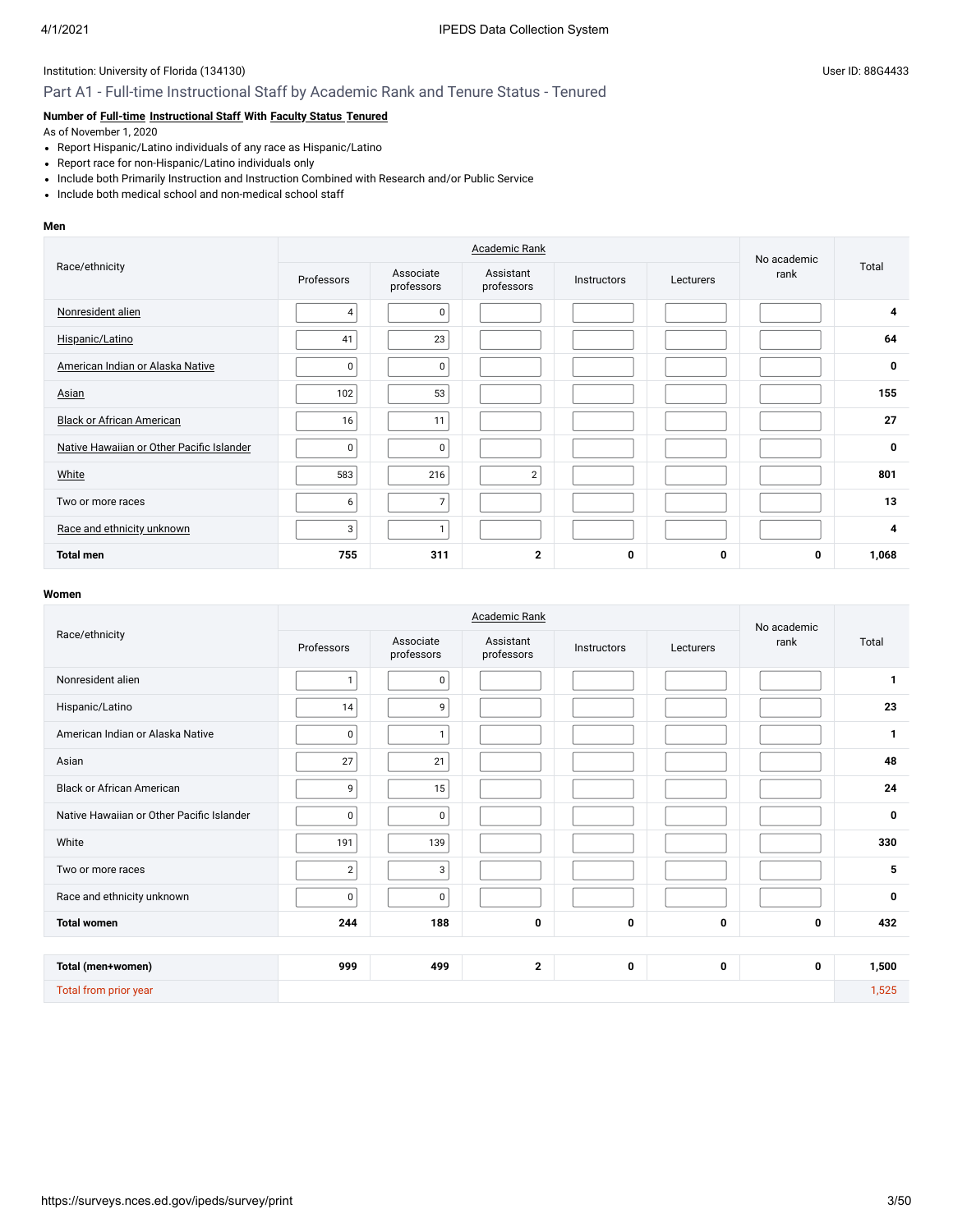# Part A1 - Full-time Instructional Staff by Academic Rank and Tenure Status - On Tenure Track

## **Number of [Full-time](javascript:openglossary(257)) [Instructional Staff](javascript:openglossary(996)) With [Faculty Status](javascript:openglossary(1009)) [On Tenure Track](javascript:openglossary(641))**

As of November 1, 2020

- Report Hispanic/Latino individuals of any race as Hispanic/Latino
- Report race for non-Hispanic/Latino individuals only
- Include both Primarily Instruction and Instruction Combined with Research and/or Public Service
- Include both medical school and non-medical school staff

#### **Men**

|                                           |                |                         | No academic             |             |           |      |              |
|-------------------------------------------|----------------|-------------------------|-------------------------|-------------|-----------|------|--------------|
| Race/ethnicity                            | Professors     | Associate<br>professors | Assistant<br>professors | Instructors | Lecturers | rank | Total        |
| Nonresident alien                         | $\mathbf{I}$   | $\mathbf 0$             | 66                      |             |           |      | 67           |
| Hispanic/Latino                           | $\overline{2}$ | $\overline{7}$          | 30                      |             |           |      | 39           |
| American Indian or Alaska Native          | $\pmb{0}$      | $\pmb{0}$               |                         |             |           |      | $\mathbf{1}$ |
| Asian                                     | 4              | 13                      | 37                      |             |           |      | 54           |
| <b>Black or African American</b>          | $\mathbf{I}$   |                         | 9                       |             |           |      | 11           |
| Native Hawaiian or Other Pacific Islander | 0              | 0                       | $\mathbf 0$             |             |           |      | $\mathbf 0$  |
| White                                     | 13             | 26                      | 173                     |             |           |      | 212          |
| Two or more races                         | $\mathbf{1}$   | 0                       | 8                       |             |           |      | 9            |
| Race and ethnicity unknown                | 0              | $\overline{0}$          | 17                      |             |           |      | 17           |
| <b>Total men</b>                          | 22             | 47                      | 341                     | 0           | 0         | 0    | 410          |

|                                           |                |                         | Academic Rank           |             |              | No academic |              |
|-------------------------------------------|----------------|-------------------------|-------------------------|-------------|--------------|-------------|--------------|
| Race/ethnicity                            | Professors     | Associate<br>professors | Assistant<br>professors | Instructors | Lecturers    | rank        | Total        |
| Nonresident alien                         |                |                         | 30                      |             |              |             | 30           |
| Hispanic/Latino                           |                | 1                       | 18                      |             |              |             | 19           |
| American Indian or Alaska Native          |                |                         | $\mathbf{1}$            |             |              |             | $\mathbf{1}$ |
| Asian                                     | $\mathbf{1}$   | 6                       | 41                      |             | $\mathbf{1}$ |             | 49           |
| <b>Black or African American</b>          |                | $\mathbf{1}$            | 18                      |             |              |             | 19           |
| Native Hawaiian or Other Pacific Islander |                |                         | $\mathbf 0$             |             |              |             | 0            |
| White                                     | 6              | 12                      | 142                     |             | $\mathbf{1}$ |             | 161          |
| Two or more races                         |                |                         | $\overline{4}$          |             |              |             | 4            |
| Race and ethnicity unknown                |                |                         | $\overline{4}$          |             |              |             | 4            |
| <b>Total women</b>                        | $\overline{7}$ | 20                      | 258                     | 0           | $\mathbf{2}$ | 0           | 287          |
|                                           |                |                         |                         |             |              |             |              |
| Total (men+women)                         | 29             | 67                      | 599                     | 0           | $\mathbf{2}$ | 0           | 697          |
| Total from prior year                     |                |                         |                         |             |              |             | 653          |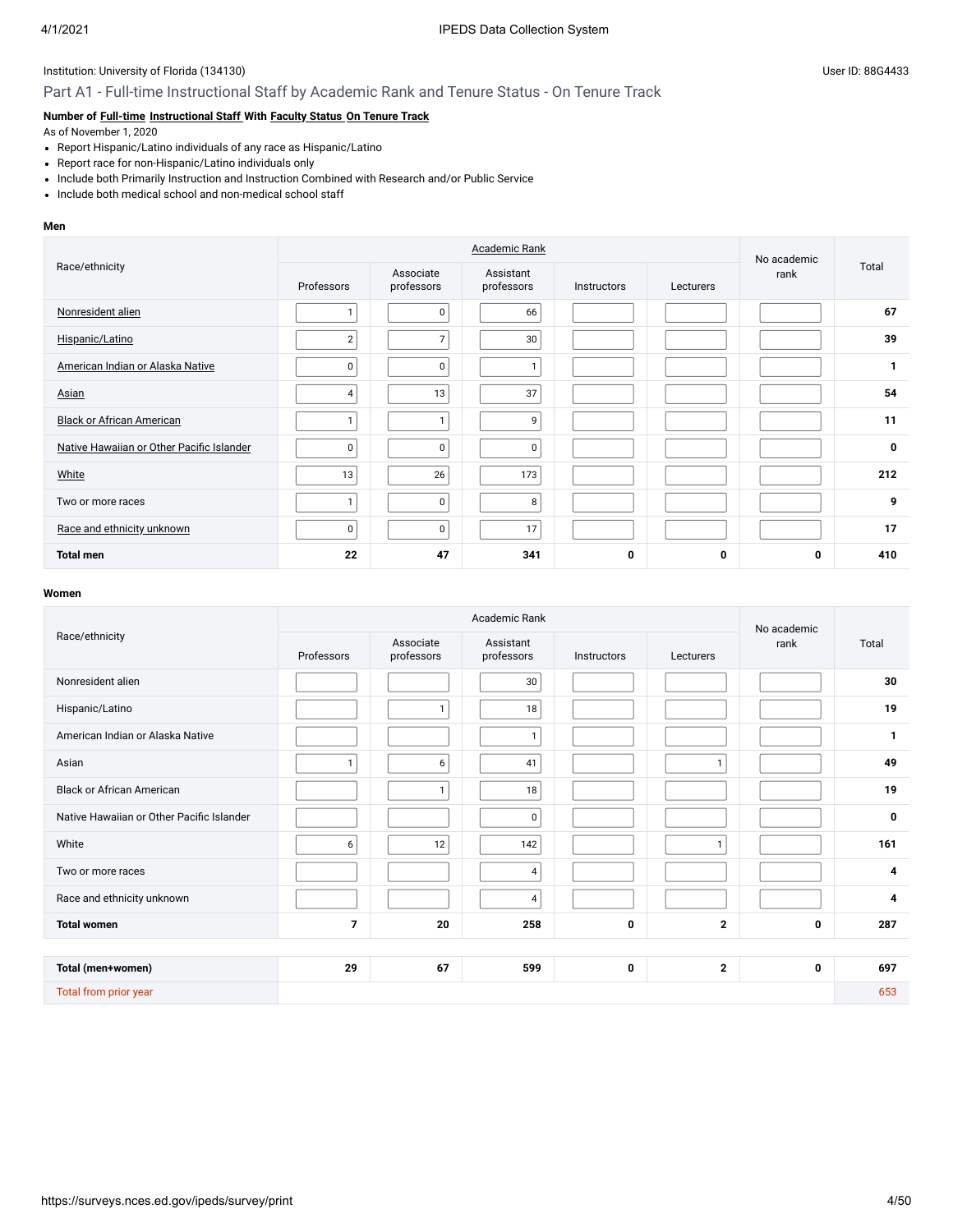# Part A1 - Full-time Instructional Staff by Academic Rank and Tenure Status - Multi-Year Contract

## **Number of [Full-time](javascript:openglossary(257)) [Instructional Staff](javascript:openglossary(996)) With [Faculty Status](javascript:openglossary(1009)) [Not on Tenure Track](javascript:openglossary(966)) - [Multi-Year Contract](javascript:openglossary(981))**

As of November 1, 2020

- Report Hispanic/Latino individuals of any race as Hispanic/Latino
- Report race for non-Hispanic/Latino individuals only
- Include both Primarily Instruction and Instruction Combined with Research and/or Public Service
- Include both medical school and non-medical school staff

#### **Men**

|                                           |            | No academic             |                         |             |           |      |              |
|-------------------------------------------|------------|-------------------------|-------------------------|-------------|-----------|------|--------------|
| Gender and race/ethnicity                 | Professors | Associate<br>professors | Assistant<br>professors | Instructors | Lecturers | rank | Total        |
| Nonresident alien                         |            |                         |                         |             |           |      | $\mathbf 0$  |
| Hispanic/Latino                           |            |                         |                         |             |           |      | $\mathbf 0$  |
| American Indian or Alaska Native          |            |                         |                         |             |           |      | $\mathbf 0$  |
| Asian                                     |            |                         |                         |             |           |      | $\mathbf 0$  |
| <b>Black or African American</b>          |            |                         |                         |             |           |      | $\mathbf 0$  |
| Native Hawaiian or Other Pacific Islander |            |                         |                         |             |           |      | $\mathbf 0$  |
| White                                     |            |                         |                         |             |           |      | $\mathbf 0$  |
| Two or more races                         |            |                         |                         |             |           |      | 0            |
| Race and ethnicity unknown                |            |                         |                         |             |           |      | $\mathbf{0}$ |
| <b>Total men</b>                          | 0          | 0                       | 0                       | 0           | 0         | 0    | $\bf{0}$     |

|                                           |            |                         | Academic Rank           |             |           | No academic |             |
|-------------------------------------------|------------|-------------------------|-------------------------|-------------|-----------|-------------|-------------|
| Gender and race/ethnicity                 | Professors | Associate<br>professors | Assistant<br>professors | Instructors | Lecturers | rank        | Total       |
| Nonresident alien                         |            |                         |                         |             |           |             | 0           |
| Hispanic/Latino                           |            |                         |                         |             |           |             | 0           |
| American Indian or Alaska Native          |            |                         |                         |             |           |             | $\mathbf 0$ |
| Asian                                     |            |                         |                         |             |           |             | $\bf{0}$    |
| <b>Black or African American</b>          |            |                         |                         |             |           |             | $\mathbf 0$ |
| Native Hawaiian or Other Pacific Islander |            |                         |                         |             |           |             | $\mathbf 0$ |
| White                                     |            |                         |                         |             |           |             | $\mathbf 0$ |
| Two or more races                         |            |                         |                         |             |           |             | $\mathbf 0$ |
| Race and ethnicity unknown                |            |                         |                         |             |           | 0           | $\mathbf 0$ |
| <b>Total women</b>                        | 0          | 0                       | 0                       | 0           | 0         | 0           | $\mathbf 0$ |
|                                           |            |                         |                         |             |           |             |             |
| Total (men+women)                         | 0          | 0                       | 0                       | 0           | 0         | 0           | $\mathbf 0$ |
| Total from prior year                     |            |                         |                         |             |           |             |             |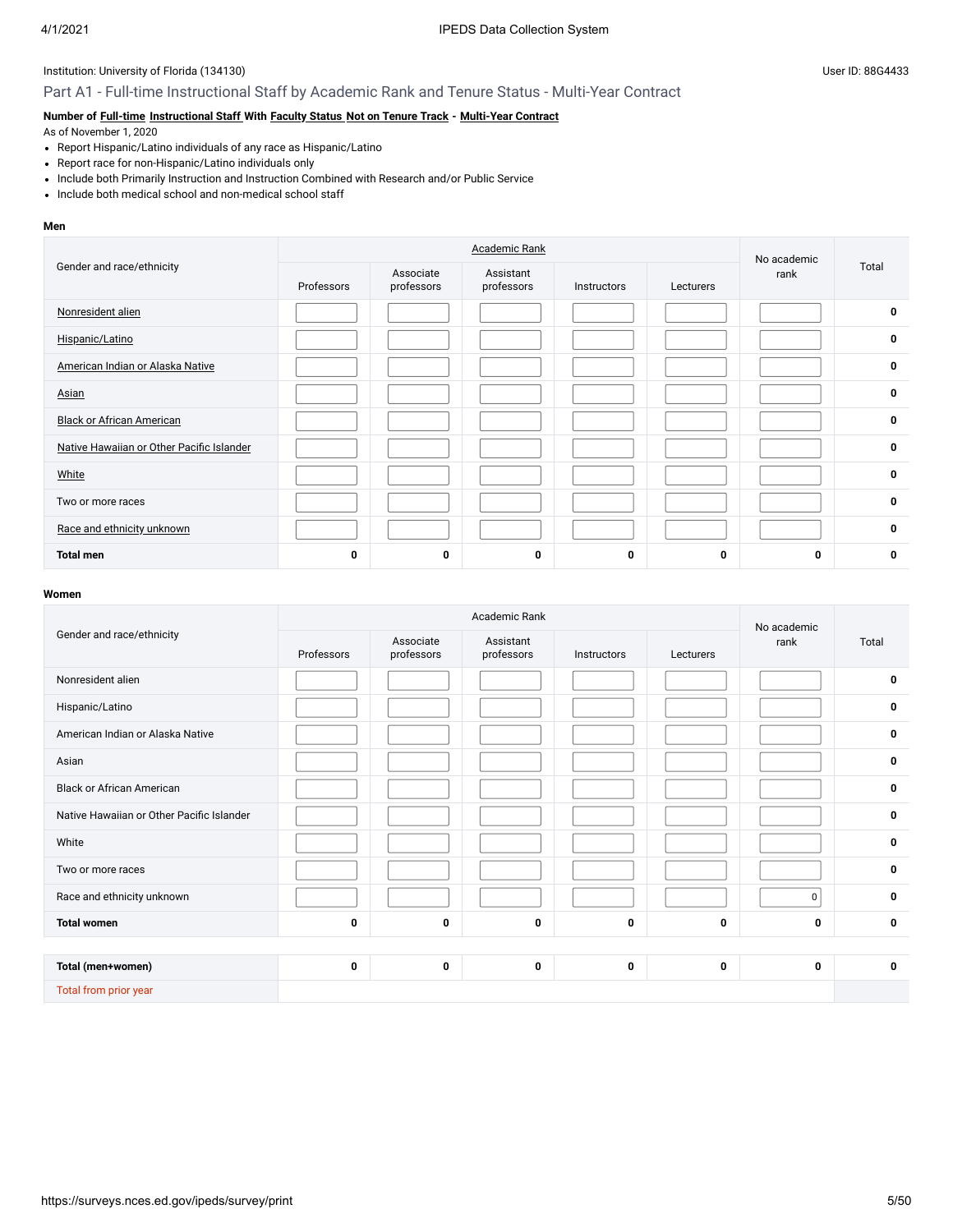# Part A1 - Full-time Instructional Staff by Academic Rank and Tenure Status - Annual Contract

## **Number of [Full-time](javascript:openglossary(257)) [Instructional Staff](javascript:openglossary(996)) With [Faculty Status](javascript:openglossary(1009)) [Not on Tenure Track](javascript:openglossary(966)) - [Annual Contract](javascript:openglossary(979))**

As of November 1, 2020

- Report Hispanic/Latino individuals of any race as Hispanic/Latino
- Report race for non-Hispanic/Latino individuals only
- Include both Primarily Instruction and Instruction Combined with Research and/or Public Service
- Include both medical school and non-medical school staff

#### **Men**

|                                           |                |                         | No academic             |             |           |      |              |
|-------------------------------------------|----------------|-------------------------|-------------------------|-------------|-----------|------|--------------|
| Race/ethnicity                            | Professors     | Associate<br>professors | Assistant<br>professors | Instructors | Lecturers | rank | Total        |
| Nonresident alien                         |                |                         | 5                       |             | 9         |      | 14           |
| Hispanic/Latino                           | $\overline{2}$ | 1                       | $\overline{2}$          |             | 17        |      | 23           |
| American Indian or Alaska Native          |                |                         |                         |             |           |      | $\mathbf 0$  |
| Asian                                     |                |                         |                         |             | 5         | 4    | 10           |
| <b>Black or African American</b>          |                |                         | $\overline{2}$          |             | 6         | 3    | 12           |
| Native Hawaiian or Other Pacific Islander |                |                         |                         |             | п         |      | $\mathbf{1}$ |
| White                                     | 16             | $\overline{7}$          | 20                      |             | 143       | 29   | 215          |
| Two or more races                         |                |                         | $\mathbf{I}$            |             | 4         |      | 6            |
| Race and ethnicity unknown                |                |                         |                         |             | 1         |      | $\mathbf{1}$ |
| <b>Total men</b>                          | 19             | 8                       | 31                      | 0           | 186       | 38   | 282          |

|                                           |              |                         | Academic Rank           |             |                | No academic  |              |
|-------------------------------------------|--------------|-------------------------|-------------------------|-------------|----------------|--------------|--------------|
| Race/ethnicity                            | Professors   | Associate<br>professors | Assistant<br>professors | Instructors | Lecturers      | rank         | Total        |
| Nonresident alien                         |              |                         | $\overline{4}$          |             | 16             | $\mathbf 0$  | 20           |
| Hispanic/Latino                           |              |                         | 6                       |             | 26             | 5            | 38           |
| American Indian or Alaska Native          |              |                         |                         |             | $\overline{2}$ | 0            | $\mathbf{2}$ |
| Asian                                     |              | 1                       | 5                       |             | 19             | 3            | 28           |
| <b>Black or African American</b>          |              |                         | $\overline{7}$          |             | 23             | $\mathbf{1}$ | 31           |
| Native Hawaiian or Other Pacific Islander |              |                         |                         |             | $\pmb{0}$      | 0            | 0            |
| White                                     | 12           | 10                      | 55                      |             | 176            | 44           | 297          |
| Two or more races                         | $\mathbf{1}$ |                         | $\mathbf{1}$            |             | $\overline{2}$ | $\mathbf 0$  | 4            |
| Race and ethnicity unknown                | $\mathbf{1}$ |                         | $\mathbf{1}$            |             | $\mathbf{1}$   | 0            | 3            |
| <b>Total women</b>                        | 14           | 12                      | 79                      | 0           | 265            | 53           | 423          |
|                                           |              |                         |                         |             |                |              |              |
| Total (men+women)                         | 33           | 20                      | 110                     | 0           | 451            | 91           | 705          |
| Total from prior year                     |              |                         |                         |             |                |              | 728          |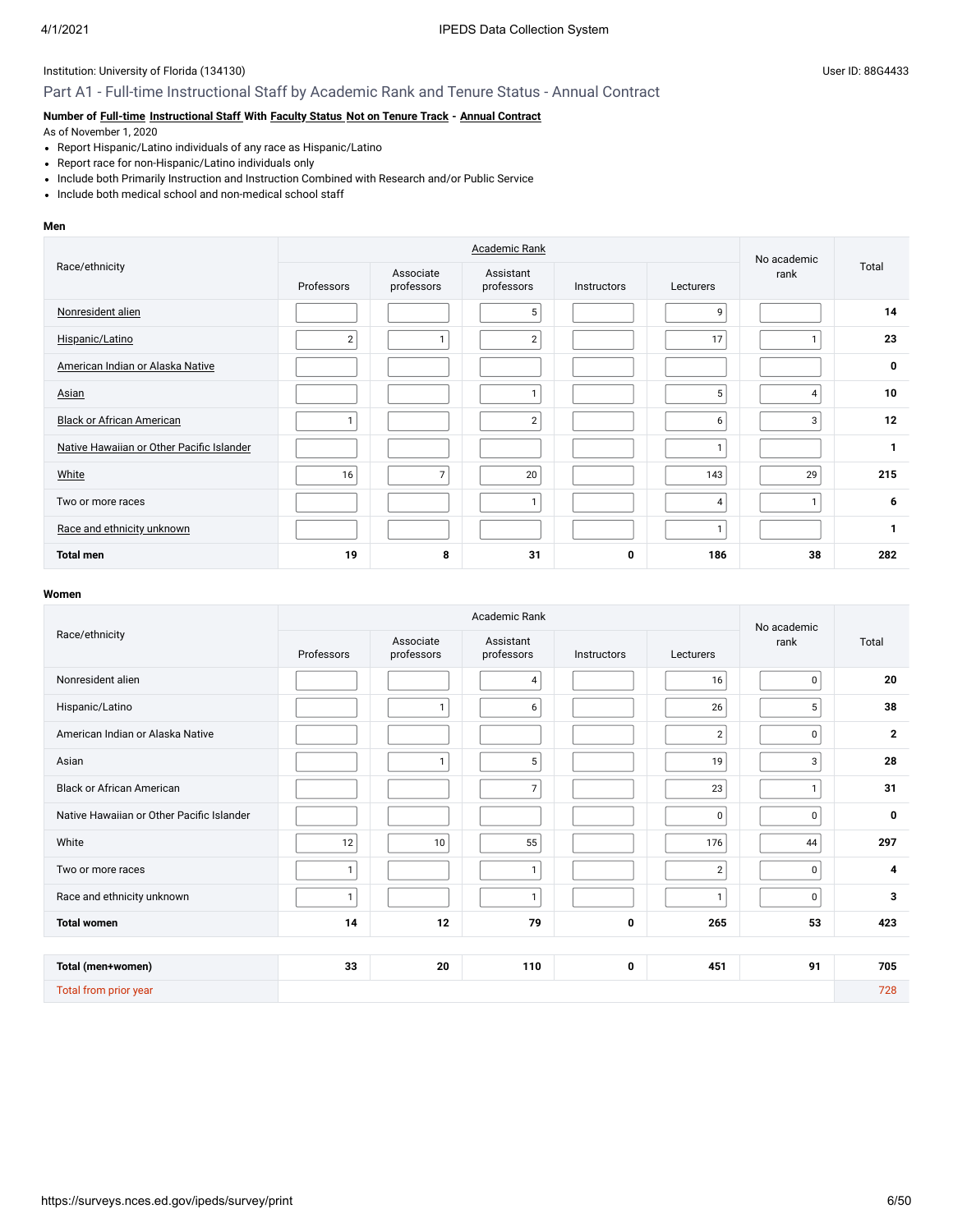# Part A1 - Full-time Instructional Staff by Academic Rank and Tenure Status - Less-Than-Annual Contract

## **Number of [Full-time](javascript:openglossary(257)) [Instructional Staff](javascript:openglossary(996)) With [Faculty Status](javascript:openglossary(1009)) [Not on Tenure Track](javascript:openglossary(966)) - [Less-than-annual Contract](javascript:openglossary(980))**

As of November 1, 2020

- Report Hispanic/Latino individuals of any race as Hispanic/Latino
- Report race for non-Hispanic/Latino individuals only
- Include both Primarily Instruction and Instruction Combined with Research and/or Public Service
- Include both medical school and non-medical school staff

#### **Men**

|                                           |            | No academic             |                         |             |           |      |             |
|-------------------------------------------|------------|-------------------------|-------------------------|-------------|-----------|------|-------------|
| Race/ethnicity                            | Professors | Associate<br>professors | Assistant<br>professors | Instructors | Lecturers | rank | Total       |
| Nonresident alien                         |            |                         |                         |             |           |      | $\mathbf 0$ |
| Hispanic/Latino                           |            |                         |                         |             |           |      | $\mathbf 0$ |
| American Indian or Alaska Native          |            |                         |                         |             |           |      | $\mathbf 0$ |
| Asian                                     |            |                         |                         |             |           |      | $\mathbf 0$ |
| <b>Black or African American</b>          |            |                         |                         |             |           |      | $\mathbf 0$ |
| Native Hawaiian or Other Pacific Islander |            |                         |                         |             |           |      | $\mathbf 0$ |
| White                                     |            |                         |                         |             |           |      | $\mathbf 0$ |
| Two or more races                         |            |                         |                         |             |           |      | 0           |
| Race and ethnicity unknown                |            |                         |                         |             |           |      | $\mathbf 0$ |
| <b>Total men</b>                          | 0          | 0                       | 0                       | 0           | 0         | 0    | $\bf{0}$    |

|                                           |             |                         | Academic Rank           |             |           | No academic |             |
|-------------------------------------------|-------------|-------------------------|-------------------------|-------------|-----------|-------------|-------------|
| Race/ethnicity                            | Professors  | Associate<br>professors | Assistant<br>professors | Instructors | Lecturers | rank        | Total       |
| Nonresident alien                         |             |                         |                         |             |           |             | 0           |
| Hispanic/Latino                           |             |                         |                         |             |           |             | 0           |
| American Indian or Alaska Native          |             |                         |                         |             |           |             | $\mathbf 0$ |
| Asian                                     |             |                         |                         |             |           |             | $\pmb{0}$   |
| <b>Black or African American</b>          |             |                         |                         |             |           |             | $\mathbf 0$ |
| Native Hawaiian or Other Pacific Islander |             |                         |                         |             |           |             | 0           |
| White                                     |             |                         |                         |             |           |             | $\mathbf 0$ |
| Two or more races                         |             |                         |                         |             |           |             | 0           |
| Race and ethnicity unknown                |             |                         |                         |             |           | $\mathbf 0$ | $\mathbf 0$ |
| <b>Total women</b>                        | $\mathbf 0$ | $\mathbf{0}$            | $\mathbf{0}$            | $\bf{0}$    | 0         | $\mathbf 0$ | $\mathbf 0$ |
|                                           |             |                         |                         |             |           |             |             |
| Total (men+women)                         | $\mathbf 0$ | $\mathbf 0$             | $\mathbf 0$             | 0           | 0         | 0           | $\mathbf 0$ |
| Total from prior year                     |             |                         |                         |             |           |             |             |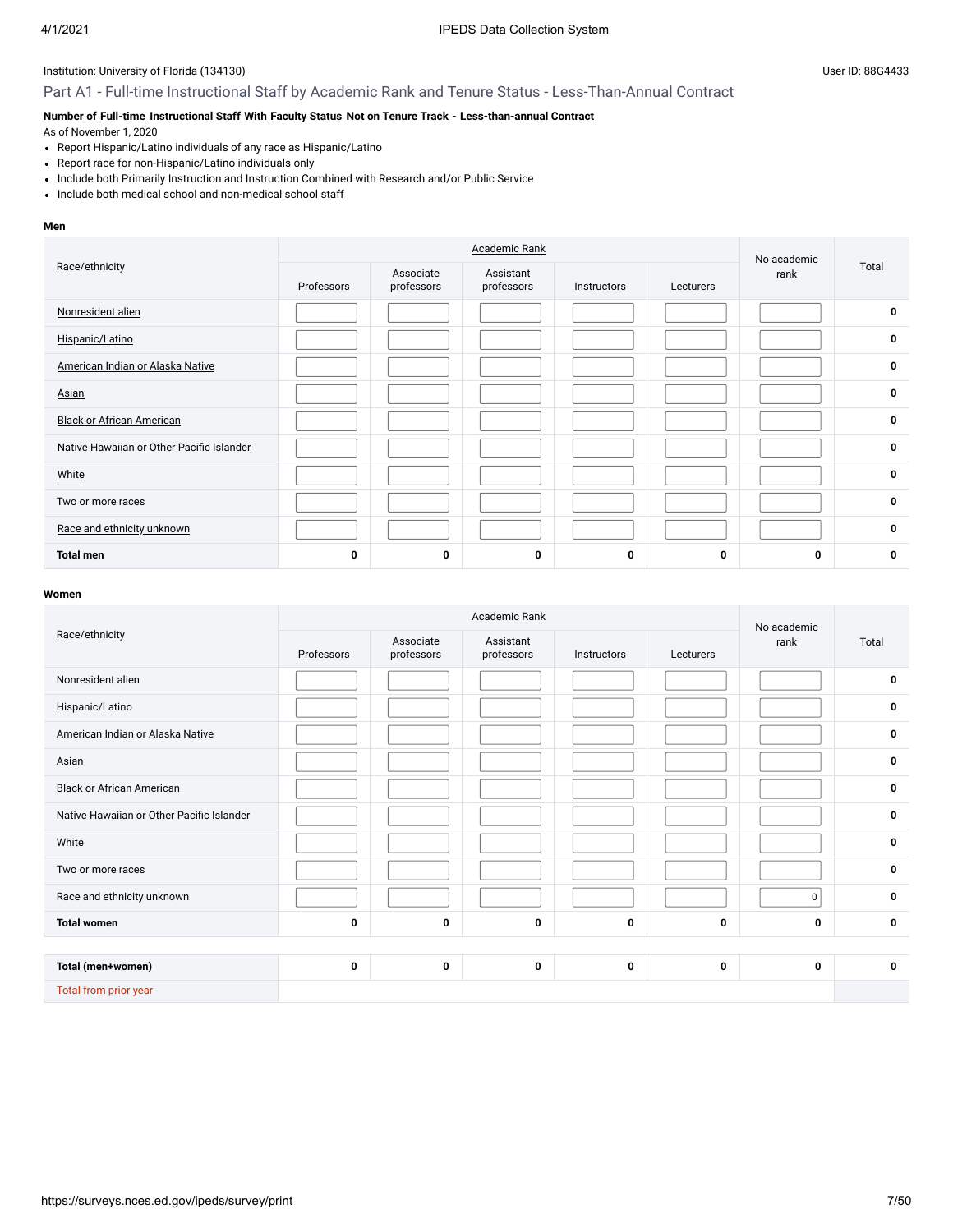# Part A1 - Full-time Instructional Staff by Academic Rank and Tenure Status - Indefinite duration contract

## **Number of [Full-time](javascript:openglossary(257)) [Instructional Staff](javascript:openglossary(996)) With [Faculty Status](javascript:openglossary(1009)) [Not on Tenure Track](javascript:openglossary(966)) - [Indefinite duration contract](javascript:openglossary(1075))**

As of November 1, 2020

- Report Hispanic/Latino individuals of any race as Hispanic/Latino
- Report race for non-Hispanic/Latino individuals only
- Include both Primarily Instruction and Instruction Combined with Research and/or Public Service
- Include both medical school and non-medical school staff

#### **Men**

|                                           |            | No academic             |                         |             |           |      |              |
|-------------------------------------------|------------|-------------------------|-------------------------|-------------|-----------|------|--------------|
| Gender and race/ethnicity                 | Professors | Associate<br>professors | Assistant<br>professors | Instructors | Lecturers | rank | Total        |
| Nonresident alien                         |            |                         |                         |             |           |      | $\mathbf 0$  |
| Hispanic/Latino                           |            |                         |                         |             |           |      | $\mathbf 0$  |
| American Indian or Alaska Native          |            |                         |                         |             |           |      | $\mathbf 0$  |
| Asian                                     |            |                         |                         |             |           |      | $\mathbf 0$  |
| <b>Black or African American</b>          |            |                         |                         |             |           |      | $\mathbf 0$  |
| Native Hawaiian or Other Pacific Islander |            |                         |                         |             |           |      | $\mathbf 0$  |
| White                                     |            |                         |                         |             |           |      | $\mathbf 0$  |
| Two or more races                         |            |                         |                         |             |           |      | 0            |
| Race and ethnicity unknown                |            |                         |                         |             |           |      | $\mathbf{0}$ |
| <b>Total men</b>                          | 0          | 0                       | 0                       | 0           | 0         | 0    | $\bf{0}$     |

|                                           |            | No academic             |                         |             |           |             |             |
|-------------------------------------------|------------|-------------------------|-------------------------|-------------|-----------|-------------|-------------|
| Gender and race/ethnicity                 | Professors | Associate<br>professors | Assistant<br>professors | Instructors | Lecturers | rank        | Total       |
| Nonresident alien                         |            |                         |                         |             |           |             | 0           |
| Hispanic/Latino                           |            |                         |                         |             |           |             | 0           |
| American Indian or Alaska Native          |            |                         |                         |             |           |             | 0           |
| Asian                                     |            |                         |                         |             |           |             | 0           |
| <b>Black or African American</b>          |            |                         |                         |             |           |             | $\mathbf 0$ |
| Native Hawaiian or Other Pacific Islander |            |                         |                         |             |           |             | 0           |
| White                                     |            |                         |                         |             |           |             | 0           |
| Two or more races                         |            |                         |                         |             |           |             | 0           |
| Race and ethnicity unknown                |            |                         |                         |             |           | $\mathbf 0$ | 0           |
| <b>Total women</b>                        | 0          | 0                       | 0                       | 0           | 0         | 0           | $\mathbf 0$ |
|                                           |            |                         |                         |             |           |             |             |
| Total (men+women)                         | 0          | 0                       | 0                       | 0           | 0         | 0           | $\mathbf 0$ |
| Total from prior year                     |            |                         |                         |             |           |             |             |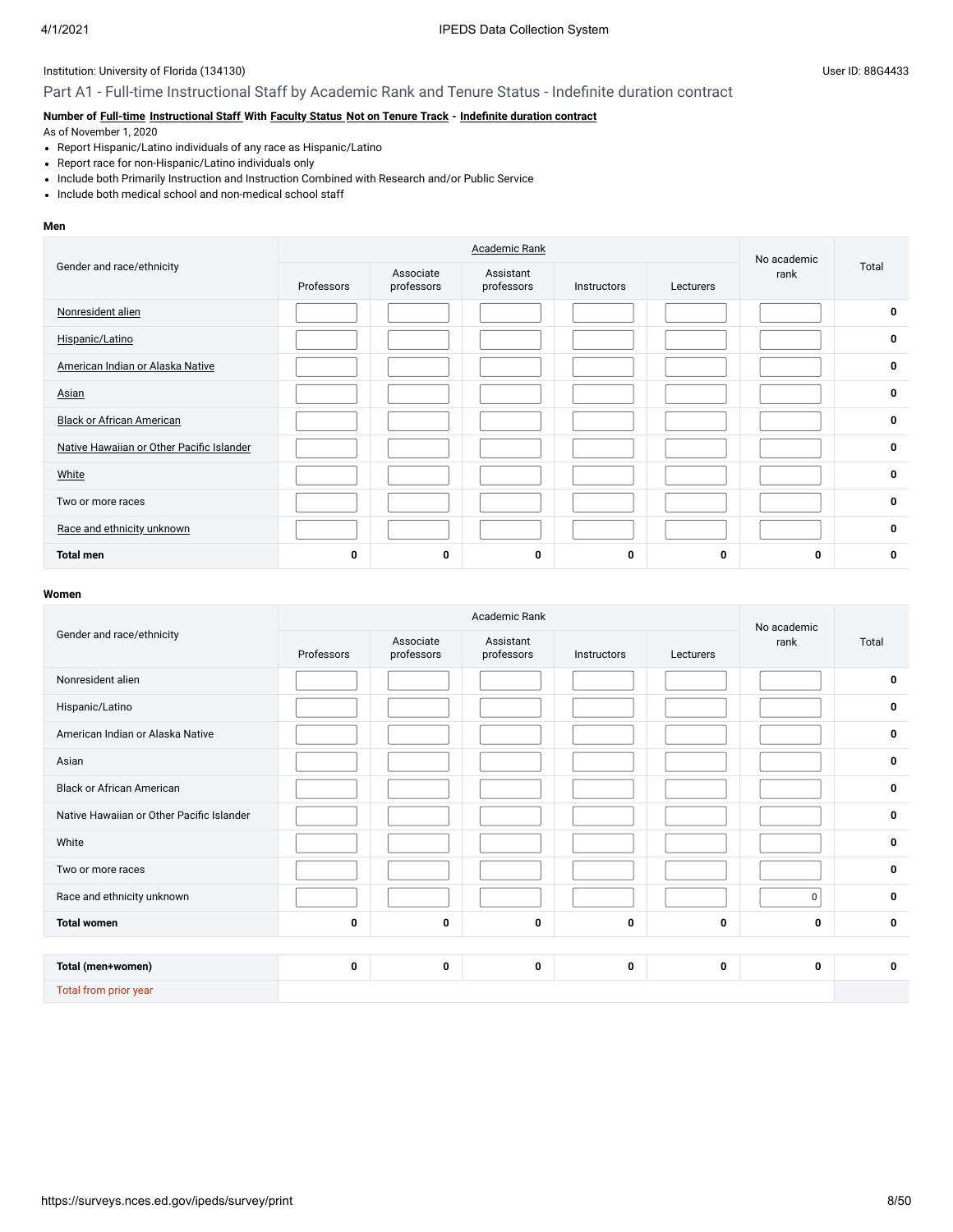#### Part A1 - Full-time Instructional Staff - Without Faculty Status

## **Number of [Full-time](javascript:openglossary(257)) [Instructional Staff](javascript:openglossary(996)) Without Faculty Status**

As of November 1, 2020

- Report Hispanic/Latino individuals of any race as Hispanic/Latino
- Report race for non-Hispanic/Latino individuals only
- Include both Primarily Instruction and Instruction Combined with Research and/or Public Service
- Include both medical school and non-medical school staff

#### **Men**

| Race/ethnicity                            | <b>Without Faculty Status</b> |
|-------------------------------------------|-------------------------------|
| Nonresident alien                         |                               |
| Hispanic/Latino                           |                               |
| American Indian or Alaska Native          |                               |
| Asian                                     |                               |
| <b>Black or African American</b>          |                               |
| Native Hawaiian or Other Pacific Islander |                               |
| White                                     |                               |
| Two or more races                         |                               |
| Race and ethnicity unknown                |                               |
| <b>Total men</b>                          | 0                             |
|                                           |                               |

#### **Women**

Total from prior year

| Race/ethnicity                            | <b>Without Faculty Status</b> |
|-------------------------------------------|-------------------------------|
| Nonresident alien                         |                               |
| Hispanic/Latino                           |                               |
| American Indian or Alaska Native          |                               |
| Asian                                     |                               |
| <b>Black or African American</b>          |                               |
| Native Hawaiian or Other Pacific Islander |                               |
| White                                     |                               |
| Two or more races                         |                               |
| Race and ethnicity unknown                | $\mathbf 0$                   |
| <b>Total women</b>                        | 0                             |
|                                           |                               |
| Total (men+women)                         | 0                             |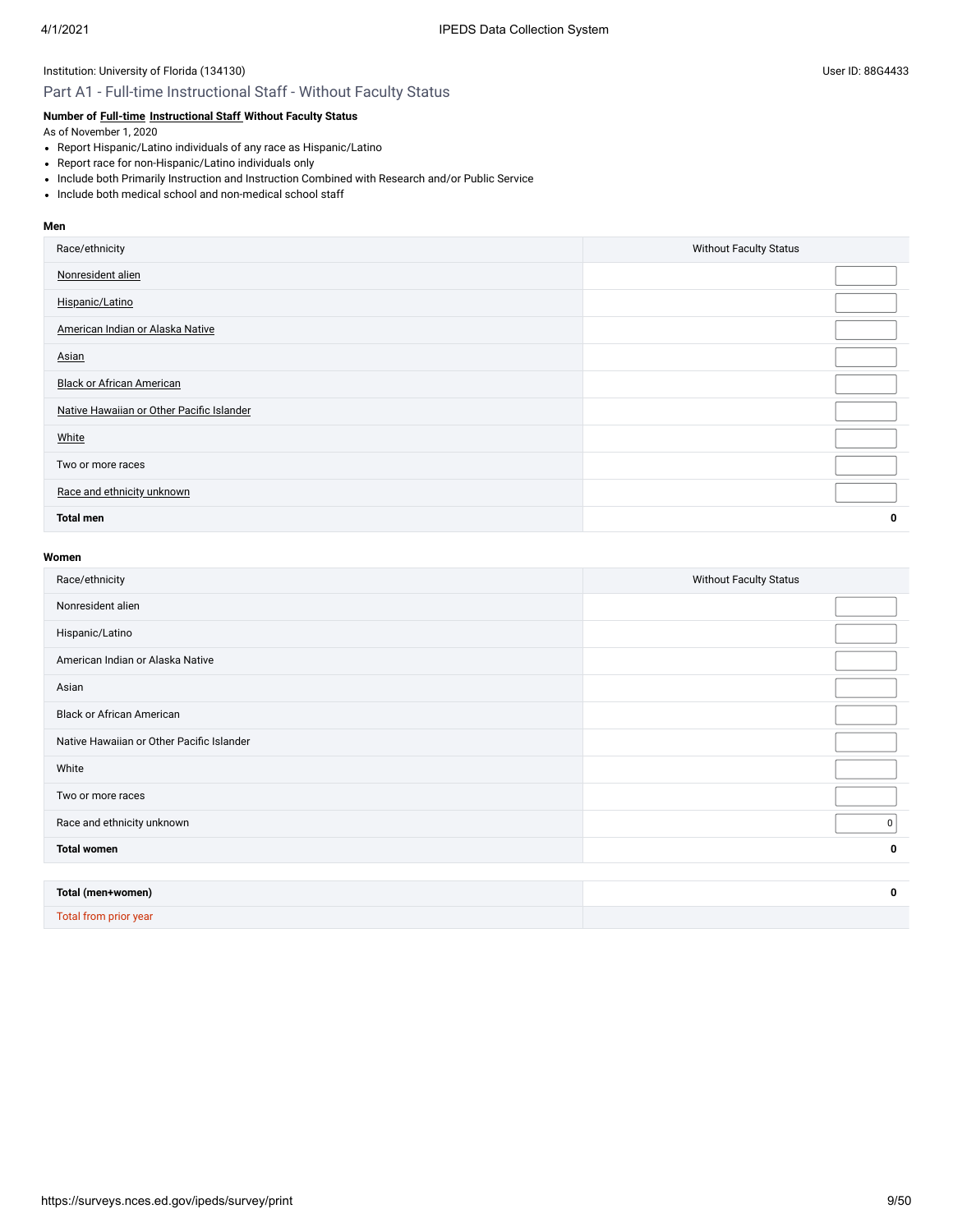# Part A2 - Full-time Instructional Staff by Function

# **Number of [Full-time](javascript:openglossary(257)) [Instructional Staff](javascript:openglossary(996))**

- Report Primarily Instruction and Instruction combined with Research and/or Public Service separately, as indicated below
- Report Non-medical school and Medical school staff separately, as indicated below

|                                                       |         | With Faculty Status |             |                    |                                  |                                                      |                          |              |
|-------------------------------------------------------|---------|---------------------|-------------|--------------------|----------------------------------|------------------------------------------------------|--------------------------|--------------|
|                                                       |         |                     |             |                    | Not on Tenure Track              |                                                      | Without                  |              |
|                                                       | Tenured | On Tenure<br>Track  | Multi-year  | Annual<br>contract | Less-than-<br>annual<br>contract | Indefinite<br>duration<br>(continuing<br>or at-will) | Faculty<br><b>Status</b> | Total        |
| Non-medical school staff                              | 1,251   | 588                 | $\bf{0}$    | 683                | 0                                | $\mathbf 0$                                          | $\mathbf 0$              | 2,522        |
| Non-medical school staff from<br>prior year           | 1,262   | 551                 |             | 704                |                                  |                                                      |                          | 2,517        |
| <b>Primarily Instruction</b>                          | 1,114   | 584                 | 0           | 467                | $\mathbf 0$                      | $\mathbf 0$                                          | 0                        | 2,165        |
| <b>C</b> Exclusively credit                           | 1,114   | 584                 |             | 467                |                                  |                                                      |                          | 2,165        |
| <b>O</b> Exclusively not-<br>for-credit               |         |                     |             |                    |                                  |                                                      |                          | 0            |
| Combined credit/not-<br>for-credit                    |         |                     |             |                    |                                  |                                                      |                          | $\mathbf{0}$ |
| Instruction/research/public<br>service staff          | 137     | $\overline{4}$      |             | 216                |                                  |                                                      |                          | 357          |
|                                                       |         |                     |             |                    |                                  |                                                      |                          |              |
| <b>Medical school staff</b>                           | 249     | 109                 | 0           | 22                 | $\mathbf 0$                      | 0                                                    | 0                        | 380          |
| Medical school staff from prior<br>year               | 263     | 102                 |             | 24                 |                                  |                                                      |                          | 389          |
| <b>Primarily Instruction</b>                          | 189     | 100                 | $\mathbf 0$ | 11                 | $\pmb{0}$                        | $\mathbf 0$                                          | $\mathbf 0$              | 300          |
| Exclusively credit                                    | 189     | 100                 |             | 11                 |                                  |                                                      |                          | 300          |
| Exclusively not-for-<br>credit                        |         |                     |             |                    |                                  |                                                      |                          | $\mathbf{0}$ |
| Combined credit/not-<br>for-credit                    |         |                     |             |                    |                                  |                                                      |                          | 0            |
| Instruction/research/public<br>service staff          | 60      | 9                   |             | 11                 |                                  |                                                      |                          | 80           |
|                                                       |         |                     |             |                    |                                  |                                                      |                          |              |
| <b>Total carried forward from</b><br>previous screens | 1,500   | 697                 | 0           | 705                | 0                                | $\mathbf 0$                                          | $\mathbf 0$              | 2,902        |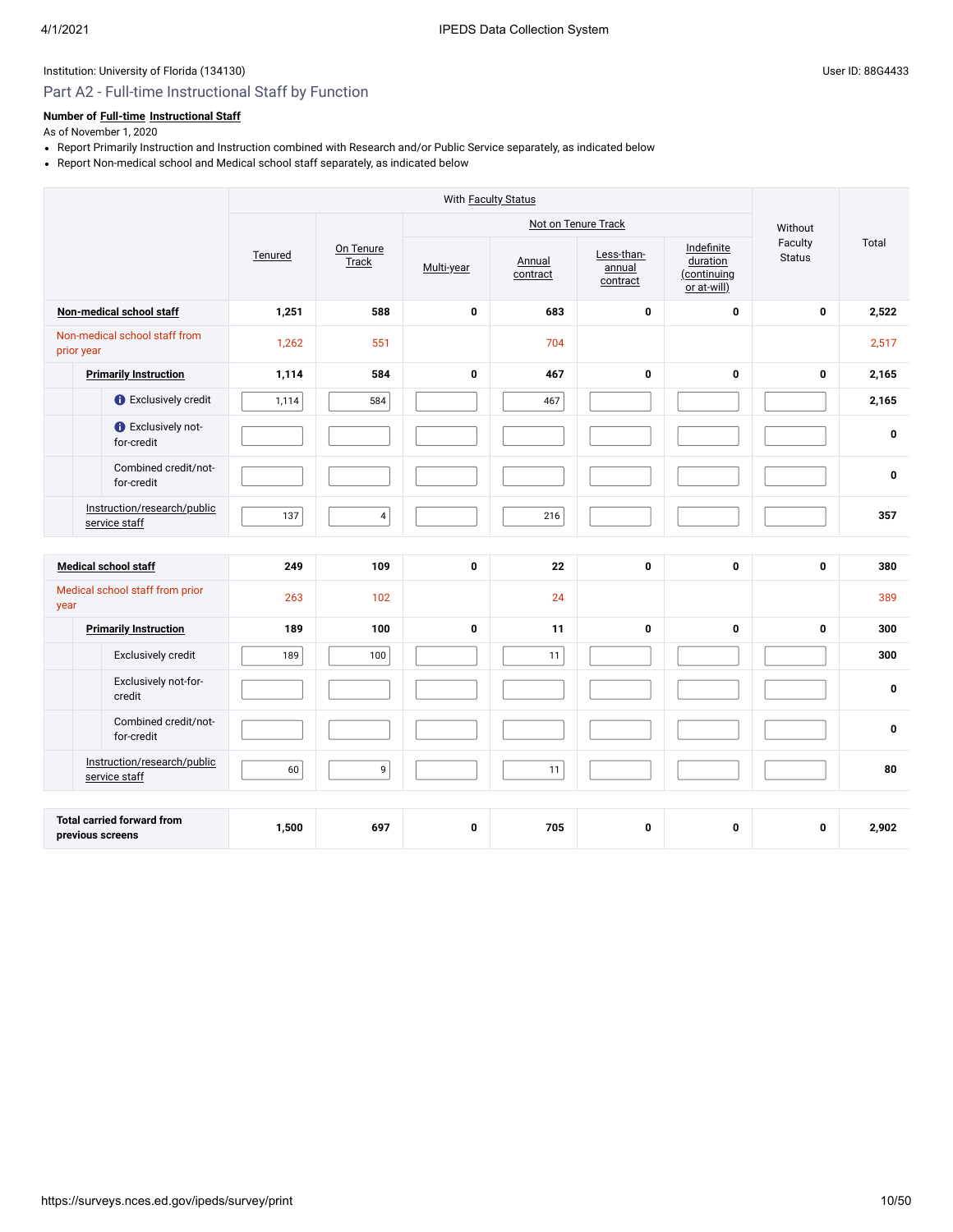Part A3 - Full-time Instructional Staff - Totals

## **Total number of Full-time Instructional Staff**

| Race/ethnicity                            | Total men | Total women    | Total (men+women) |
|-------------------------------------------|-----------|----------------|-------------------|
| Nonresident alien                         | 85        | 51             | 136               |
| Hispanic/Latino                           | 126       | 80             | 206               |
| American Indian or Alaska Native          | и         | 4              | 5                 |
| Asian                                     | 219       | 125            | 344               |
| <b>Black or African American</b>          | 50        | 74             | 124               |
| Native Hawaiian or Other Pacific Islander | 1         | 0              | $\mathbf{1}$      |
| White                                     | 1,228     | 788            | 2,016             |
| Two or more races                         | 28        | 13             | 41                |
| Race and ethnicity unknown                | 22        | $\overline{7}$ | 29                |
| <b>Total</b>                              | 1,760     | 1,142          | 2,902             |
| Total from prior year                     |           |                | 2,906             |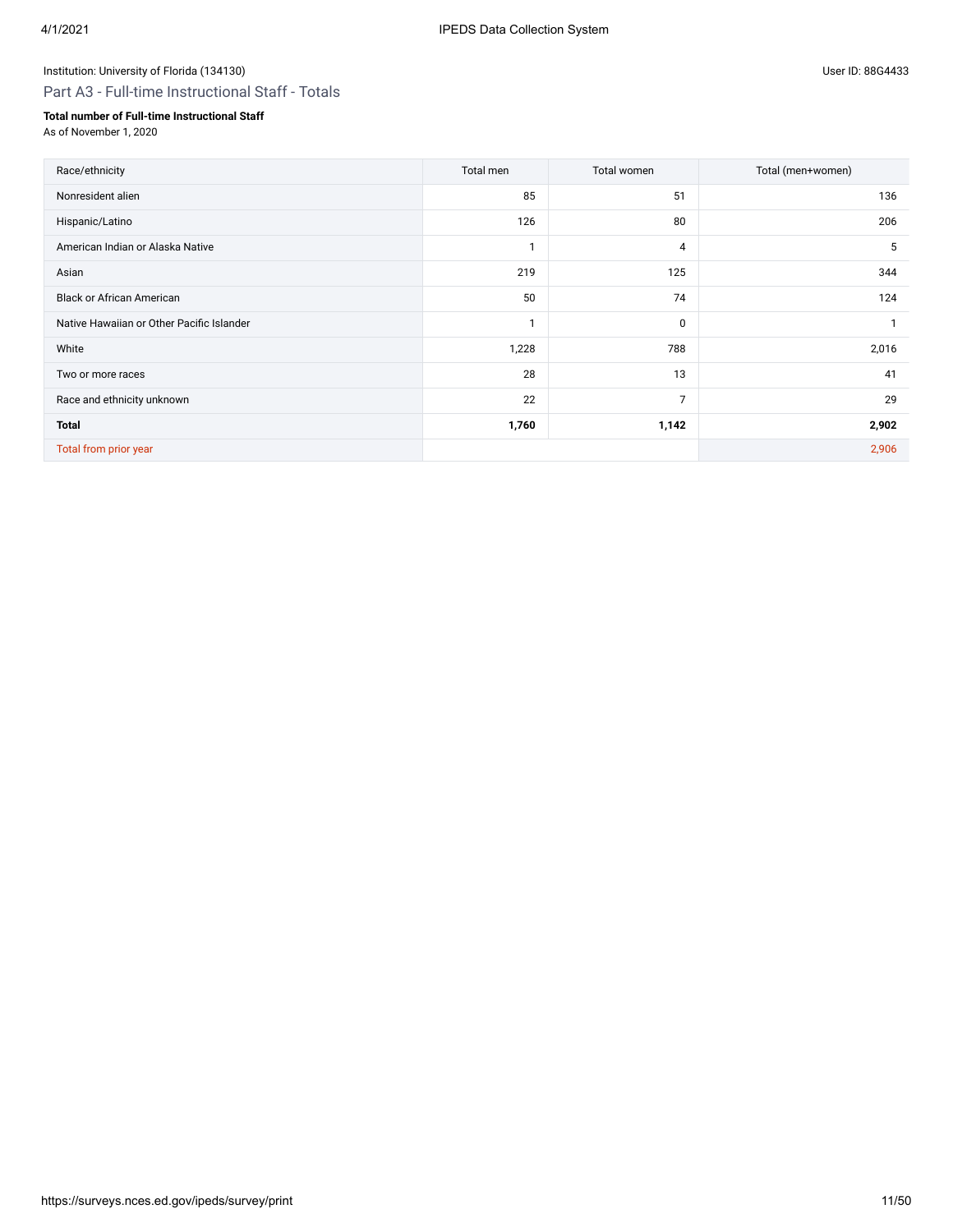# Part B1 - Full-time Non-instructional Staff by Occupational Category

## **Number of [Full-time](javascript:openglossary(257)) Non-instructional Staff by Occupational Category**

As of November 1, 2020

- Report Hispanic/Latino individuals of any race as Hispanic/Latino
- Report race for non-Hispanic/Latino individuals only
- Include both medical school and non-medical school staff

#### **Men**

| Race/ethnicity                            | <b>Instructional Staff</b><br>(carried forward<br>from Part A) | Research staff | <b>Public Service staff</b> |
|-------------------------------------------|----------------------------------------------------------------|----------------|-----------------------------|
| Nonresident alien                         | 85                                                             | 55             | 52                          |
| Hispanic/Latino                           | 126                                                            | 26             | 85                          |
| American Indian or Alaska Native          | 1                                                              | 1              | $\overline{2}$              |
| Asian                                     | 219                                                            | 96             | 136                         |
| <b>Black or African American</b>          | 50                                                             | 6              | 27                          |
| Native Hawaiian or Other Pacific Islander | 1                                                              | 0              |                             |
| White                                     | 1,228                                                          | 200            | 554                         |
| Two or more races                         | 28                                                             | $\overline{2}$ | 7                           |
| Race and ethnicity unknown                | 22                                                             | 6              | 5                           |
| <b>Total men</b>                          | 1,760                                                          | 392            | 869                         |

| Race/ethnicity                            | <b>Instructional Staff</b><br>(carried forward<br>from Part A) | Research staff | Public Service staff |
|-------------------------------------------|----------------------------------------------------------------|----------------|----------------------|
| Nonresident alien                         | 51                                                             | 25             | 32                   |
| Hispanic/Latino                           | 80                                                             | 25             | 83                   |
| American Indian or Alaska Native          | 4                                                              | $\mathbf{1}$   |                      |
| Asian                                     | 125                                                            | 35             | 124                  |
| <b>Black or African American</b>          | 74                                                             | 10             | 51                   |
| Native Hawaiian or Other Pacific Islander | 0                                                              | 0              | $\mathbf 0$          |
| White                                     | 788                                                            | 118            | 544                  |
| Two or more races                         | 13                                                             | 3              | 10                   |
| Race and ethnicity unknown                | $\overline{7}$                                                 | $\overline{2}$ | 10                   |
| <b>Total women</b>                        | 1,142                                                          | 219            | 855                  |
|                                           |                                                                |                |                      |
| Total (men+women)                         | 2,902                                                          | 611            | 1,724                |
| Total from prior year                     | 2,906                                                          | 595            | 1,705                |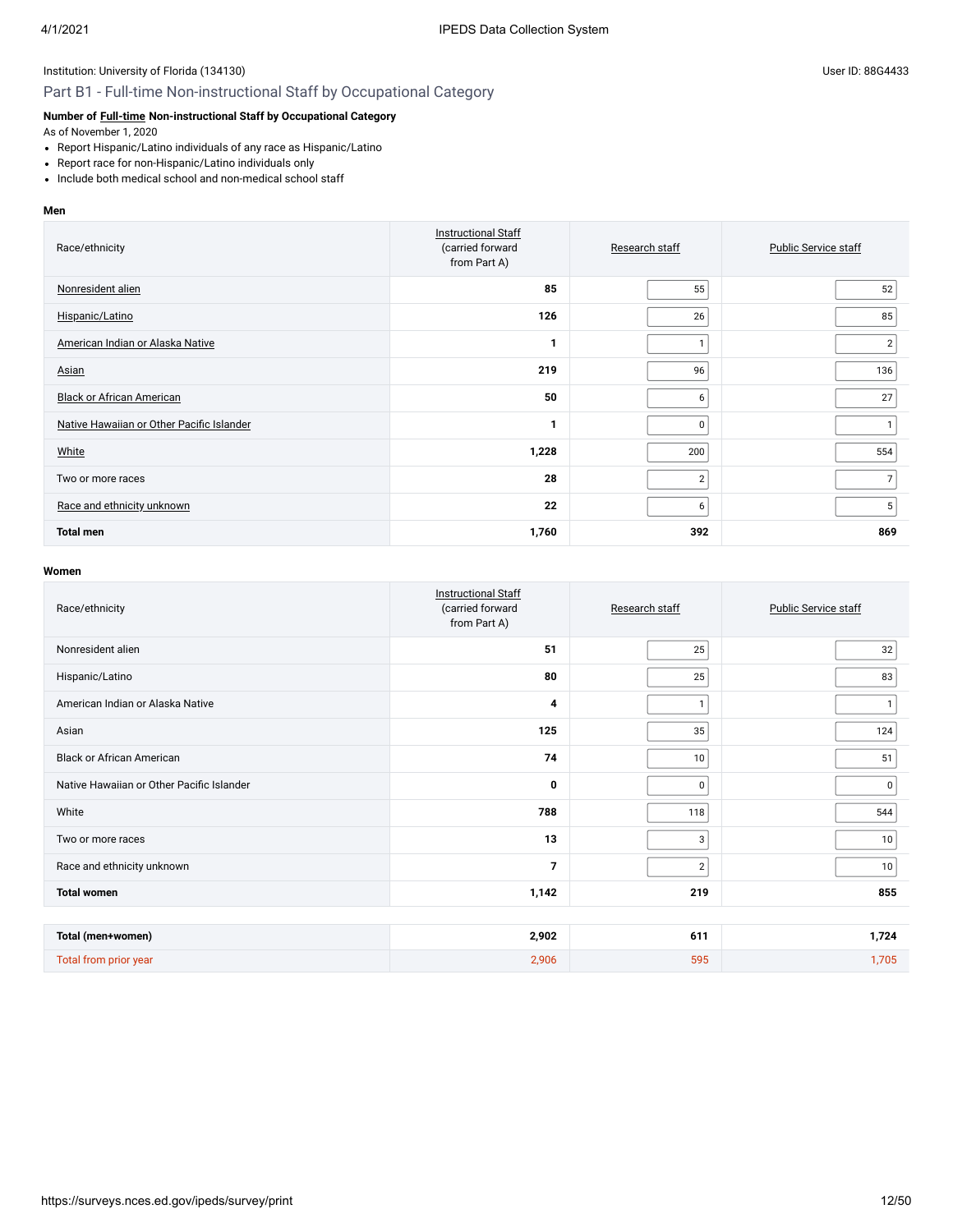# Part B1 - Full-time Non-instructional Staff by Occupational Category

## **Number of [Full-time](javascript:openglossary(257)) Non-instructional Staff by Occupational Category**

As of November 1, 2020

- Report Hispanic/Latino individuals of any race as Hispanic/Latino
- Report race for non-Hispanic/Latino individuals only
- Include both medical school and non-medical school staff

#### **Men**

| Race/ethnicity                               | Archivists, Curators, and<br><b>Museum Technicians</b><br>25-4010 | Librarians and Media<br><b>Collections Specialists</b><br>25-4020 | Library<br>Technicians<br>25-4030 | Student and Academic Affairs and Other<br><b>Education Services Occupations</b><br>$25-2000 + 25-3000 + 25-9000$ |
|----------------------------------------------|-------------------------------------------------------------------|-------------------------------------------------------------------|-----------------------------------|------------------------------------------------------------------------------------------------------------------|
| Nonresident alien                            |                                                                   |                                                                   |                                   |                                                                                                                  |
| Hispanic/Latino                              | $\overline{2}$                                                    |                                                                   |                                   | 15                                                                                                               |
| American Indian or Alaska<br><b>Native</b>   |                                                                   |                                                                   |                                   |                                                                                                                  |
| Asian                                        |                                                                   |                                                                   |                                   | 5                                                                                                                |
| <b>Black or African American</b>             | $\overline{2}$                                                    | 1                                                                 | 3                                 | 29                                                                                                               |
| Native Hawaiian or Other<br>Pacific Islander |                                                                   |                                                                   |                                   |                                                                                                                  |
| White                                        | 25                                                                | 16                                                                | 23                                | 112                                                                                                              |
| Two or more races                            |                                                                   |                                                                   |                                   | $\overline{7}$                                                                                                   |
| Race and ethnicity<br>unknown                |                                                                   |                                                                   |                                   | $\overline{2}$                                                                                                   |
| <b>Total men</b>                             | 30                                                                | 18                                                                | 27                                | 171                                                                                                              |

| Race/ethnicity                               | Archivists, Curators, and<br><b>Museum Technicians</b><br>25-4010 | <b>Librarians and Media</b><br><b>Collections Specialists</b><br>25-4020 | Library<br>Technicians<br>25-4030 | Student and Academic Affairs and Other Education<br><b>Services Occupations</b><br>25-2000 + 25-3000 + 25-9000 |
|----------------------------------------------|-------------------------------------------------------------------|--------------------------------------------------------------------------|-----------------------------------|----------------------------------------------------------------------------------------------------------------|
| Nonresident alien                            |                                                                   |                                                                          |                                   |                                                                                                                |
| Hispanic/Latino                              | $\overline{2}$                                                    | $\mathbf{1}$                                                             | 8                                 | 66                                                                                                             |
| American Indian or Alaska<br><b>Native</b>   |                                                                   |                                                                          |                                   |                                                                                                                |
| Asian                                        |                                                                   | $\overline{2}$                                                           | 3                                 | 15                                                                                                             |
| <b>Black or African American</b>             | $\overline{2}$                                                    | 4                                                                        | 3                                 | 70                                                                                                             |
| Native Hawaiian or Other<br>Pacific Islander |                                                                   |                                                                          |                                   | $\mathbf{1}$                                                                                                   |
| White                                        | 31                                                                | 43                                                                       | 30                                | 339                                                                                                            |
| Two or more races                            |                                                                   |                                                                          |                                   | 8 <sup>1</sup>                                                                                                 |
| Race and ethnicity<br>unknown                |                                                                   |                                                                          |                                   | 4                                                                                                              |
| <b>Total women</b>                           | 35                                                                | 50                                                                       | 45                                | 504                                                                                                            |
|                                              |                                                                   |                                                                          |                                   |                                                                                                                |
| Total (men+women)                            | 65                                                                | 68                                                                       | 72                                | 675                                                                                                            |
| Total from prior year                        | 64                                                                | 72                                                                       | 69                                | 699                                                                                                            |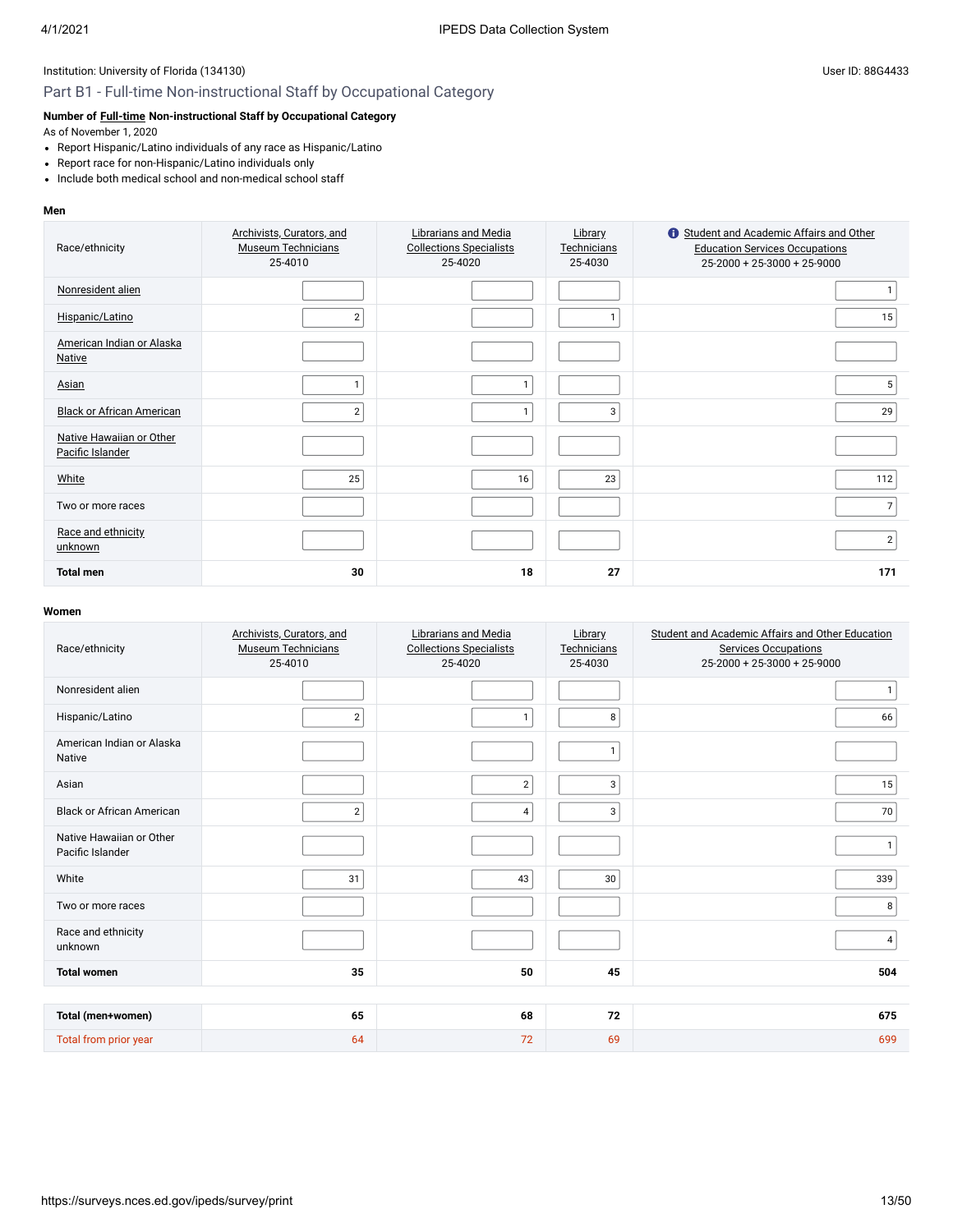## Part B1 - Full-time Non-instructional Staff by Occupational Category

# **Number of [Full-time](javascript:openglossary(257)) Non-instructional Staff by Occupational Category**

As of November 1, 2020

- Report Hispanic/Latino individuals of any race as Hispanic/Latino
- Report race for non-Hispanic/Latino individuals only
- Include both medical school and non-medical school staff

#### **Men**

| Race/ethnicity                                  | Management<br><b>Occupations</b><br>11-0000 | <b>Business and</b><br><b>Financial Operations</b><br><b>Occupations</b><br>13-0000 | Computer, Engineering,<br>and Science<br><b>Occupations</b><br>$15-0000 + 17-0000 +$<br>19-0000 | Community, Social Service, Legal, Arts, Design,<br>Entertainment, Sports, and Media Occupations<br>$21-0000 + 23-0000 + 27-0000$ | <b>Healthcare Practitioners</b><br>and Technical<br><b>Occupations</b><br>29-0000 |
|-------------------------------------------------|---------------------------------------------|-------------------------------------------------------------------------------------|-------------------------------------------------------------------------------------------------|----------------------------------------------------------------------------------------------------------------------------------|-----------------------------------------------------------------------------------|
| Nonresident alien                               |                                             |                                                                                     | 53                                                                                              | 0                                                                                                                                | $\mathbf 0$                                                                       |
| Hispanic/Latino                                 | 31                                          | 26                                                                                  | 123                                                                                             | 10                                                                                                                               | 13                                                                                |
| American Indian or<br>Alaska Native             | $\sqrt{2}$                                  |                                                                                     | $\overline{2}$                                                                                  | 0                                                                                                                                | 0                                                                                 |
| Asian                                           | 13                                          | 10                                                                                  | 102                                                                                             | $\mathbf{1}$                                                                                                                     | 9                                                                                 |
| <b>Black or African</b><br>American             | 39                                          | 13                                                                                  | 44                                                                                              | 10                                                                                                                               | 9                                                                                 |
| Native Hawaiian or<br>Other Pacific<br>Islander | $\mathbf{1}$                                |                                                                                     | $\overline{\mathbf{c}}$                                                                         | 0                                                                                                                                | $\pmb{0}$                                                                         |
| White                                           | 378                                         | 150                                                                                 | 866                                                                                             | 112                                                                                                                              | 101                                                                               |
| Two or more races                               | $\overline{4}$                              | $\overline{2}$                                                                      | 29                                                                                              | 6                                                                                                                                | $\overline{2}$                                                                    |
| Race and ethnicity<br>unknown                   |                                             | $\mathbf{1}$                                                                        | 8                                                                                               | 0                                                                                                                                | 0                                                                                 |
| <b>Total men</b>                                | 468                                         | 202                                                                                 | 1,229                                                                                           | 139                                                                                                                              | 134                                                                               |

| Race/ethnicity                                         | Management<br><b>Occupations</b><br>11-0000 | <b>Business and</b><br><b>Financial Operations</b><br><b>Occupations</b><br>13-0000 | Computer, Engineering,<br>and Science<br><b>Occupations</b><br>$15-0000 + 17-0000 +$<br>19-0000 | Community, Social Service, Legal, Arts, Design,<br>Entertainment, Sports, and Media Occupations<br>$21 - 0000 + 23 - 0000 + 27 - 0000$ | <b>Healthcare Practitioners</b><br>and Technical<br><b>Occupations</b><br>29-0000 |
|--------------------------------------------------------|---------------------------------------------|-------------------------------------------------------------------------------------|-------------------------------------------------------------------------------------------------|----------------------------------------------------------------------------------------------------------------------------------------|-----------------------------------------------------------------------------------|
| Nonresident alien                                      |                                             | $\mathbf 0$                                                                         | 36                                                                                              | 0                                                                                                                                      | $\mathbf{1}$                                                                      |
| Hispanic/Latino                                        | 47                                          | 52                                                                                  | 116                                                                                             | 47                                                                                                                                     | 52                                                                                |
| American Indian or<br>Alaska Native                    | 1                                           | $\mathbf 0$                                                                         | $\pmb{0}$                                                                                       | $\mathbf{1}$                                                                                                                           | $\mathbf 0$                                                                       |
| Asian                                                  | 15                                          | 30                                                                                  | 126                                                                                             | 0                                                                                                                                      | 19                                                                                |
| <b>Black or African</b><br>American                    | 58                                          | 76                                                                                  | 87                                                                                              | 48                                                                                                                                     | 56                                                                                |
| Native Hawaiian or<br><b>Other Pacific</b><br>Islander | $\mathbf{1}$                                | $\mathbf 0$                                                                         | $\mathbf{1}$                                                                                    | 0                                                                                                                                      | $\mathbf 0$                                                                       |
| White                                                  | 500                                         | 424                                                                                 | 664                                                                                             | 199                                                                                                                                    | 385                                                                               |
| Two or more races                                      | 9                                           | $\overline{7}$                                                                      | 18                                                                                              | 5                                                                                                                                      | 6                                                                                 |
| Race and ethnicity<br>unknown                          | 3                                           | $\overline{2}$                                                                      | 6                                                                                               | $\mathbf{1}$                                                                                                                           | $\mathbf{1}$                                                                      |
| <b>Total women</b>                                     | 634                                         | 591                                                                                 | 1,054                                                                                           | 301                                                                                                                                    | 520                                                                               |
|                                                        |                                             |                                                                                     |                                                                                                 |                                                                                                                                        |                                                                                   |
| <b>Total</b><br>(men+women)                            | 1,102                                       | 793                                                                                 | 2,283                                                                                           | 440                                                                                                                                    | 654                                                                               |
| <b>Total from prior</b><br>Voor                        | 1,063                                       | 790                                                                                 | 2,286                                                                                           | 438                                                                                                                                    | 591                                                                               |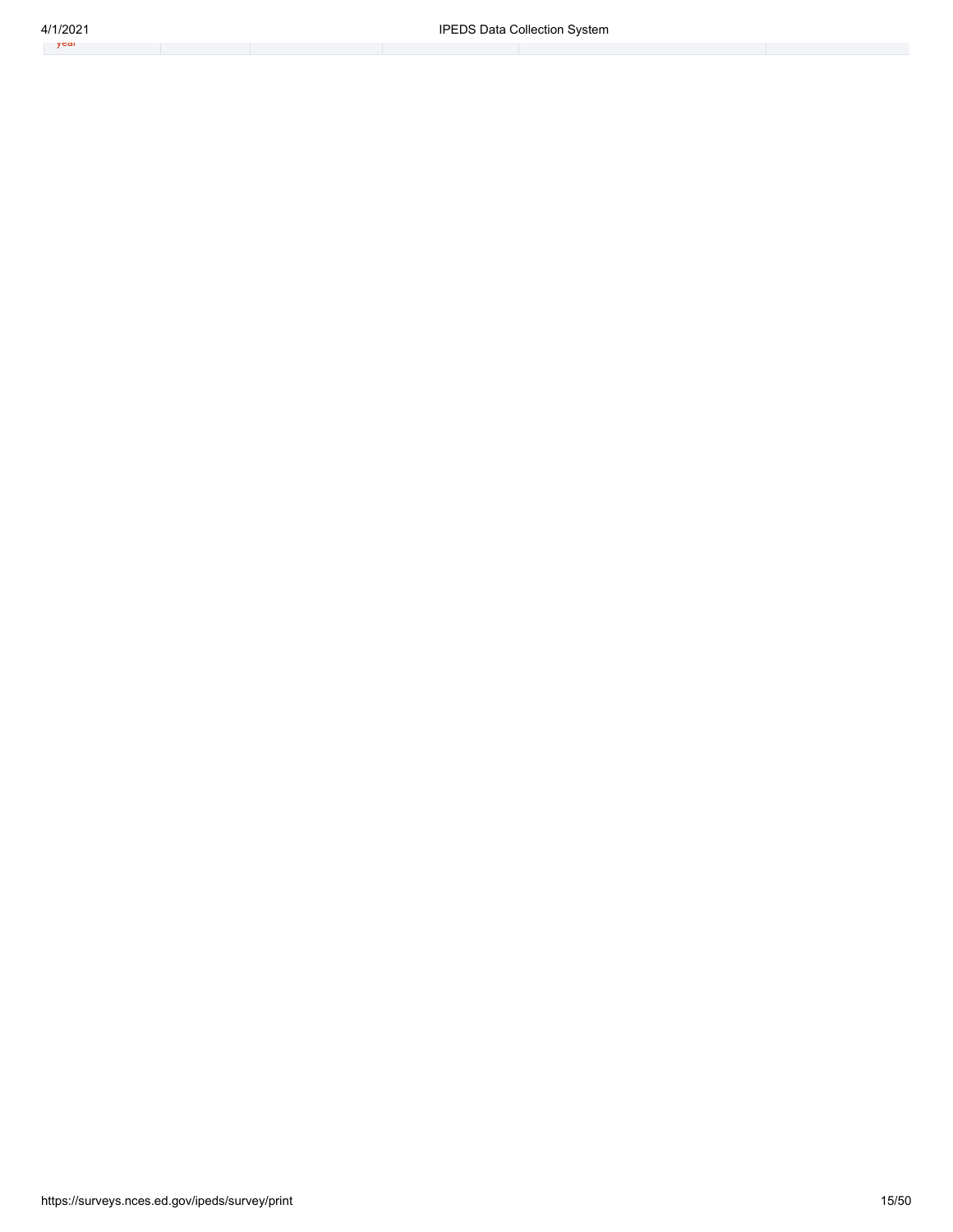## Part B1 - Full-time Non-instructional Staff by Occupational Category

# **Number of [Full-time](javascript:openglossary(257)) Non-instructional Staff by Occupational Category**

As of November 1, 2020

- Report Hispanic/Latino individuals of any race as Hispanic/Latino
- Report race for non-Hispanic/Latino individuals only
- Include both medical school and non-medical school staff

#### **Men**

| Race/ethnicity                                  | <b>Service Occupations</b><br>$31 - 0000 + 33 - 0000 +$<br>$35 - 0000 + 37 - 0000 +$<br>39-0000 | Sales and<br>Related<br><b>Occupations</b><br>41-0000 | Office and<br>Administrative<br><b>Support Occupations</b><br>43-0000 | Natural Resources.<br>Construction, and<br>Maintenance Occupations<br>$45 - 0000 + 47 - 0000 +$<br>49-0000 | Production, Transportation,<br>and Material Moving<br>Occupations<br>$51-0000+53-0000$ | <b>Grand Total</b><br>(All full-<br>time staff) |
|-------------------------------------------------|-------------------------------------------------------------------------------------------------|-------------------------------------------------------|-----------------------------------------------------------------------|------------------------------------------------------------------------------------------------------------|----------------------------------------------------------------------------------------|-------------------------------------------------|
| Nonresident alien                               | $\mathbf{1}$                                                                                    |                                                       | 2                                                                     | $\mathbf{1}$                                                                                               | $\pmb{0}$                                                                              | 250                                             |
| Hispanic/Latino                                 | 44                                                                                              | $\sqrt{2}$                                            | 31                                                                    | 56                                                                                                         | 3                                                                                      | 594                                             |
| American Indian<br>or Alaska Native             | 0                                                                                               |                                                       | $\mathbf{1}$                                                          | $\mathbf{1}$                                                                                               | 0                                                                                      | 10                                              |
| Asian                                           | 13                                                                                              |                                                       | 10                                                                    | 3                                                                                                          | $\mathbf{1}$                                                                           | 620                                             |
| <b>Black or African</b><br>American             | 220                                                                                             |                                                       | 41                                                                    | 50                                                                                                         | 19                                                                                     | 563                                             |
| Native Hawaiian<br>or Other Pacific<br>Islander | $\mathbf{1}$                                                                                    |                                                       | 0                                                                     | $\pmb{0}$                                                                                                  | 0                                                                                      | 6                                               |
| White                                           | 150                                                                                             | $\mathbf{1}$                                          | 194                                                                   | 485                                                                                                        | 34                                                                                     | 4,629                                           |
| Two or more<br>races                            | 6                                                                                               |                                                       | 3 <sup>1</sup>                                                        | 6                                                                                                          | 0                                                                                      | 102                                             |
| Race and<br>ethnicity unknown                   | 0                                                                                               |                                                       | $\mathbf{1}$                                                          | $\sqrt{2}$                                                                                                 | $\mathsf 0$                                                                            | 47                                              |
| <b>Total men</b>                                | 435                                                                                             | 3                                                     | 283                                                                   | 604                                                                                                        | 57                                                                                     | 6,821                                           |

|                                     | <b>Service Occupations</b>                      | Sales and                     | Office and                            | Natural Resources,                                  | Production, Transportation,             |                                  |
|-------------------------------------|-------------------------------------------------|-------------------------------|---------------------------------------|-----------------------------------------------------|-----------------------------------------|----------------------------------|
| Race/ethnicity                      | $31 - 0000 + 33 - 0000 +$<br>$35-0000+37-0000+$ | Related                       | Administrative                        | Construction, and<br><b>Maintenance Occupations</b> | and Material Moving                     | <b>Grand Total</b><br>(All full- |
|                                     | 39-0000                                         | <b>Occupations</b><br>41-0000 | <b>Support Occupations</b><br>43-0000 | $45 - 0000 + 47 - 0000 +$<br>49-0000                | <b>Occupations</b><br>$51-0000+53-0000$ | time staff)                      |
| Nonresident alien                   | $\mathbf{1}$                                    |                               | $\mathbf{1}$                          | $\mathbf{1}$                                        |                                         | 149                              |
|                                     |                                                 |                               |                                       |                                                     |                                         |                                  |
| Hispanic/Latino                     | 98                                              |                               | 153                                   | 14                                                  |                                         | 844                              |
| American Indian<br>or Alaska Native | 0                                               |                               | $\mathbf{2}$                          | $\pmb{0}$                                           |                                         | 11                               |
|                                     |                                                 |                               |                                       |                                                     |                                         |                                  |
| Asian                               | 22                                              |                               | 33                                    | $\mathbf{1}$                                        |                                         | 550                              |
| <b>Black or African</b>             | 247                                             | $\overline{2}$                | 232                                   | 5                                                   | 3                                       | 1,028                            |
| American                            |                                                 |                               |                                       |                                                     |                                         |                                  |
| Native Hawaiian                     |                                                 |                               |                                       |                                                     |                                         |                                  |
| or Other Pacific<br>Islander        | $\mathbf{1}$                                    |                               | $\mathbf{1}$                          | $\pmb{0}$                                           |                                         | 5                                |
| White                               | 203                                             | $\overline{2}$                | 992                                   | 46                                                  | 3                                       | 5,311                            |
|                                     |                                                 |                               |                                       |                                                     |                                         |                                  |
| Two or more<br>races                | 5                                               |                               | 26                                    | $\mathbf{1}$                                        |                                         | 111                              |
| Race and ethnicity                  |                                                 |                               |                                       |                                                     |                                         |                                  |
| unknown                             | 3                                               |                               | $\overline{4}$                        | $\mathbf{1}$                                        |                                         | 44                               |
| <b>Total women</b>                  | 580                                             | 4                             | 1,444                                 | 69                                                  | 6                                       | 8,053                            |
|                                     |                                                 |                               |                                       |                                                     |                                         |                                  |
| <b>Total</b>                        |                                                 |                               |                                       |                                                     |                                         |                                  |
| (men+women)                         | 1,015                                           | $\overline{7}$                | 1,727                                 | 673                                                 | 63                                      | 14,874                           |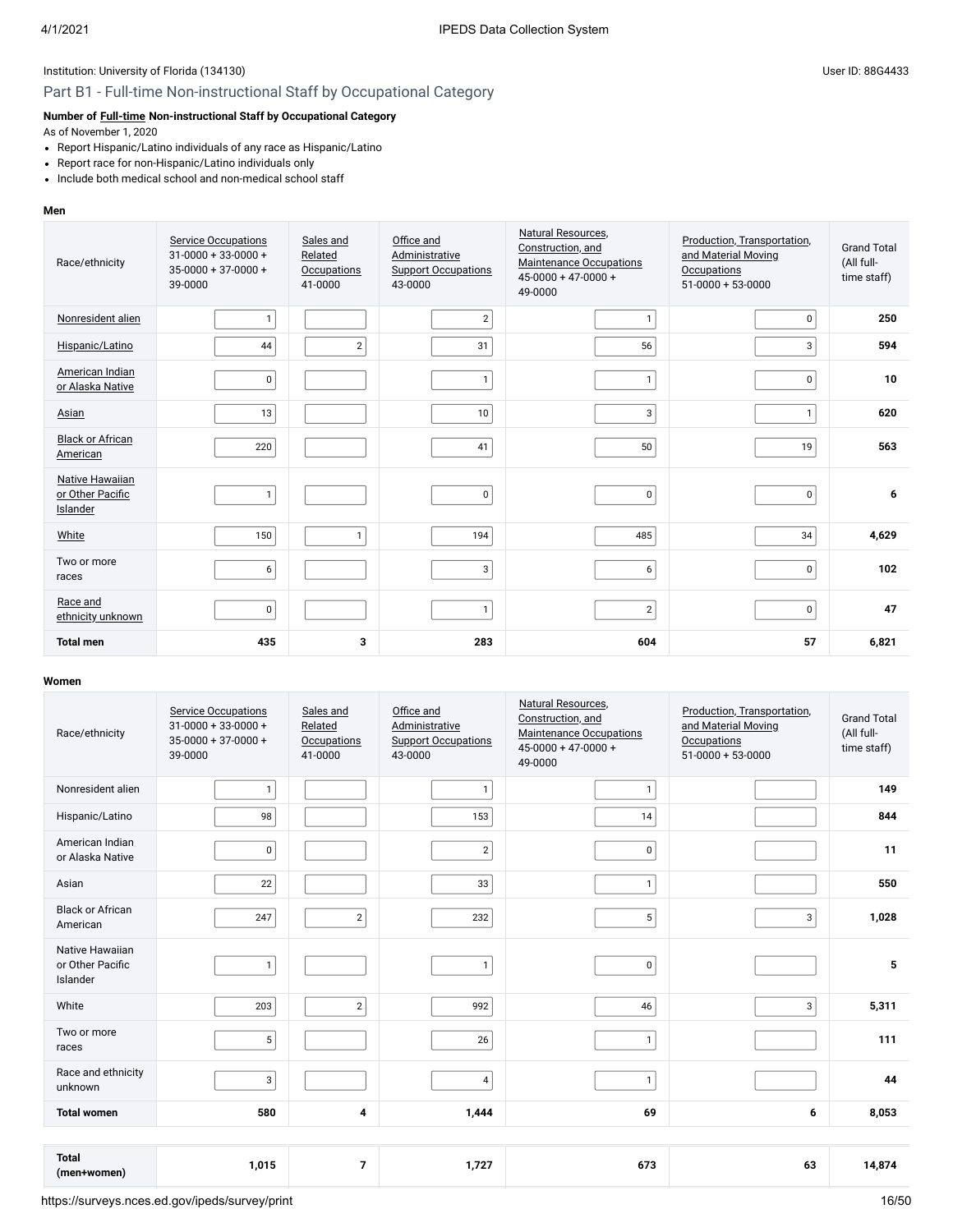| 4/1/2021                 | <b>IPEDS Data Collection System</b> |  |      |     |  |        |  |
|--------------------------|-------------------------------------|--|------|-----|--|--------|--|
| Total from prior<br>year | .111                                |  | .837 | 681 |  | 14,966 |  |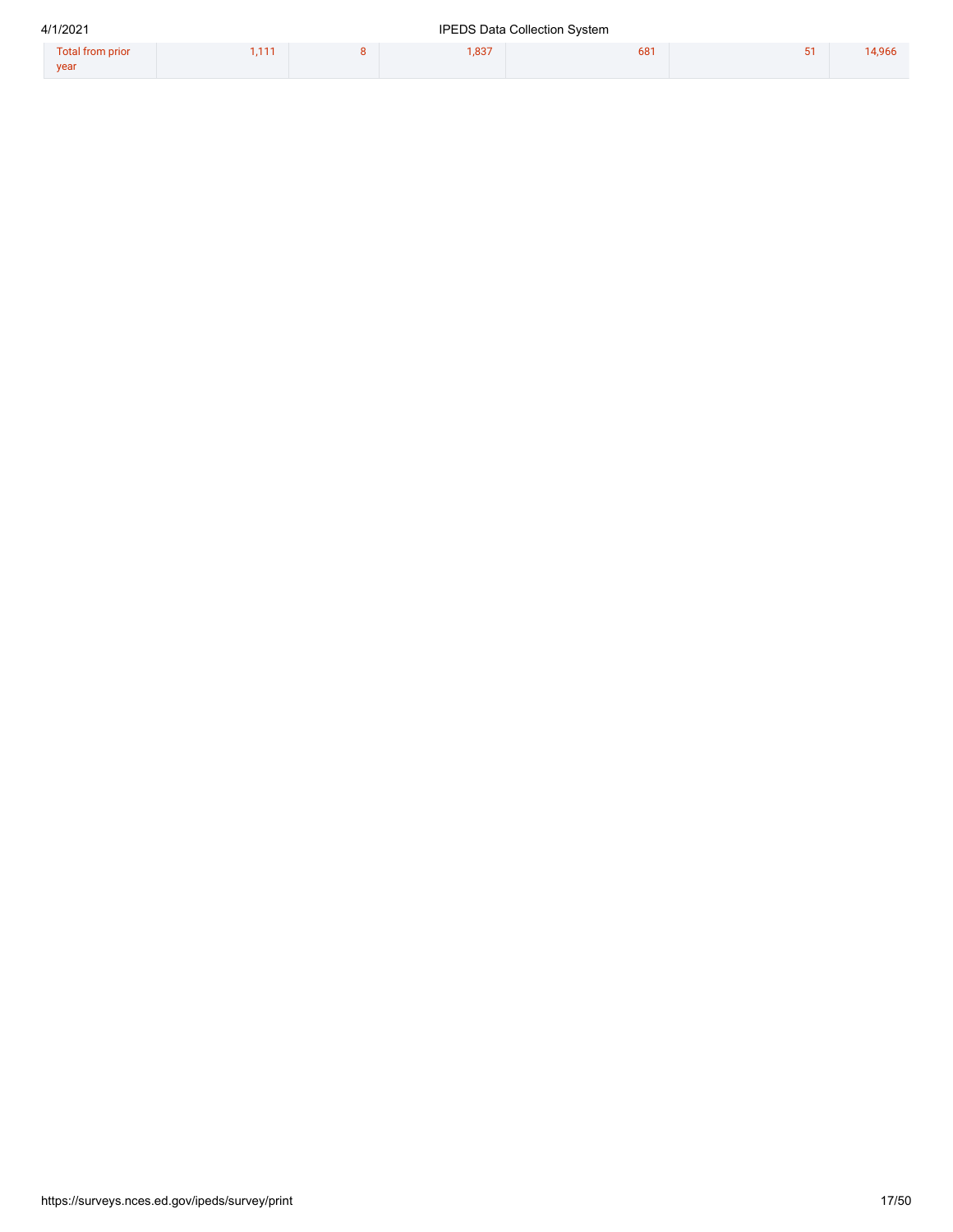# Part B2 - Full-time Non-instructional Staff by Occupational Category and Tenure Status

## **Number of [Full-time](javascript:openglossary(257)) Non-instructional Staff**

As of November 1, 2020

## **Non-medical school staff**

|                                                                                                                                           |                |                           | With Faculty Status |                    |                                  |                                                      |                          |       |
|-------------------------------------------------------------------------------------------------------------------------------------------|----------------|---------------------------|---------------------|--------------------|----------------------------------|------------------------------------------------------|--------------------------|-------|
|                                                                                                                                           |                |                           |                     |                    | Not on Tenure Track              |                                                      | Without                  |       |
| Occupational category                                                                                                                     | Tenured        | On Tenure<br><b>Track</b> | Multi-year          | Annual<br>contract | Less-than-<br>annual<br>contract | Indefinite<br>duration<br>(continuing<br>or at-will) | Faculty<br><b>Status</b> | Total |
| Research staff                                                                                                                            | 89             | 73                        |                     | 285                |                                  |                                                      |                          | 447   |
| <b>Public Service staff</b>                                                                                                               | 104            | 152                       |                     | 228                |                                  |                                                      |                          | 484   |
| <b>Archivists, Curators, and Museum</b><br>Technicians<br>25-4010                                                                         | 3 <sup>1</sup> |                           |                     |                    |                                  |                                                      | 62                       | 65    |
| Librarians and Media Collections<br><b>Specialists</b><br>25-4020                                                                         | 29             | 39                        |                     |                    |                                  |                                                      |                          | 68    |
| <b>Library Technicians</b><br>25-4030                                                                                                     |                |                           |                     |                    |                                  |                                                      | 72                       | 72    |
| <b>O</b> Student and Academic Affairs<br>and Other Education Services<br><b>Occupations</b><br>$25-2000 + 25-3000 + 25-9000$              | 18             |                           |                     | 76                 |                                  |                                                      | 518                      | 612   |
| <b>Management Occupations</b><br>11-0000                                                                                                  | 120            | 19                        |                     | 36                 |                                  |                                                      | 725                      | 900   |
| <b>Business and Financial</b><br><b>Operations Occupations</b><br>13-0000                                                                 |                |                           |                     |                    |                                  |                                                      | 689                      | 689   |
| Computer, Engineering, and<br><b>Science Occupations</b><br>$15-0000 + 17-0000 + 19-0000$                                                 |                |                           |                     |                    |                                  |                                                      | 1,657                    | 1,657 |
| Community, Social Service, Legal,<br>Arts, Design, Entertainment,<br>Sports, and Media Occupations<br>$21 - 0000 + 23 - 0000 + 27 - 0000$ |                |                           |                     |                    |                                  |                                                      | 310                      | 310   |
| <b>Healthcare Practitioners and</b><br><b>Technical Occupations</b><br>29-0000                                                            |                |                           |                     |                    |                                  |                                                      | 258                      | 258   |
| <b>Total</b>                                                                                                                              | 363            | 283                       | $\mathbf 0$         | 625                | 0                                | $\mathbf 0$                                          | 4,291                    | 5,562 |
| Total from prior year                                                                                                                     | 378            | 276                       |                     | 625                |                                  |                                                      | 4,279                    | 5,558 |

# **[Medical school staff](javascript:openglossary(393))**

|                             |         |                    |            |                    | Not on Tenure Track              |                                                      | Without                  |       |
|-----------------------------|---------|--------------------|------------|--------------------|----------------------------------|------------------------------------------------------|--------------------------|-------|
| Occupational category       | Tenured | On Tenure<br>Track | Multi-year | Annual<br>contract | Less-than-<br>annual<br>contract | Indefinite<br>duration<br>(continuing<br>or at-will) | Faculty<br><b>Status</b> | Total |
| Research staff              |         |                    |            | 163                |                                  |                                                      |                          | 164   |
| <b>Public Service staff</b> |         |                    |            | 1,239              |                                  |                                                      |                          | 1,240 |
|                             |         |                    |            |                    |                                  |                                                      |                          |       |

| Archivists, Curators, and Museum |  |  |  |  |
|----------------------------------|--|--|--|--|
| Technicians                      |  |  |  |  |
| 25-4010                          |  |  |  |  |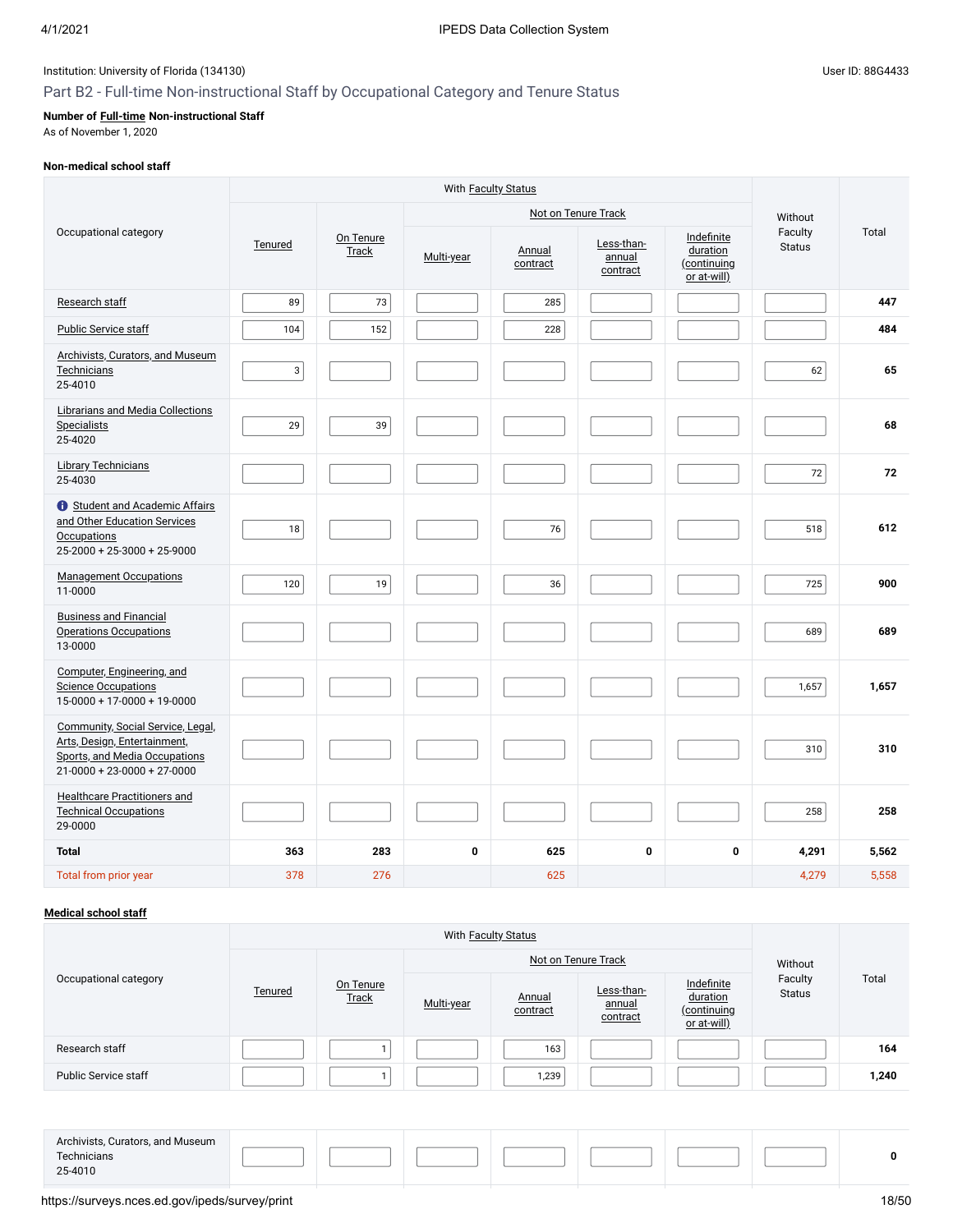## 4/1/2021 IPEDS Data Collection System

| <b>Librarians and Media Collections</b><br>Specialists<br>25-4020                                                                         |    |                |   |       |   |   |       | $\mathbf 0$ |
|-------------------------------------------------------------------------------------------------------------------------------------------|----|----------------|---|-------|---|---|-------|-------------|
| <b>Library Technicians</b><br>25-4030                                                                                                     |    |                |   |       |   |   |       | 0           |
| <b>Student and Academic Affairs</b><br>and Other Education Services<br>Occupations<br>$25 - 2000 + 25 - 3000 + 25 - 9000$                 |    |                |   |       |   |   | 63    | 63          |
| <b>Management Occupations</b><br>11-0000                                                                                                  | 13 | $\overline{4}$ |   | 21    |   |   | 164   | 202         |
| <b>Business and Financial</b><br><b>Operations Occupations</b><br>13-0000                                                                 |    |                |   |       |   |   | 104   | 104         |
| Computer, Engineering, and<br><b>Science Occupations</b><br>15-0000 + 17-0000 + 19-0000                                                   |    |                |   |       |   |   | 626   | 626         |
| Community, Social Service, Legal,<br>Arts, Design, Entertainment,<br>Sports, and Media Occupations<br>$21 - 0000 + 23 - 0000 + 27 - 0000$ |    |                |   |       |   |   | 130   | 130         |
| Healthcare Practitioners and<br><b>Technical Occupations</b><br>29-0000                                                                   |    |                |   |       |   |   | 396   | 396         |
| <b>Total</b>                                                                                                                              | 13 | 6              | 0 | 1,423 | 0 | 0 | 1,483 | 2,925       |
| Total from prior year                                                                                                                     | 12 | 6              |   | 1,368 |   |   | 1,428 | 2,814       |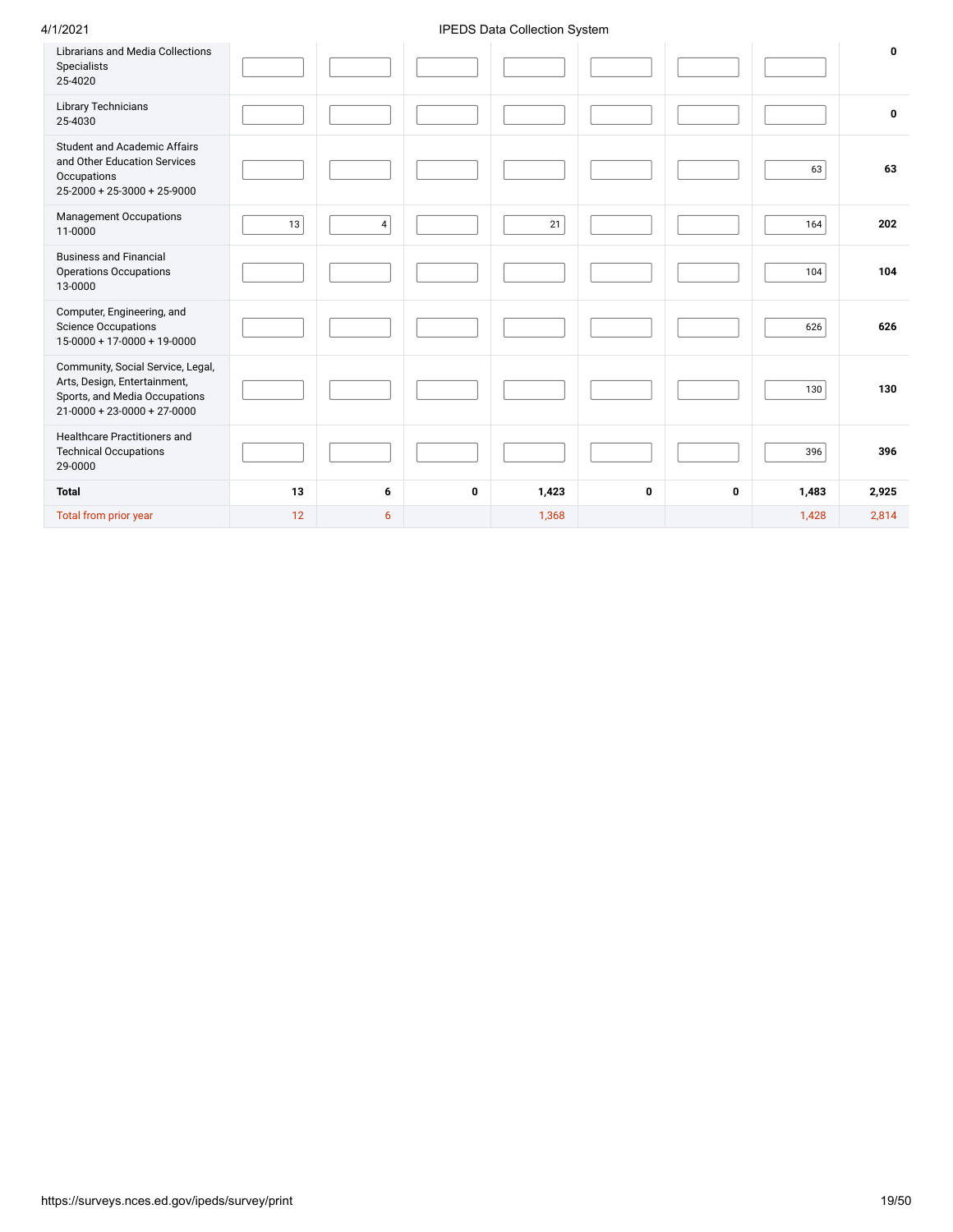# Part B2 - Full-time Non-instructional Staff by Medical School Status

## **Number of [Full-time](javascript:openglossary(257)) Non-instructional Staff**

| Occupational category                                                                         | Total<br>(carried forward<br>from Part B1) | Non-medical school staff | Medical school staff |
|-----------------------------------------------------------------------------------------------|--------------------------------------------|--------------------------|----------------------|
| <b>Service Occupations</b><br>$31-0000 + 33-0000 + 35-0000 + 37-0000 + 39-0000$               | 1,015                                      | 884                      | 131                  |
| <b>Sales and Related Occupations</b><br>41-0000                                               | 7                                          | $\overline{7}$           |                      |
| Office and Administrative Support Occupations<br>43-0000                                      | 1,727                                      | 1,388                    | 339                  |
| Natural Resources, Construction, and Maintenance Occupations<br>$45-0000 + 47-0000 + 49-0000$ | 673                                        | 673                      |                      |
| <b>Production, Transportation, and Material Moving Occupations</b><br>$51-0000 + 53-0000$     | 63                                         | 59                       |                      |
| <b>Total</b>                                                                                  |                                            | 3,011                    | 474                  |
| Total from prior year                                                                         |                                            | 3,182                    | 506                  |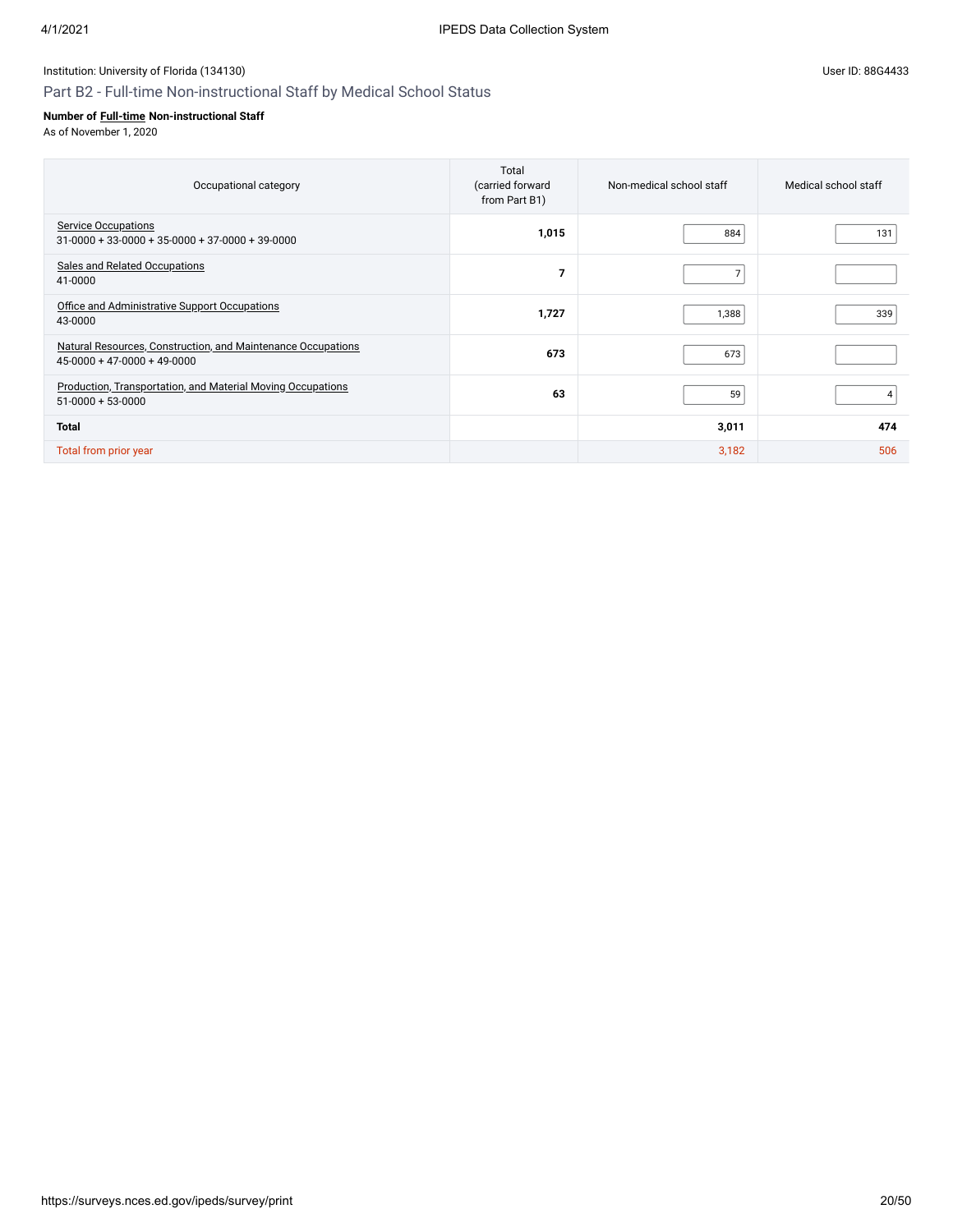## Part C - Full-time Summary

## **Summary of Full-time Non-medical School Staff**

As of November 1, 2020

Data will not be generated on this screen until the relevant screens in the previous section have been completed.

|              |                                                                                                                                        |         |                       |            | With Faculty Status |                                  |                                                       |                          |                |
|--------------|----------------------------------------------------------------------------------------------------------------------------------------|---------|-----------------------|------------|---------------------|----------------------------------|-------------------------------------------------------|--------------------------|----------------|
|              |                                                                                                                                        |         |                       |            |                     | Not on Tenure Track              |                                                       | Without                  |                |
|              | Occupational category                                                                                                                  | Tenured | On<br>Tenure<br>Track | Multi-year | Annual<br>contract  | Less-than-<br>annual<br>contract | Indefinite<br>duration<br>(continuing or at-<br>will) | Faculty<br><b>Status</b> | Total          |
|              | <b>Primarily Instruction</b>                                                                                                           | 1,114   | 584                   | 0          | 467                 | $\mathbf 0$                      | 0                                                     | $\pmb{0}$                | 2,165          |
|              | Exclusively credit                                                                                                                     | 1,114   | 584                   |            | 467                 |                                  |                                                       |                          | 2,165          |
|              | Exclusively not-for-credit                                                                                                             |         |                       |            |                     |                                  |                                                       |                          | 0              |
|              | Combined credit/not-for-credit                                                                                                         |         |                       |            |                     |                                  |                                                       |                          | $\mathbf 0$    |
|              | Instruction/research/public service staff                                                                                              | 137     | $\overline{4}$        |            | 216                 |                                  |                                                       |                          | 357            |
|              | Research staff                                                                                                                         | 89      | 73                    |            | 285                 |                                  |                                                       |                          | 447            |
|              | <b>Public Service staff</b>                                                                                                            | 104     | 152                   |            | 228                 |                                  |                                                       |                          | 484            |
| 25-4010      | Archivists, Curators, and Museum Technicians                                                                                           | 3       |                       |            |                     |                                  |                                                       | 62                       | 65             |
| 25-4020      | Librarians and Media Collections Specialists                                                                                           | 29      | 39                    |            |                     |                                  |                                                       |                          | 68             |
| 25-4030      | <b>Library Technicians</b>                                                                                                             |         |                       |            |                     |                                  |                                                       | 72                       | 72             |
|              | Student and Academic Affairs and Other Education<br>Services Occupations<br>$25-2000 + 25-3000 + 25-9000$                              | 18      |                       |            | 76                  |                                  |                                                       | 518                      | 612            |
| 11-0000      | <b>Management Occupations</b>                                                                                                          | 120     | 19                    |            | 36                  |                                  |                                                       | 725                      | 900            |
| 13-0000      | <b>Business and Financial Operations Occupations</b>                                                                                   |         |                       |            |                     |                                  |                                                       | 689                      | 689            |
|              | Computer, Engineering, and Science Occupations<br>15-0000 + 17-0000 + 19-0000                                                          |         |                       |            |                     |                                  |                                                       | 1,657                    | 1,657          |
|              | Community, Social Service, Legal, Arts, Design,<br>Entertainment, Sports, and Media Occupations<br>$21 - 0000 + 23 - 0000 + 27 - 0000$ |         |                       |            |                     |                                  |                                                       | 310                      | 310            |
| 29-0000      | <b>Healthcare Practitioners and Technical</b><br>Occupations                                                                           |         |                       |            |                     |                                  |                                                       | 258                      | 258            |
|              | Service Occupations<br>$31-0000 + 33-0000 + 35-0000 + 37-0000 + 39-0000$                                                               |         |                       |            |                     |                                  |                                                       |                          | 884            |
| 41-0000      | Sales and Related Occupations                                                                                                          |         |                       |            |                     |                                  |                                                       |                          | $\overline{7}$ |
| 43-0000      | Office and Administrative Support Occupations                                                                                          |         |                       |            |                     |                                  |                                                       |                          | 1,388          |
|              | Natural Resources, Construction, and Maintenance<br>Occupations<br>$45-0000 + 47-0000 + 49-0000$                                       |         |                       |            |                     |                                  |                                                       |                          | 673            |
|              | Production, Transportation, and Material Moving<br>Occupations<br>$51-0000 + 53-0000$                                                  |         |                       |            |                     |                                  |                                                       |                          | 59             |
| <b>Total</b> |                                                                                                                                        |         |                       |            |                     |                                  |                                                       |                          | 11,095         |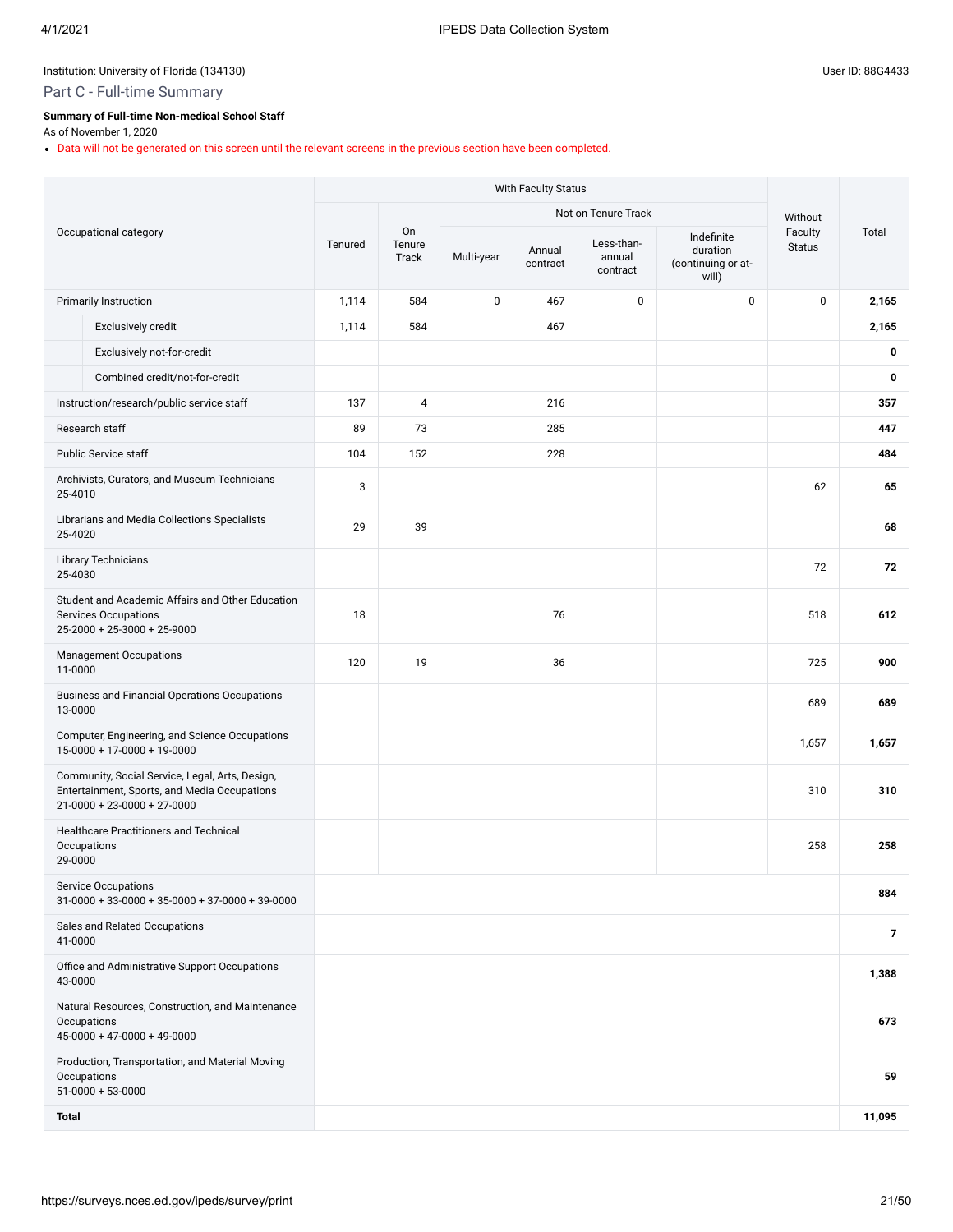# Part C - Full-time Summary Medical school staff

# **Summary of Full-time Medical School Staff**

As of November 1, 2020

Data will not be generated on this screen until the relevant screens in the previous section have been completed.

|              |                                                                                                                                        |         |                       |            | With Faculty Status |                                  |                                                       |                          |       |
|--------------|----------------------------------------------------------------------------------------------------------------------------------------|---------|-----------------------|------------|---------------------|----------------------------------|-------------------------------------------------------|--------------------------|-------|
|              |                                                                                                                                        |         |                       |            |                     | Not on Tenure Track              |                                                       | Without                  |       |
|              | Occupational category                                                                                                                  | Tenured | On<br>Tenure<br>Track | Multi-year | Annual<br>contract  | Less-than-<br>annual<br>contract | Indefinite<br>duration<br>(continuing or at-<br>will) | Faculty<br><b>Status</b> | Total |
|              | <b>Primarily Instruction</b>                                                                                                           | 189     | 100                   | 0          | 11                  | 0                                | 0                                                     | 0                        | 300   |
|              | Exclusively credit                                                                                                                     | 189     | 100                   |            | 11                  |                                  |                                                       |                          | 300   |
|              | Exclusively not-for-credit                                                                                                             |         |                       |            |                     |                                  |                                                       |                          | 0     |
|              | Combined credit/not-for-credit                                                                                                         |         |                       |            |                     |                                  |                                                       |                          | 0     |
|              | Instruction/research/public service staff                                                                                              | 60      | 9                     |            | 11                  |                                  |                                                       |                          | 80    |
|              | Research staff                                                                                                                         |         | 1                     |            | 163                 |                                  |                                                       |                          | 164   |
|              | <b>Public Service staff</b>                                                                                                            |         | 1                     |            | 1,239               |                                  |                                                       |                          | 1,240 |
| 25-4010      | Archivists, Curators, and Museum Technicians                                                                                           |         |                       |            |                     |                                  |                                                       |                          | 0     |
| 25-4020      | Librarians and Media Collections Specialists                                                                                           |         |                       |            |                     |                                  |                                                       |                          | 0     |
| 25-4030      | <b>Library Technicians</b>                                                                                                             |         |                       |            |                     |                                  |                                                       |                          | 0     |
|              | Student and Academic Affairs and Other Education<br><b>Services Occupations</b><br>$25-2000 + 25-3000 + 25-9000$                       |         |                       |            |                     |                                  |                                                       | 63                       | 63    |
| 11-0000      | <b>Management Occupations</b>                                                                                                          | 13      | 4                     |            | 21                  |                                  |                                                       | 164                      | 202   |
| 13-0000      | <b>Business and Financial Operations Occupations</b>                                                                                   |         |                       |            |                     |                                  |                                                       | 104                      | 104   |
|              | Computer, Engineering, and Science Occupations<br>$15-0000 + 17-0000 + 19-0000$                                                        |         |                       |            |                     |                                  |                                                       | 626                      | 626   |
|              | Community, Social Service, Legal, Arts, Design,<br>Entertainment, Sports, and Media Occupations<br>$21 - 0000 + 23 - 0000 + 27 - 0000$ |         |                       |            |                     |                                  |                                                       | 130                      | 130   |
| 29-0000      | <b>Healthcare Practitioners and Technical</b><br>Occupations                                                                           |         |                       |            |                     |                                  |                                                       | 396                      | 396   |
|              | <b>Service Occupations</b><br>$31-0000 + 33-0000 + 35-0000 + 37-0000 + 39-0000$                                                        |         |                       |            |                     |                                  |                                                       |                          | 131   |
| 41-0000      | Sales and Related Occupations                                                                                                          |         |                       |            |                     |                                  |                                                       |                          |       |
| 43-0000      | Office and Administrative Support Occupations                                                                                          |         |                       |            |                     |                                  |                                                       |                          | 339   |
|              | Natural Resources, Construction, and Maintenance<br>Occupations<br>$45-0000 + 47-0000 + 49-0000$                                       |         |                       |            |                     |                                  |                                                       |                          |       |
|              | Production, Transportation, and Material Moving<br>Occupations<br>$51-0000 + 53-0000$                                                  |         |                       |            |                     |                                  |                                                       |                          | 4     |
| <b>Total</b> |                                                                                                                                        |         |                       |            |                     |                                  |                                                       |                          | 3,779 |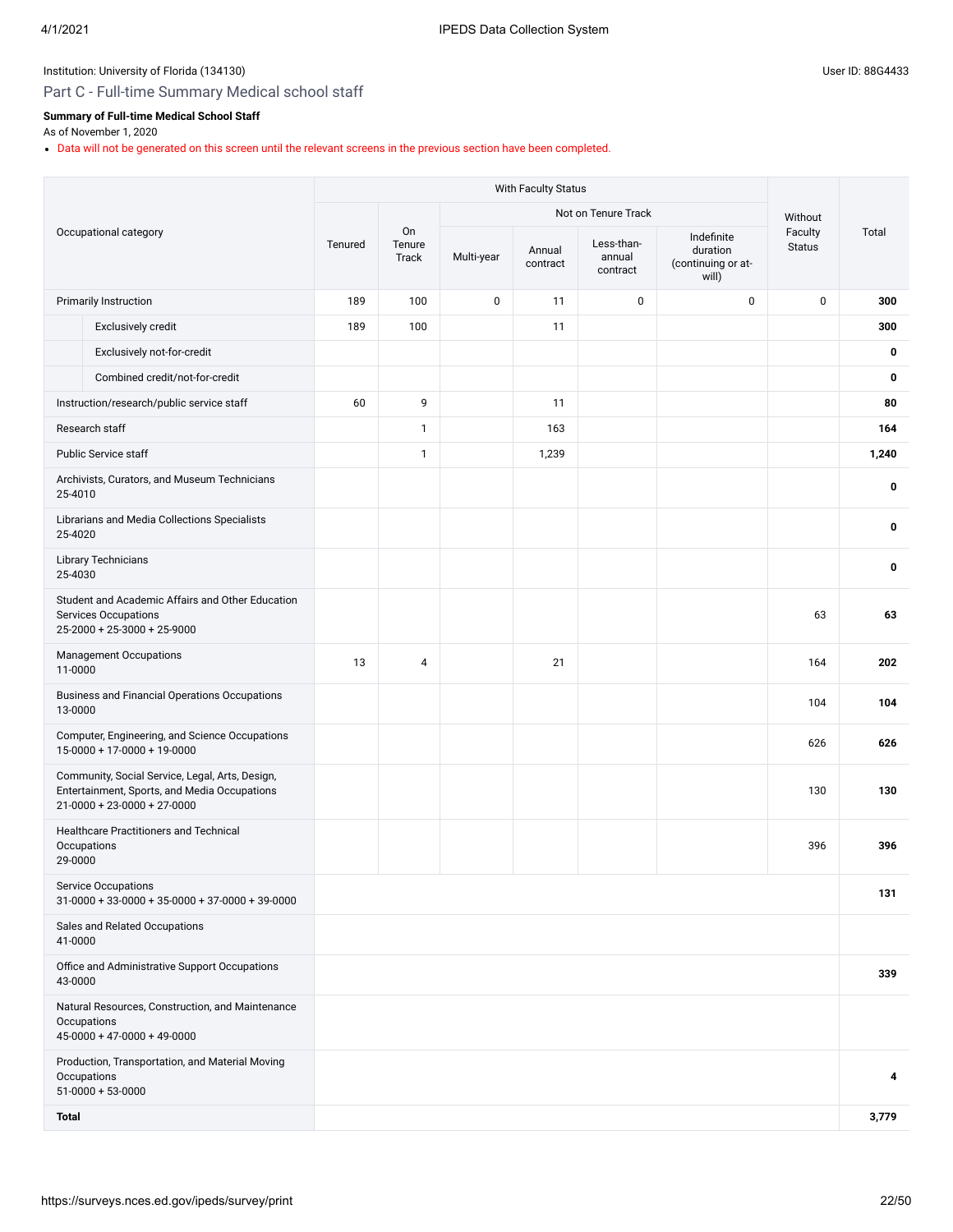## Part G1 - Salaries Worksheet

#### **Number of [Full-time](javascript:openglossary(257)) Non-medical School [Instructional Staff](javascript:openglossary(996)) For Calculation of Total Number of Months**

Annual Salary, 2020-21

- Report the number of instructional staff based on the number of months to be worked
- Months reported should correspond with the number of months that staff worked (which may differ from the number of months over which they are paid)
- Include ONLY full-time, non-medical school instructional staff
- Include instructional staff with faculty status and without faculty status
- Include instructional staff regardless of tenure status

#### **Men**

| Gender and academic rank |           | <b>Total Staff</b> | <b>f</b> Total<br>staff for |          |            |       |                     |
|--------------------------|-----------|--------------------|-----------------------------|----------|------------|-------|---------------------|
|                          | 12 months | 11 months          | 10 months                   | 9 months | < 9 months |       | salary<br>reporting |
| Professors               | 205       |                    |                             | 429      |            | 634   | 634                 |
| Associate professors     | 94        |                    |                             | 208      |            | 302   | 302                 |
| Assistant professors     | 103       |                    |                             | 223      |            | 327   | 327                 |
| Instructors              |           |                    |                             |          |            | 0     | 0                   |
| Lecturers                | 80        |                    |                             | 104      |            | 184   | 184                 |
| No academic rank         | 35        |                    |                             | 2        |            | 37    | 37                  |
| <b>Total men</b>         | 517       | 0                  | 1                           | 966      | 0          | 1,484 | 1,484               |

| Gender and academic rank                                                          |           | <b>Total Staff</b> | <b>f</b> Total<br>staff for |          |            |       |                     |
|-----------------------------------------------------------------------------------|-----------|--------------------|-----------------------------|----------|------------|-------|---------------------|
|                                                                                   | 12 months | 11 months          | 10 months                   | 9 months | < 9 months |       | salary<br>reporting |
| Professors                                                                        | 79        |                    |                             | 142      |            | 221   | 221                 |
| Associate professors                                                              | 63        |                    |                             | 140      |            | 203   | 203                 |
| Assistant professors                                                              | 120       |                    |                             | 187      |            | 308   | 308                 |
| Instructors                                                                       |           |                    |                             |          |            | 0     | 0                   |
| Lecturers                                                                         | 106       |                    |                             | 155      |            | 261   | 261                 |
| No academic rank                                                                  | 44        |                    |                             |          |            | 45    | 45                  |
| <b>Total women</b>                                                                | 412       | 0                  | $\mathbf{1}$                | 625      | 0          | 1,038 | 1,038               |
|                                                                                   |           |                    |                             |          |            |       |                     |
| Total (men+women)                                                                 | 929       | $\bf{0}$           | $\mathbf{2}$                | 1,591    | 0          | 2,522 | 2,522               |
| Total (men+women) full-time non-medical school<br>instructional staff from Part A |           |                    |                             |          |            | 2,522 |                     |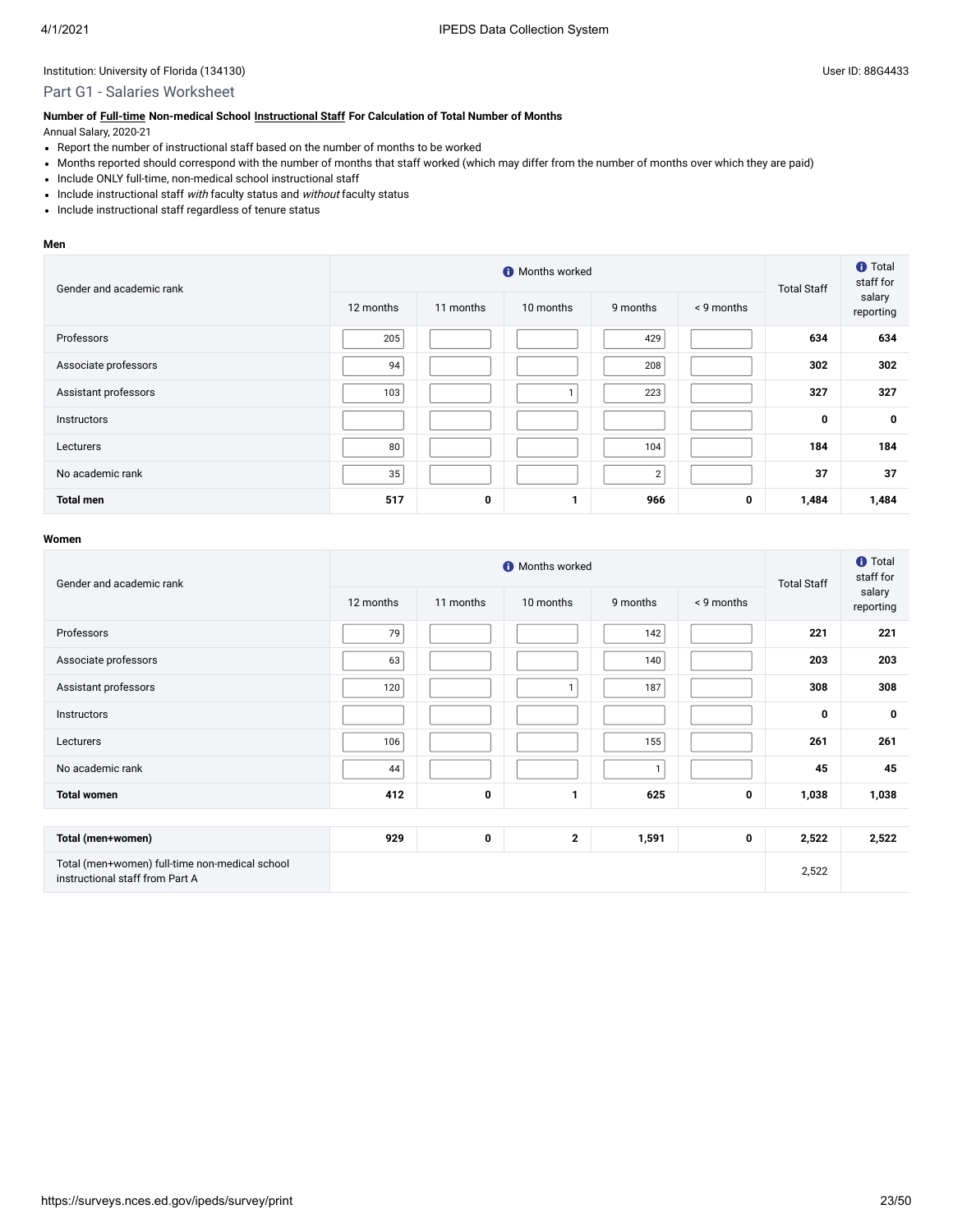#### Part G2 - Salary Outlays for Instructional Staff

#### **Salary Outlays for [Full-time](javascript:openglossary(257)) Non-medical School [Instructional Staff](javascript:openglossary(996))**

Annual Salary Outlays, 2020-21

- Report the TOTAL ANNUAL salary outlays for the full-time Non-medical School instructional staff reported in the 12 months, 11 months, 10 months, and 9 months columns on the previous screen, Part G1 – Salaries Worksheet
- Using the TOTAL ANNUAL salary outlays data provided, the system will calculate the Equated 9 months by academic rank and gender.

#### **Men**

| Gender and academic  | Total staff for salary               | <b>O</b> Salary Outlays             |   |          |                              |             |  |  |  |
|----------------------|--------------------------------------|-------------------------------------|---|----------|------------------------------|-------------|--|--|--|
| rank                 | reporting<br>(from Part G, screen 1) | 12 months<br>11 months<br>10 months |   | 9 months | <b>O</b> Equated<br>9 months |             |  |  |  |
| Professors           | 634                                  | 39,086,652                          |   |          | 68,735,817                   | 98,050,806  |  |  |  |
| Associate professors | 302                                  | 12,464,959                          |   |          | 23,199,789                   | 32,548,508  |  |  |  |
| Assistant professors | 327                                  | 10,642,282                          |   | 86,700   | 22,183,812                   | 30,243,554  |  |  |  |
| <b>Instructors</b>   | 0                                    |                                     |   |          |                              | 0           |  |  |  |
| Lecturers            | 184                                  | 7,148,201                           |   |          | 7,429,863                    | 12,791,014  |  |  |  |
| No academic rank     | 37                                   | 3,544,568                           |   |          | 103,863                      | 2,762,289   |  |  |  |
| <b>Total men</b>     | 1,484                                | 72,886,662                          | 0 | 86,700   | 121,653,144                  | 176,396,171 |  |  |  |

| Gender and academic  | Total staff for salary               |             | <b>O</b> Salary Outlays |           |             |                              |  |  |  |  |
|----------------------|--------------------------------------|-------------|-------------------------|-----------|-------------|------------------------------|--|--|--|--|
| rank                 | reporting<br>(from Part G, screen 1) | 12 months   | 11 months               | 10 months | 9 months    | <b>O</b> Equated<br>9 months |  |  |  |  |
| Professors           | 221                                  | 14,479,917  |                         |           | 20,351,672  | 31,211,610                   |  |  |  |  |
| Associate professors | 203                                  | 7,704,279   |                         |           | 14,278,182  | 20,056,391                   |  |  |  |  |
| Assistant professors | 308                                  | 11,870,032  |                         | 91,000    | 16,665,153  | 25,649,577                   |  |  |  |  |
| <b>Instructors</b>   | 0                                    |             |                         |           |             | 0                            |  |  |  |  |
| Lecturers            | 261                                  | 9,006,098   |                         |           | 10,574,889  | 17,329,463                   |  |  |  |  |
| No academic rank     | 45                                   | 3,581,363   |                         |           | 72,859      | 2,758,881                    |  |  |  |  |
| <b>Total women</b>   | 1,038                                | 46,641,689  | 0                       | 91,000    | 61,942,755  | 97,005,922                   |  |  |  |  |
|                      |                                      |             |                         |           |             |                              |  |  |  |  |
| Total (men + women)  | 2,522                                | 119,528,351 | $\mathbf 0$             | 177,700   | 183,595,899 | 273,402,092                  |  |  |  |  |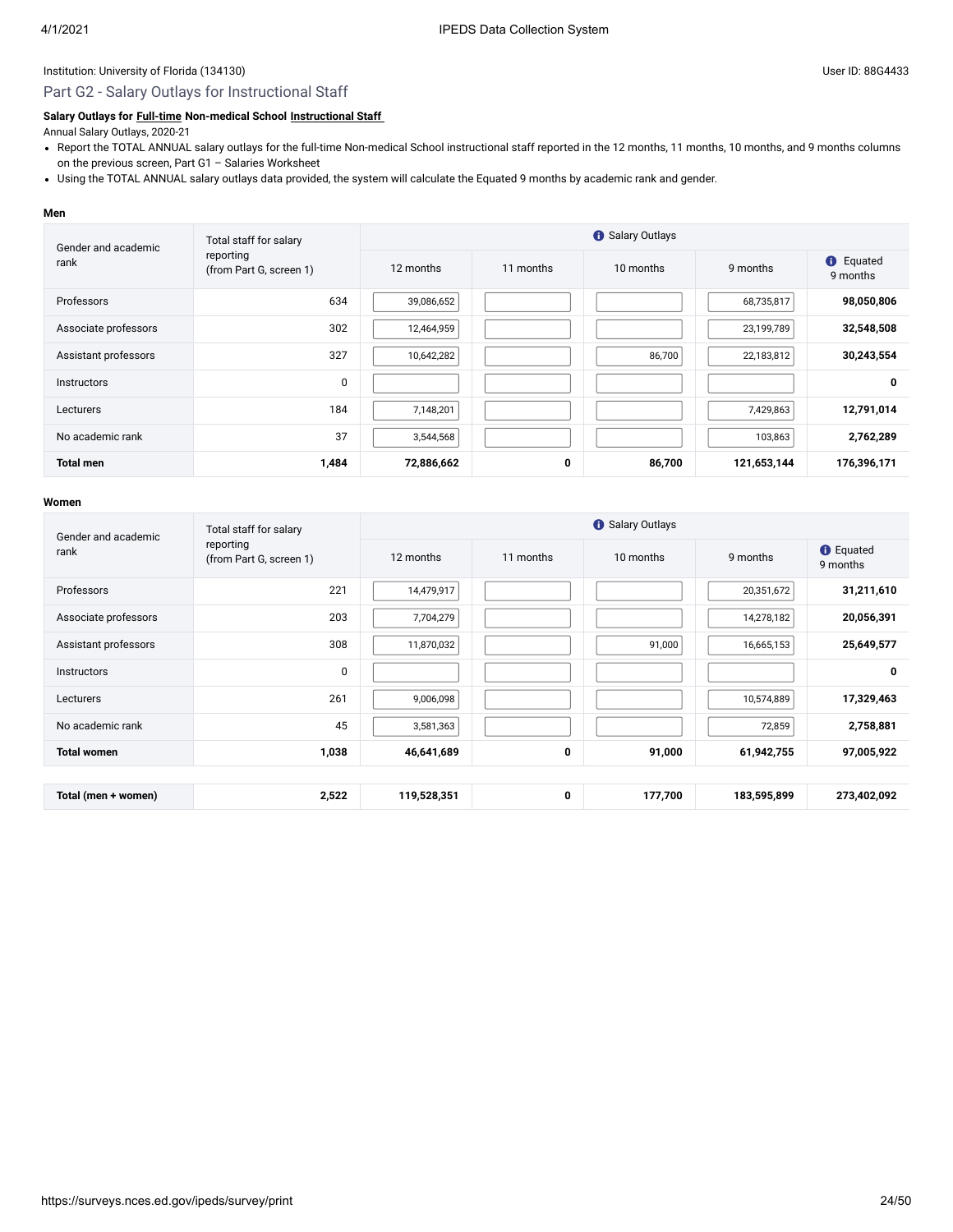# Part G3 - Average Salaries for Instructional Staff by Academic Rank

#### **Average Salary by academic rank for [Full-time](javascript:openglossary(257)) Non-medical School [Instructional Staff](javascript:openglossary(996))** Annual Average Salaries, 2020-21

**Men**

| Gender and academic rank | Total staff for salary reporting | <b>Annual Average Salaries</b> |           |           |          |                           |  |
|--------------------------|----------------------------------|--------------------------------|-----------|-----------|----------|---------------------------|--|
|                          | (from Part G, screen 1)          | 12 months                      | 11 months | 10 months | 9 months | <b>C</b> Equated 9 months |  |
| Professors               | 634                              | 190,667                        |           |           | 160,223  | 154,654                   |  |
| Associate professors     | 302                              | 132,606                        |           |           | 111,537  | 107,777                   |  |
| Assistant professors     | 327                              | 103,323                        |           | 86,700    | 99,479   | 92,488                    |  |
| <b>Instructors</b>       | 0                                |                                |           |           |          |                           |  |
| Lecturers                | 184                              | 89,353                         |           |           | 71,441   | 69,516                    |  |
| No academic rank         | 37                               | 101,273                        |           |           | 51,932   | 74,656                    |  |
| <b>Total men</b>         | 1,484                            | 140,980                        |           | 86,700    | 125,935  | 118,865                   |  |

| Gender and academic rank | Total staff for salary reporting | <b>Annual Average Salaries</b> |                                    |        |                           |         |  |
|--------------------------|----------------------------------|--------------------------------|------------------------------------|--------|---------------------------|---------|--|
|                          | (from Part G, screen 1)          | 12 months                      | 10 months<br>9 months<br>11 months |        | <b>t</b> Equated 9 months |         |  |
| Professors               | 221                              | 183,290                        |                                    |        | 143,322                   | 141,229 |  |
| Associate professors     | 203                              | 122,290                        |                                    |        | 101,987                   | 98,800  |  |
| Assistant professors     | 308                              | 98,917                         |                                    | 91,000 | 89,118                    | 83,278  |  |
| <b>Instructors</b>       | $\mathbf{0}$                     |                                |                                    |        |                           |         |  |
| Lecturers                | 261                              | 84,963                         |                                    |        | 68,225                    | 66,396  |  |
| No academic rank         | 45                               | 81,395                         |                                    |        | 72,859                    | 61,308  |  |
| <b>Total women</b>       | 1,038                            | 113,208                        |                                    | 91,000 | 99,108                    | 93,455  |  |
|                          |                                  |                                |                                    |        |                           |         |  |
| Total (men+women)        | 2,522                            | 128,663                        |                                    | 88,850 | 115,397                   | 108,407 |  |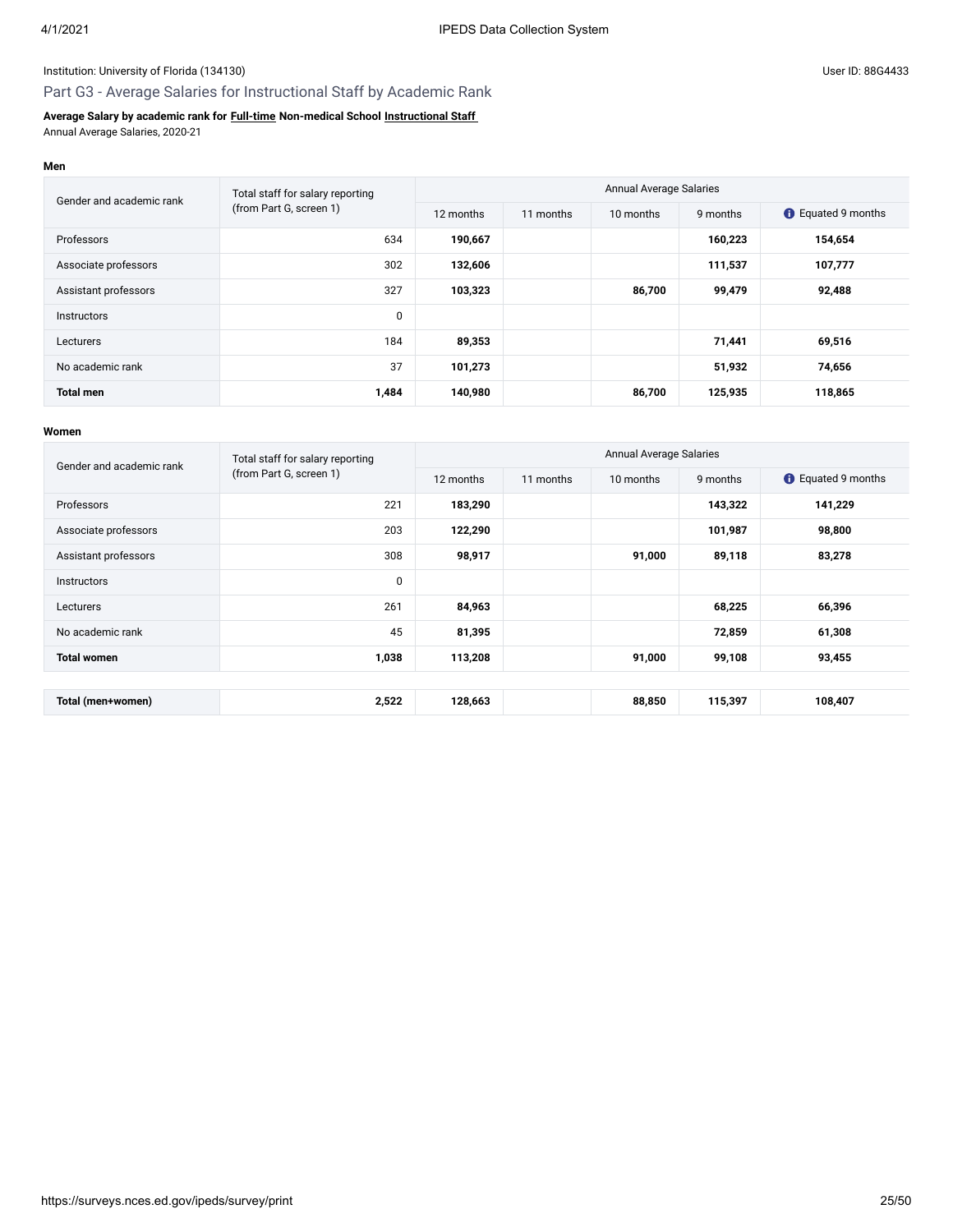# Part G4 - Salary Outlays for Non-instructional Staff

# **Salary Outlays for [Full-time](javascript:openglossary(257)) Non-medical School Non-instructional Staff**

Annual Salary Outlays, 2020-21

| Occupational category                                                                                                                   | <b>O</b> Number of<br>full-time staff<br>(carried forward from the Part B - FT, non-instructional staff<br>screens) | <b>O</b> Total annual salary<br>outlays |
|-----------------------------------------------------------------------------------------------------------------------------------------|---------------------------------------------------------------------------------------------------------------------|-----------------------------------------|
| Research staff                                                                                                                          | 447                                                                                                                 | 43,086,715                              |
| Public Service staff                                                                                                                    | 484                                                                                                                 | 40,881,730                              |
| Library and Student and Academic Affairs and Other Education Services<br>Occupations<br>$25 - 4000 + 25 - 2000 + 25 - 3000 + 25 - 9000$ | 817                                                                                                                 | 45,051,468                              |
| <b>Management Occupations</b><br>11-0000                                                                                                | 900                                                                                                                 | 114,410,457                             |
| <b>Business and Financial Operations Occupations</b><br>13-0000                                                                         | 689                                                                                                                 | 40,660,528                              |
| Computer, Engineering, and Science Occupations<br>$15-0000 + 17-0000 + 19-0000$                                                         | 1.657                                                                                                               | 102,905,222                             |
| Community, Social Service, Legal, Arts, Design, Entertainment, Sports, and Media<br>Occupations<br>$21 - 0000 + 23 - 0000 + 27 - 0000$  | 310                                                                                                                 | 19,047,558                              |
| <b>Healthcare Practitioners and Technical Occupations</b><br>29-0000                                                                    | 258                                                                                                                 | 14,860,664                              |
| <b>Service Occupations</b><br>$31 - 0000 + 33 - 0000 + 35 - 0000 + 37 - 0000 + 39 - 0000$                                               | 884                                                                                                                 | 30,218,777                              |
| Sales and Related Occupations<br>41-0000                                                                                                | 7                                                                                                                   | 253,281                                 |
| Office and Administrative Support Occupations<br>43-0000                                                                                | 1.388                                                                                                               | 60,338,206                              |
| Natural Resources, Construction, and Maintenance Occupations<br>$45-0000 + 47-0000 + 49-0000$                                           | 673                                                                                                                 | 30,261,932                              |
| Production, Transportation, and Material Moving Occupations<br>$51-0000+53-0000$                                                        | 59                                                                                                                  | 2,121,803                               |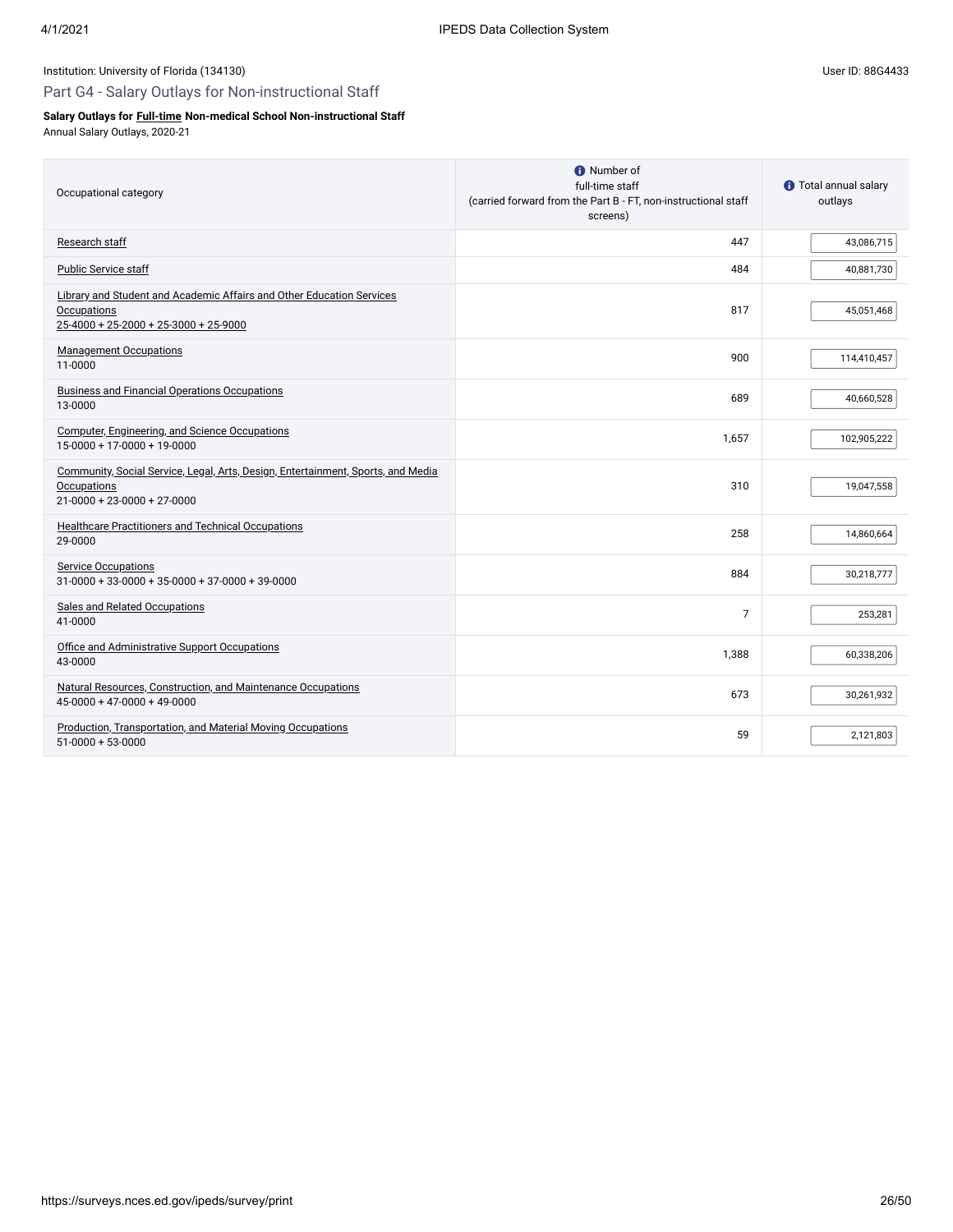# Part D - Part-time Staff by Occupational Category

# **Number of [Part-time Staff](javascript:openglossary(467)) by Occupational Category**

As of November 1, 2020

- Report Hispanic/Latino individuals of any race as Hispanic/Latino
- Report race for non-Hispanic/Latino individuals only
- Include both medical school and non-medical school staff

#### **Men**

| Race/ethnicity                            | Instructional staff | Research staff | <b>Public Service staff</b> |
|-------------------------------------------|---------------------|----------------|-----------------------------|
| Nonresident alien                         | 3                   |                |                             |
| Hispanic/Latino                           | 11                  |                | 18 <sub>1</sub>             |
| American Indian or Alaska Native          |                     | $\mathbf 0$    |                             |
| Asian                                     | 9                   | 6              | 13                          |
| <b>Black or African American</b>          | 6                   |                | 3                           |
| Native Hawaiian or Other Pacific Islander | 0                   |                |                             |
| White                                     | 212                 | 27             | 65                          |
| Two or more races                         | $\overline{2}$      |                |                             |
| Race and ethnicity unknown                | $\overline{2}$      |                |                             |
| <b>Total men</b>                          | 245                 | 37             | 100                         |

| Race/ethnicity                            | Instructional staff | Research staff | <b>Public Service staff</b> |
|-------------------------------------------|---------------------|----------------|-----------------------------|
| Nonresident alien                         | $\mathbf{1}$        |                |                             |
| Hispanic/Latino                           | 16                  | $\overline{2}$ | 14                          |
| American Indian or Alaska Native          |                     |                |                             |
| Asian                                     | 16                  | 5              | 17                          |
| <b>Black or African American</b>          | 12                  |                | 6                           |
| Native Hawaiian or Other Pacific Islander | 0                   |                |                             |
| White                                     | 154                 | 22             | 59                          |
| Two or more races                         | 5                   |                |                             |
| Race and ethnicity unknown                | 3                   |                | 1                           |
| <b>Total women</b>                        | 207                 | 29             | 97                          |
|                                           |                     |                |                             |
| Total (men+women)                         | 452                 | 66             | 197                         |
| Total from prior year                     | 481                 | 66             | 198                         |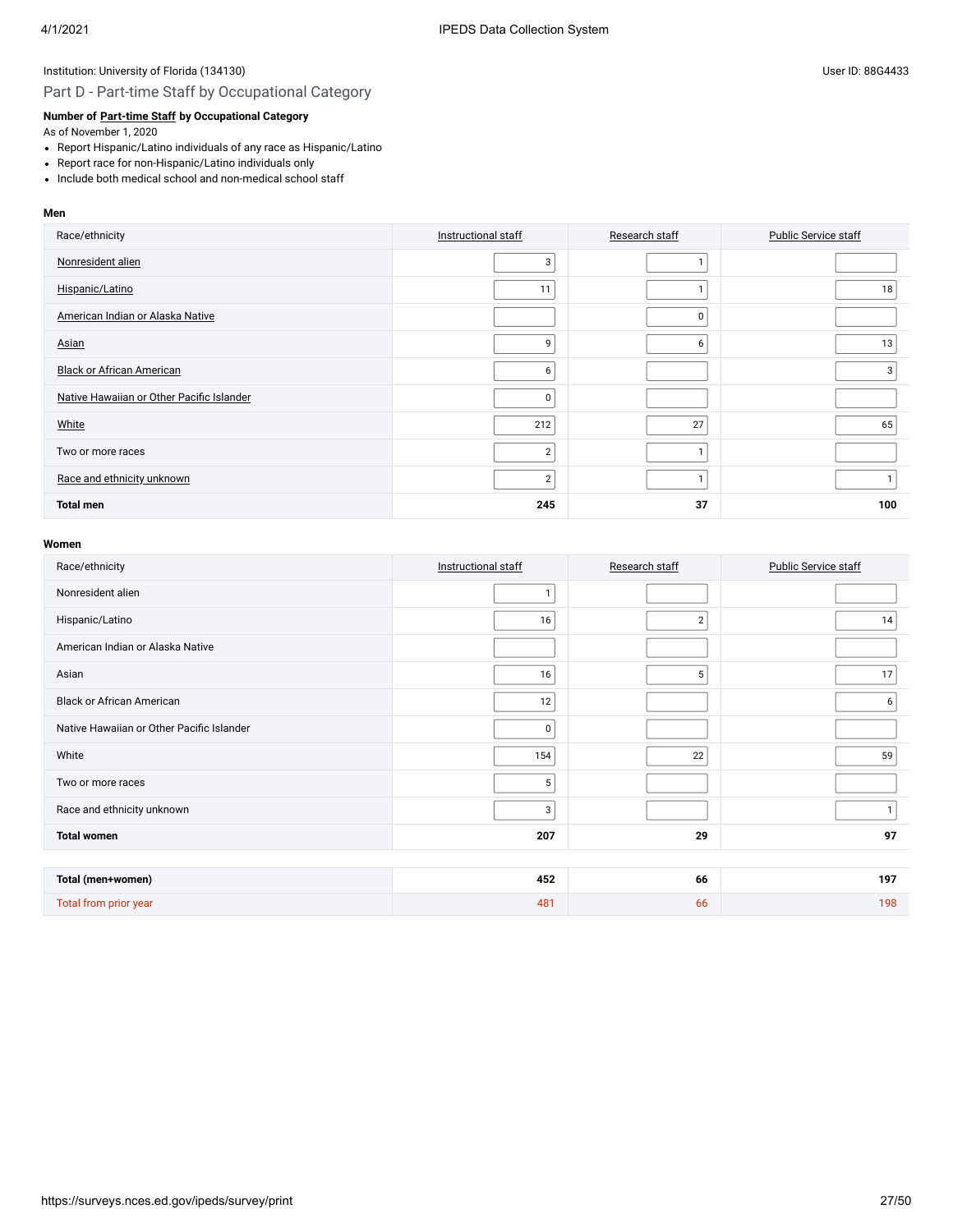# Part D - Part-time Staff by Occupational Category

# **Number of [Part-time Staff](javascript:openglossary(467)) by Occupational Category**

As of November 1, 2020

- Report Hispanic/Latino individuals of any race as Hispanic/Latino
- Report race for non-Hispanic/Latino individuals only
- Include both medical school and non-medical school staff

#### **Men**

| Race/ethnicity                                  | Archivists, Curators,<br>and Museum<br>Technicians<br>25-4010 | Librarians and Media<br>Collections<br><b>Specialists</b><br>25-4020 | Library<br>Technicians<br>25-4030 | <b>Student and Academic Affairs</b><br>and Other Education Services<br>Occupations<br>25-2000 + 25-3000 + 25-9000 | Library and Student and Academic<br>Affairs and Other Education Services<br><b>Occupations</b> |
|-------------------------------------------------|---------------------------------------------------------------|----------------------------------------------------------------------|-----------------------------------|-------------------------------------------------------------------------------------------------------------------|------------------------------------------------------------------------------------------------|
| Nonresident alien                               |                                                               |                                                                      |                                   |                                                                                                                   | 0                                                                                              |
| Hispanic/Latino                                 |                                                               |                                                                      |                                   |                                                                                                                   | 0                                                                                              |
| American Indian or<br>Alaska Native             |                                                               |                                                                      |                                   |                                                                                                                   | 0                                                                                              |
| Asian                                           |                                                               |                                                                      |                                   |                                                                                                                   | 0                                                                                              |
| <b>Black or African</b><br>American             |                                                               |                                                                      |                                   |                                                                                                                   | $\bf{0}$                                                                                       |
| Native Hawaiian or<br>Other Pacific<br>Islander |                                                               |                                                                      |                                   |                                                                                                                   | 0                                                                                              |
| White                                           |                                                               |                                                                      |                                   | 6                                                                                                                 | 6                                                                                              |
| Two or more races                               |                                                               |                                                                      |                                   | $\mathbf{1}$                                                                                                      | $\mathbf{1}$                                                                                   |
| Race and ethnicity<br>unknown                   |                                                               |                                                                      |                                   |                                                                                                                   | 0                                                                                              |
| <b>Total men</b>                                | 0                                                             | 0                                                                    | 0                                 | $\overline{7}$                                                                                                    | $\overline{7}$                                                                                 |

| Race/ethnicity                                         | Archivists, Curators,<br>and Museum<br>Technicians<br>25-4010 | Librarians and Media<br>Collections<br><b>Specialists</b><br>25-4020 | Library<br>Technicians<br>25-4030 | <b>Student and Academic Affairs</b><br>and Other Education Services<br>Occupations<br>25-2000 + 25-3000 + 25-9000 | Library and Student and Academic<br><b>Affairs and Other Education Services</b><br><b>Occupations</b> |
|--------------------------------------------------------|---------------------------------------------------------------|----------------------------------------------------------------------|-----------------------------------|-------------------------------------------------------------------------------------------------------------------|-------------------------------------------------------------------------------------------------------|
| Nonresident alien                                      |                                                               |                                                                      |                                   |                                                                                                                   | 0                                                                                                     |
| Hispanic/Latino                                        |                                                               |                                                                      |                                   | 3                                                                                                                 | 3                                                                                                     |
| American Indian or<br>Alaska Native                    |                                                               |                                                                      |                                   |                                                                                                                   | 0                                                                                                     |
| Asian                                                  |                                                               |                                                                      |                                   | $\mathbf{1}$                                                                                                      | $\mathbf{1}$                                                                                          |
| <b>Black or African</b><br>American                    |                                                               |                                                                      |                                   | 3                                                                                                                 | 3                                                                                                     |
| Native Hawaiian or<br><b>Other Pacific</b><br>Islander |                                                               |                                                                      |                                   |                                                                                                                   | $\bf{0}$                                                                                              |
| White                                                  | 3                                                             |                                                                      | $\overline{2}$                    | 12                                                                                                                | 17                                                                                                    |
| Two or more races                                      |                                                               |                                                                      |                                   |                                                                                                                   | 0                                                                                                     |
| Race and ethnicity<br>unknown                          |                                                               |                                                                      |                                   |                                                                                                                   | 0                                                                                                     |
| <b>Total women</b>                                     | 3                                                             | $\mathbf 0$                                                          | $\mathbf{2}$                      | 19                                                                                                                | 24                                                                                                    |
|                                                        |                                                               |                                                                      |                                   |                                                                                                                   |                                                                                                       |
| <b>Total</b><br>(men+women)                            | 3                                                             | $\bf{0}$                                                             | $\overline{2}$                    | 26                                                                                                                | 31                                                                                                    |
| <b>Total from prior</b><br>year                        | 5                                                             |                                                                      | 1                                 | 28                                                                                                                | 34                                                                                                    |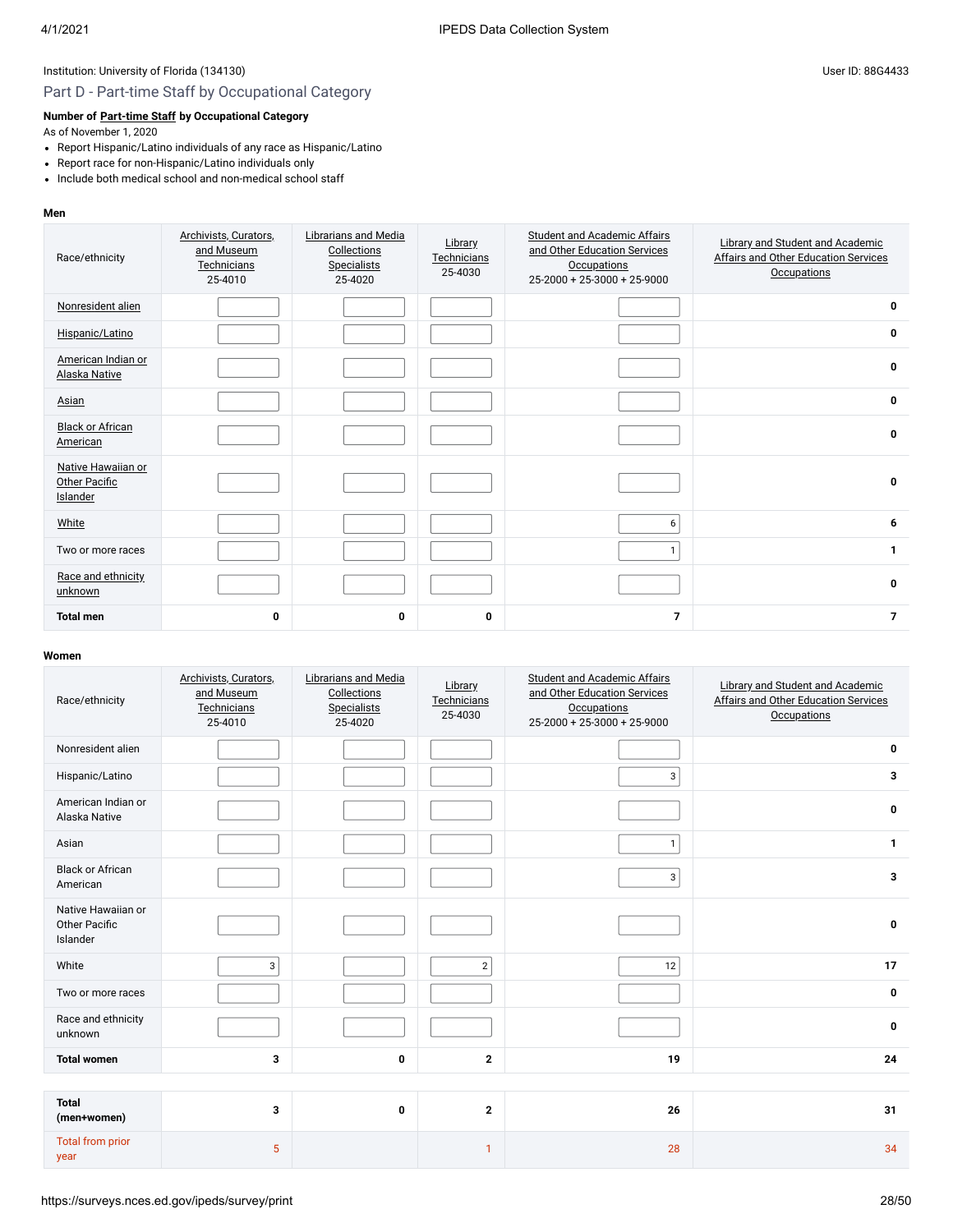# Part D - Part-time Staff by Occupational Category

# **Number of [Part-time Staff](javascript:openglossary(467))**

As of November 1, 2020

- Report Hispanic/Latino individuals of any race as Hispanic/Latino
- Report race for non-Hispanic/Latino individuals only
- Include both medical school and non-medical school staff

#### **Men**

| Race/ethnicity                                  | Management<br><b>Occupations</b><br>11-0000 | <b>Business and</b><br><b>Financial Operations</b><br>Occupations<br>13-0000 | Computer, Engineering,<br>and Science<br><b>Occupations</b><br>$15-0000 + 17-0000 +$<br>19-0000 | Community, Social Service, Legal, Arts, Design,<br>Entertainment, Sports, and Media Occupations<br>$21 - 0000 + 23 - 0000 + 27 - 0000$ | <b>Healthcare Practitioners</b><br>and Technical<br><b>Occupations</b><br>29-0000 |
|-------------------------------------------------|---------------------------------------------|------------------------------------------------------------------------------|-------------------------------------------------------------------------------------------------|----------------------------------------------------------------------------------------------------------------------------------------|-----------------------------------------------------------------------------------|
| Nonresident alien                               |                                             |                                                                              |                                                                                                 |                                                                                                                                        |                                                                                   |
| Hispanic/Latino                                 | $\mathbf{1}$                                |                                                                              |                                                                                                 |                                                                                                                                        |                                                                                   |
| American Indian or<br>Alaska Native             |                                             |                                                                              |                                                                                                 |                                                                                                                                        |                                                                                   |
| Asian                                           |                                             |                                                                              | 1                                                                                               |                                                                                                                                        | $\mathbf{1}$                                                                      |
| <b>Black or African</b><br>American             |                                             |                                                                              | $\overline{2}$                                                                                  |                                                                                                                                        | 1                                                                                 |
| Native Hawaiian or<br>Other Pacific<br>Islander |                                             |                                                                              |                                                                                                 |                                                                                                                                        |                                                                                   |
| White                                           | $\overline{2}$                              | 1                                                                            | 8                                                                                               | 3                                                                                                                                      | 5                                                                                 |
| Two or more races                               |                                             |                                                                              |                                                                                                 |                                                                                                                                        |                                                                                   |
| Race and ethnicity<br>unknown                   |                                             |                                                                              | $\mathbf{1}$                                                                                    |                                                                                                                                        |                                                                                   |
| <b>Total men</b>                                | 3                                           |                                                                              | 13                                                                                              | 3                                                                                                                                      | $\overline{7}$                                                                    |

#### **Women**

| Race/ethnicity                                         | Management<br><b>Occupations</b><br>11-0000 | <b>Business and</b><br><b>Financial Operations</b><br>Occupations<br>13-0000 | Computer, Engineering,<br>and Science<br><b>Occupations</b><br>$15-0000 + 17-0000 +$<br>19-0000 | Community, Social Service, Legal, Arts, Design,<br>Entertainment, Sports, and Media Occupations<br>$21-0000 + 23-0000 + 27-0000$ | <b>Healthcare Practitioners</b><br>and Technical<br><b>Occupations</b><br>29-0000 |
|--------------------------------------------------------|---------------------------------------------|------------------------------------------------------------------------------|-------------------------------------------------------------------------------------------------|----------------------------------------------------------------------------------------------------------------------------------|-----------------------------------------------------------------------------------|
| Nonresident alien                                      |                                             |                                                                              | $\overline{2}$                                                                                  |                                                                                                                                  |                                                                                   |
| Hispanic/Latino                                        | $\mathbf{1}$                                |                                                                              | $\overline{7}$                                                                                  |                                                                                                                                  | $\overline{2}$                                                                    |
| American Indian or<br>Alaska Native                    |                                             |                                                                              |                                                                                                 |                                                                                                                                  |                                                                                   |
| Asian                                                  | $\mathbf{1}$                                | $\mathbf{1}$                                                                 | 6                                                                                               | $\mathbf{1}$                                                                                                                     | $\mathbf{1}$                                                                      |
| <b>Black or African</b><br>American                    |                                             |                                                                              |                                                                                                 |                                                                                                                                  | 3                                                                                 |
| Native Hawaiian or<br><b>Other Pacific</b><br>Islander |                                             |                                                                              |                                                                                                 |                                                                                                                                  |                                                                                   |
| White                                                  | 12                                          | 9                                                                            | 29                                                                                              | 11                                                                                                                               | 38                                                                                |
| Two or more races                                      |                                             |                                                                              | $\mathbf{1}$                                                                                    |                                                                                                                                  | $\mathbf{1}$                                                                      |
| Race and ethnicity<br>unknown                          |                                             |                                                                              |                                                                                                 |                                                                                                                                  | $\mathbf{1}$                                                                      |
| <b>Total women</b>                                     | 14                                          | 10                                                                           | 45                                                                                              | 12                                                                                                                               | 46                                                                                |
|                                                        |                                             |                                                                              |                                                                                                 |                                                                                                                                  |                                                                                   |
| <b>Total</b><br>(men+women)                            | 17                                          | 11                                                                           | 58                                                                                              | 15                                                                                                                               | 53                                                                                |
| <b>Total from prior</b><br>max                         | 25                                          | 20                                                                           | 67                                                                                              | 11                                                                                                                               | 47                                                                                |

https://surveys.nces.ed.gov/ipeds/survey/print 29/50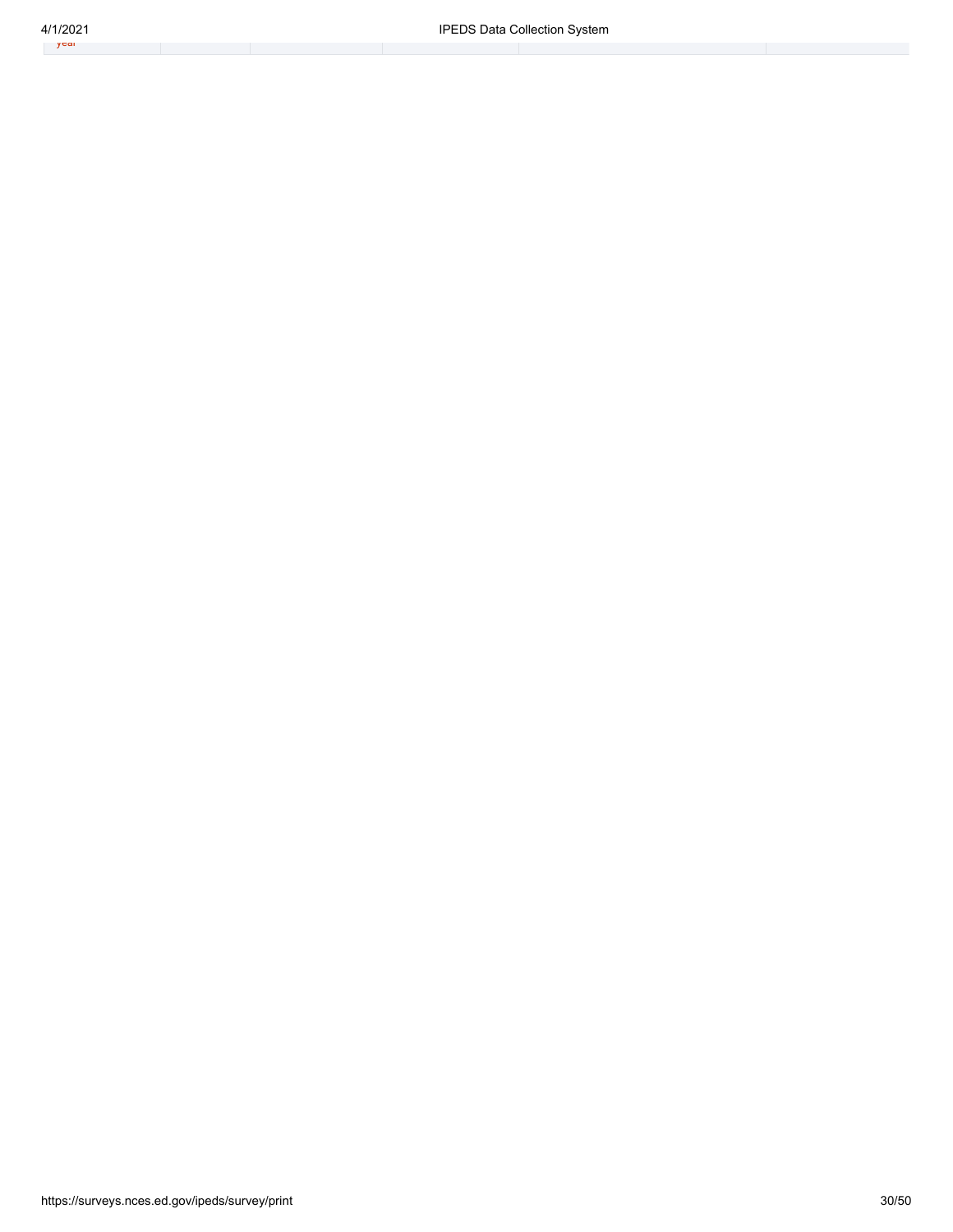# Part D - Part-time Staff by Occupational Category

# **Number of [Part-time Staff](javascript:openglossary(467))**

As of November 1, 2020

- Report Hispanic/Latino individuals of any race as Hispanic/Latino
- Report race for non-Hispanic/Latino individuals only
- Include both medical school and non-medical school staff

#### **Men**

| Race/ethnicity                                  | <b>Service Occupations</b><br>$31 - 0000 + 33 - 0000 +$<br>$35-0000 + 37-0000 +$<br>39-0000 | Sales and<br>Related<br><b>Occupations</b><br>41-0000 | Office and<br>Administrative<br><b>Support Occupations</b><br>43-0000 | Natural Resources,<br>Construction, and<br><b>Maintenance Occupations</b><br>$45 - 0000 + 47 - 0000 +$<br>49-0000 | Production, Transportation,<br>and Material Moving<br><b>Occupations</b><br>$51-0000 + 53-0000$ | <b>Grand Total</b><br>(All part-<br>time staff) |
|-------------------------------------------------|---------------------------------------------------------------------------------------------|-------------------------------------------------------|-----------------------------------------------------------------------|-------------------------------------------------------------------------------------------------------------------|-------------------------------------------------------------------------------------------------|-------------------------------------------------|
| Nonresident alien                               | $\mathbf{1}$                                                                                |                                                       |                                                                       |                                                                                                                   |                                                                                                 | 5                                               |
| Hispanic/Latino                                 |                                                                                             |                                                       | 4                                                                     | 1                                                                                                                 |                                                                                                 | 37                                              |
| American Indian<br>or Alaska Native             |                                                                                             |                                                       |                                                                       |                                                                                                                   |                                                                                                 | $\bf{0}$                                        |
| Asian                                           |                                                                                             |                                                       |                                                                       |                                                                                                                   |                                                                                                 | 30                                              |
| <b>Black or African</b><br>American             | $\mathbf{1}$                                                                                |                                                       | $\mathbf{1}$                                                          |                                                                                                                   |                                                                                                 | 14                                              |
| Native Hawaiian<br>or Other Pacific<br>Islander |                                                                                             |                                                       |                                                                       |                                                                                                                   |                                                                                                 | $\bf{0}$                                        |
| White                                           |                                                                                             |                                                       | $\overline{4}$                                                        | $\mathbf{1}$                                                                                                      |                                                                                                 | 334                                             |
| Two or more<br>races                            |                                                                                             |                                                       |                                                                       |                                                                                                                   |                                                                                                 | 4                                               |
| Race and<br>ethnicity unknown                   |                                                                                             |                                                       |                                                                       |                                                                                                                   |                                                                                                 | 5                                               |
| <b>Total men</b>                                | $\mathbf{2}$                                                                                | 0                                                     | 9                                                                     | $\mathbf{2}$                                                                                                      | $\bf{0}$                                                                                        | 429                                             |

#### **Women**

**Total**

| Race/ethnicity                                  | <b>Service Occupations</b><br>$31 - 0000 + 33 - 0000 +$<br>$35 - 0000 + 37 - 0000 +$<br>39-0000 | Sales and<br>Related<br><b>Occupations</b><br>41-0000 | Office and<br>Administrative<br><b>Support Occupations</b><br>43-0000 | Natural Resources,<br>Construction, and<br><b>Maintenance Occupations</b><br>$45 - 0000 + 47 - 0000 +$<br>49-0000 | Production, Transportation,<br>and Material Moving<br><b>Occupations</b><br>$51-0000+53-0000$ | <b>Grand Total</b><br>(All part-<br>time staff) |
|-------------------------------------------------|-------------------------------------------------------------------------------------------------|-------------------------------------------------------|-----------------------------------------------------------------------|-------------------------------------------------------------------------------------------------------------------|-----------------------------------------------------------------------------------------------|-------------------------------------------------|
| Nonresident alien                               |                                                                                                 |                                                       | $\mathbf{1}$                                                          |                                                                                                                   |                                                                                               | 4                                               |
| Hispanic/Latino                                 | 12                                                                                              |                                                       | 6                                                                     |                                                                                                                   |                                                                                               | 63                                              |
| American Indian<br>or Alaska Native             |                                                                                                 |                                                       |                                                                       |                                                                                                                   |                                                                                               | $\bf{0}$                                        |
| Asian                                           |                                                                                                 |                                                       |                                                                       |                                                                                                                   |                                                                                               | 49                                              |
| <b>Black or African</b><br>American             | 5                                                                                               |                                                       | 11                                                                    |                                                                                                                   |                                                                                               | 40                                              |
| Native Hawaiian<br>or Other Pacific<br>Islander |                                                                                                 |                                                       |                                                                       |                                                                                                                   |                                                                                               | 0                                               |
| White                                           | 6                                                                                               |                                                       | 49                                                                    | 3                                                                                                                 |                                                                                               | 409                                             |
| Two or more<br>races                            |                                                                                                 |                                                       |                                                                       |                                                                                                                   |                                                                                               | $\overline{7}$                                  |
| Race and ethnicity<br>unknown                   |                                                                                                 |                                                       |                                                                       |                                                                                                                   |                                                                                               | 5                                               |
| <b>Total women</b>                              | 23                                                                                              | 0                                                     | 67                                                                    | 3                                                                                                                 | 0                                                                                             | 577                                             |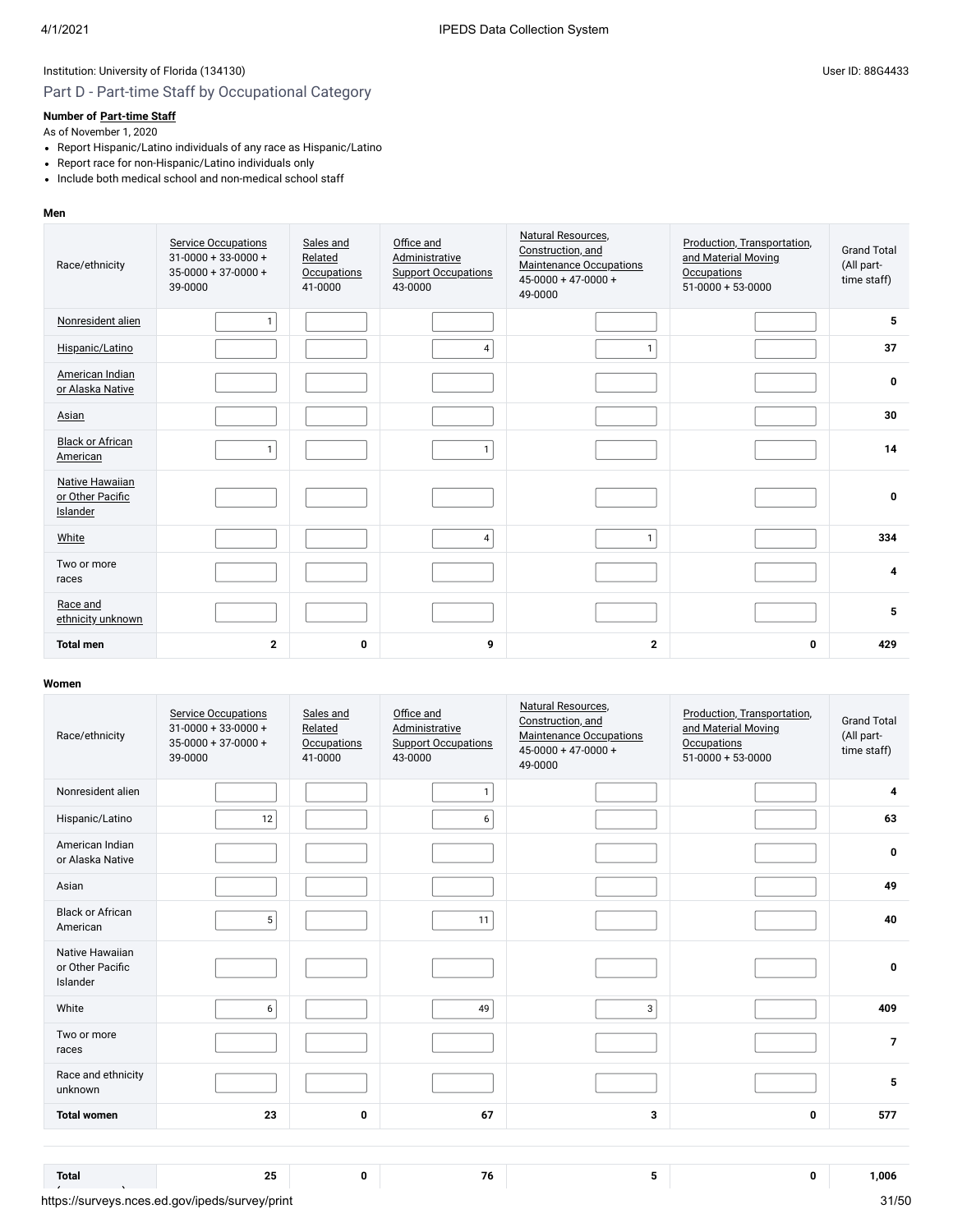# 4/1/2021 IPEDS Data Collection System

| (men+women)              |   |    |  |       |
|--------------------------|---|----|--|-------|
| Total from prior<br>year | - | 70 |  | 1,044 |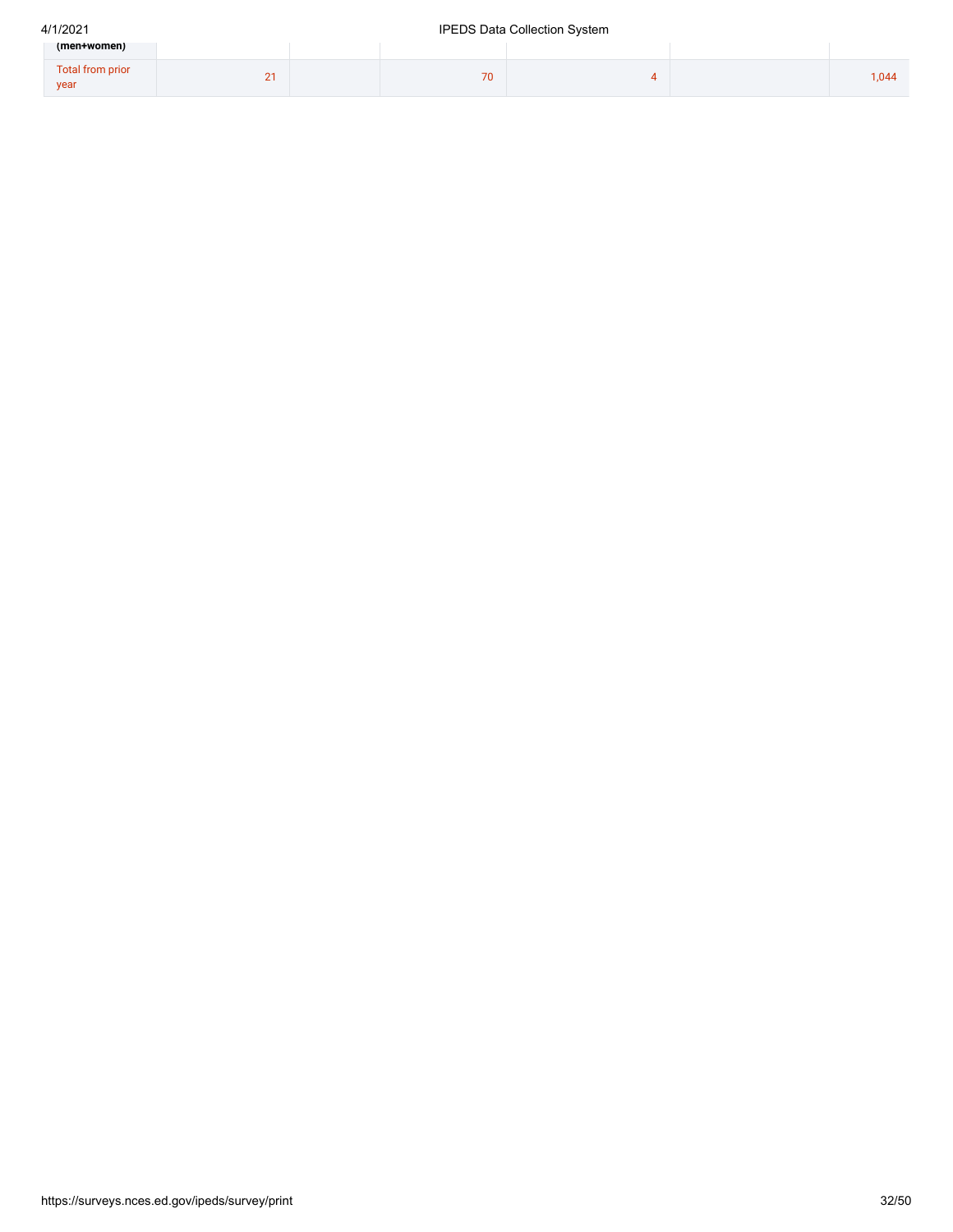# Part D - Graduate assistants

#### **Number of Graduate Assistants**

As of November 1, 2020

- Report Hispanic/Latino individuals of any race as Hispanic/Latino
- Report race for non-Hispanic/Latino individuals only

#### **Men**

| Race/ethnicity                            | Teaching<br>25-9044 | Research     | Other<br>11-0000, 13-0000, 15-0000,<br>17-0000, 19-0000, 21-0000,<br>23-0000, 27-0000, 25-4000,<br>25-4010, 25-4020, 25-4030,<br>25-2000, 25-3000, 25-9000,<br>29-0000 | Total        |
|-------------------------------------------|---------------------|--------------|------------------------------------------------------------------------------------------------------------------------------------------------------------------------|--------------|
| Nonresident alien                         | 199                 | 554          | 83                                                                                                                                                                     | 836          |
| Hispanic/Latino                           | 53                  | 107          | 11                                                                                                                                                                     | 171          |
| American Indian or Alaska Native          | $\mathbf 0$         | $\mathbf{1}$ | 1                                                                                                                                                                      | $\mathbf{2}$ |
| Asian                                     | 34                  | 65           | 9                                                                                                                                                                      | 108          |
| <b>Black or African American</b>          | 21                  | 28           | $\overline{7}$                                                                                                                                                         | 56           |
| Native Hawaiian or Other Pacific Islander | $\mathbf 0$         | $\mathbf{1}$ |                                                                                                                                                                        | $\mathbf{1}$ |
| White                                     | 280                 | 428          | 108                                                                                                                                                                    | 816          |
| Two or more races                         | 11                  | 18           | 6                                                                                                                                                                      | 35           |
| Race and ethnicity unknown                | 43                  | 65           | 17                                                                                                                                                                     | 125          |
| <b>Total men</b>                          | 641                 | 1,267        | 242                                                                                                                                                                    | 2,150        |

| Race/ethnicity                            | Teaching<br>25-9044 | Research     | Other<br>11-0000, 13-0000, 15-0000,<br>17-0000, 19-0000, 21-0000,<br>23-0000, 27-0000, 25-4000,<br>25-4010, 25-4020, 25-4030,<br>25-2000, 25-3000, 25-9000,<br>29-0000 | Total          |
|-------------------------------------------|---------------------|--------------|------------------------------------------------------------------------------------------------------------------------------------------------------------------------|----------------|
| Nonresident alien                         | 161                 | 352          | 90                                                                                                                                                                     | 603            |
| Hispanic/Latino                           | 68                  | 108          | 32                                                                                                                                                                     | 208            |
| American Indian or Alaska Native          | $\mathbf{1}$        | 0            | $\mathbf{1}$                                                                                                                                                           | $\overline{2}$ |
| Asian                                     | 39                  | 45           | 13                                                                                                                                                                     | 97             |
| <b>Black or African American</b>          | 31                  | 42           | 13                                                                                                                                                                     | 86             |
| Native Hawaiian or Other Pacific Islander |                     | $\mathbf{1}$ | $\mathbf 0$                                                                                                                                                            | $\mathbf{1}$   |
| White                                     | 316                 | 390          | 176                                                                                                                                                                    | 882            |
| Two or more races                         | 12                  | 23           | 8                                                                                                                                                                      | 43             |
| Race and ethnicity unknown                | 48                  | 50           | 11                                                                                                                                                                     | 109            |
| <b>Total women</b>                        | 676                 | 1,011        | 344                                                                                                                                                                    | 2,031          |
|                                           |                     |              |                                                                                                                                                                        |                |
| Total (men+women)                         | 1,317               | 2,278        | 586                                                                                                                                                                    | 4,181          |
| Total from prior year                     | 1,361               | 2,355        | 561                                                                                                                                                                    | 4,277          |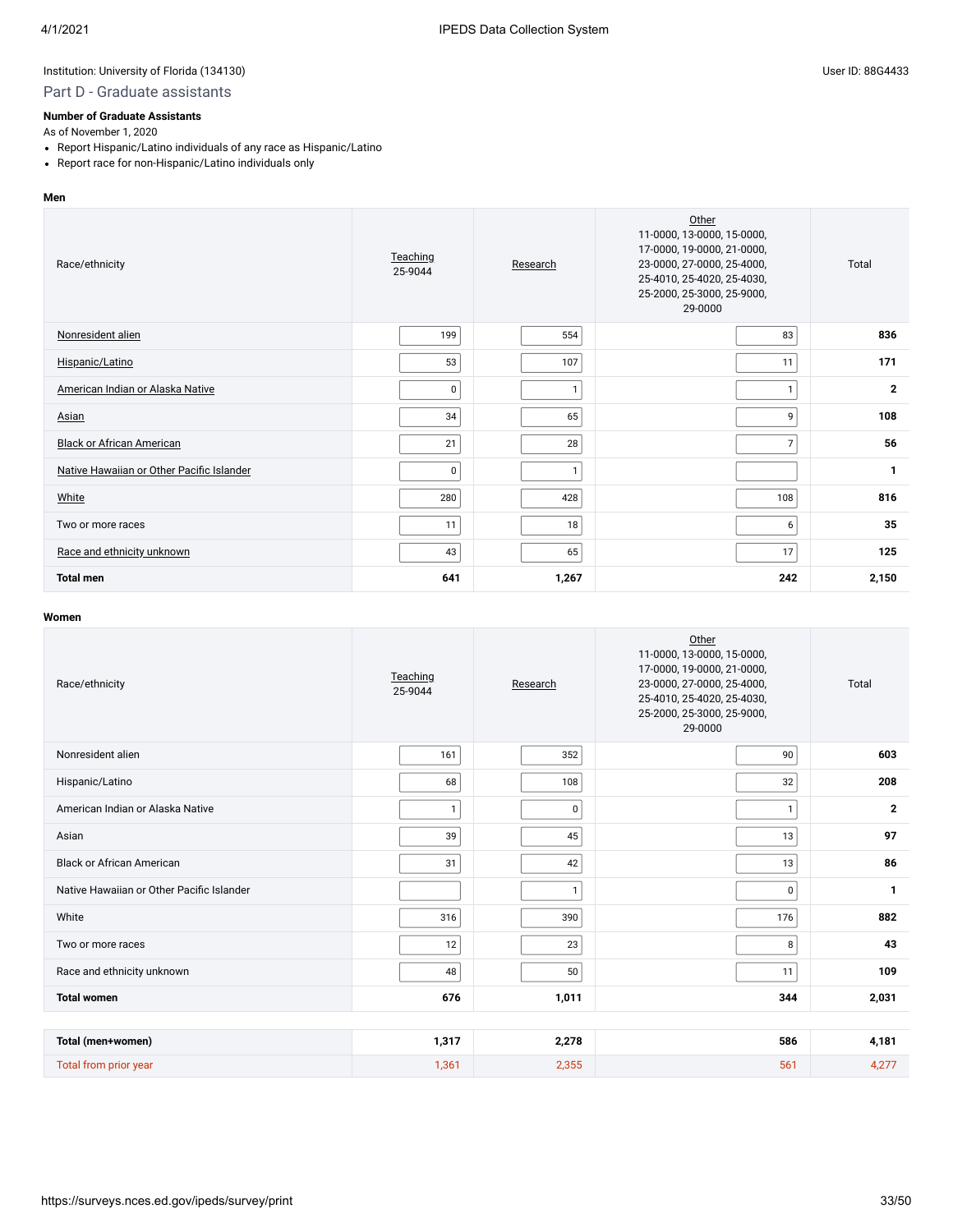# Part E - Part-time Staff by Occupational Category and Tenure Status

#### **Number of [Part-time Staff](javascript:openglossary(467))**

As of November 1, 2020

#### **Non-medical school staff**

|              |                                                                                                                                                      |              |                    |             |                    | Not on Tenure Track              | Without                                              |                          |                  |
|--------------|------------------------------------------------------------------------------------------------------------------------------------------------------|--------------|--------------------|-------------|--------------------|----------------------------------|------------------------------------------------------|--------------------------|------------------|
|              | Occupational category                                                                                                                                | Tenured      | On Tenure<br>Track | Multi-year  | Annual<br>contract | Less-than-<br>annual<br>contract | Indefinite<br>duration<br>(continuing<br>or at-will) | Faculty<br><b>Status</b> | Total            |
|              | <b>Primarily Instruction</b>                                                                                                                         | 20           | 3                  | $\bf{0}$    | 340                | 0                                | 0                                                    | $\pmb{0}$                | 363              |
|              | <b>O</b> Exclusively credit                                                                                                                          | 20           | $\mathsf 3$        |             | 340                |                                  |                                                      |                          | 363              |
|              | <b>C</b> Exclusively not-for-<br>credit                                                                                                              |              |                    |             |                    |                                  |                                                      |                          | 0                |
|              | Combined credit/not-for-<br>credit                                                                                                                   |              |                    |             |                    |                                  |                                                      |                          | $\boldsymbol{0}$ |
|              | Instruction/research/public<br>service staff                                                                                                         |              |                    |             | $24\,$             |                                  |                                                      |                          | 24               |
|              | Research staff                                                                                                                                       | $\mathbf{1}$ |                    |             | $50\,$             |                                  |                                                      |                          | 51               |
|              | <b>Public Service staff</b>                                                                                                                          | $\mathbf{1}$ |                    |             | 72                 |                                  |                                                      |                          | 73               |
| 25-4010      | Archivists, Curators, and<br><b>Museum Technicians</b>                                                                                               |              |                    |             |                    |                                  |                                                      | 3                        | 3                |
| 25-4020      | Librarians and Media Collections<br><b>Specialists</b>                                                                                               |              |                    |             |                    |                                  |                                                      |                          | $\mathbf 0$      |
| 25-4030      | <b>Library Technicians</b>                                                                                                                           |              |                    |             |                    |                                  |                                                      | $\mathbf 2$              | $\mathbf{2}$     |
|              | <b>t</b> Student and Academic<br>Affairs and Other Education<br><b>Services Occupations</b><br>$25-2000 + 25-3000 + 25-9000$                         |              |                    |             | $\mathbf{1}$       |                                  |                                                      | 21                       | 22               |
| 11-0000      | <b>Management Occupations</b>                                                                                                                        | $\mathbf{3}$ |                    |             | $\mathbf{1}$       |                                  |                                                      | 12                       | 16               |
| 13-0000      | <b>Business and Financial</b><br><b>Operations Occupations</b>                                                                                       |              |                    |             |                    |                                  |                                                      | 11                       | 11               |
|              | Computer, Engineering, and<br><b>Science Occupations</b><br>$15-0000 + 17-0000 + 19-0000$                                                            |              |                    |             |                    |                                  |                                                      | 38                       | 38               |
|              | <b>Community, Social Service,</b><br>Legal, Arts, Design,<br>Entertainment, Sports, and Media<br><b>Occupations</b><br>$21-0000 + 23-0000 + 27-0000$ |              |                    |             |                    |                                  |                                                      | 11                       | 11               |
| 29-0000      | <b>Healthcare Practitioners and</b><br><b>Technical Occupations</b>                                                                                  |              |                    |             |                    |                                  |                                                      | 22                       | 22               |
| <b>Total</b> |                                                                                                                                                      | 25           | 3                  | $\mathbf 0$ | 488                | 0                                | 0                                                    | 120                      | 636              |
|              | Total from prior year                                                                                                                                | 34           | $\overline{4}$     |             | 520                |                                  |                                                      | 133                      | 691              |

### **[Medical school staff](javascript:openglossary(393))**

Occupational category **Contract Contract Contract Contract Contract Contract Contract Contract Contract Contract Contract Total Contract Contract Contract Total Contract Total Contract Contract Contract Contract Contract C** 

Not on [Tenure](javascript:openglossary(966)) Track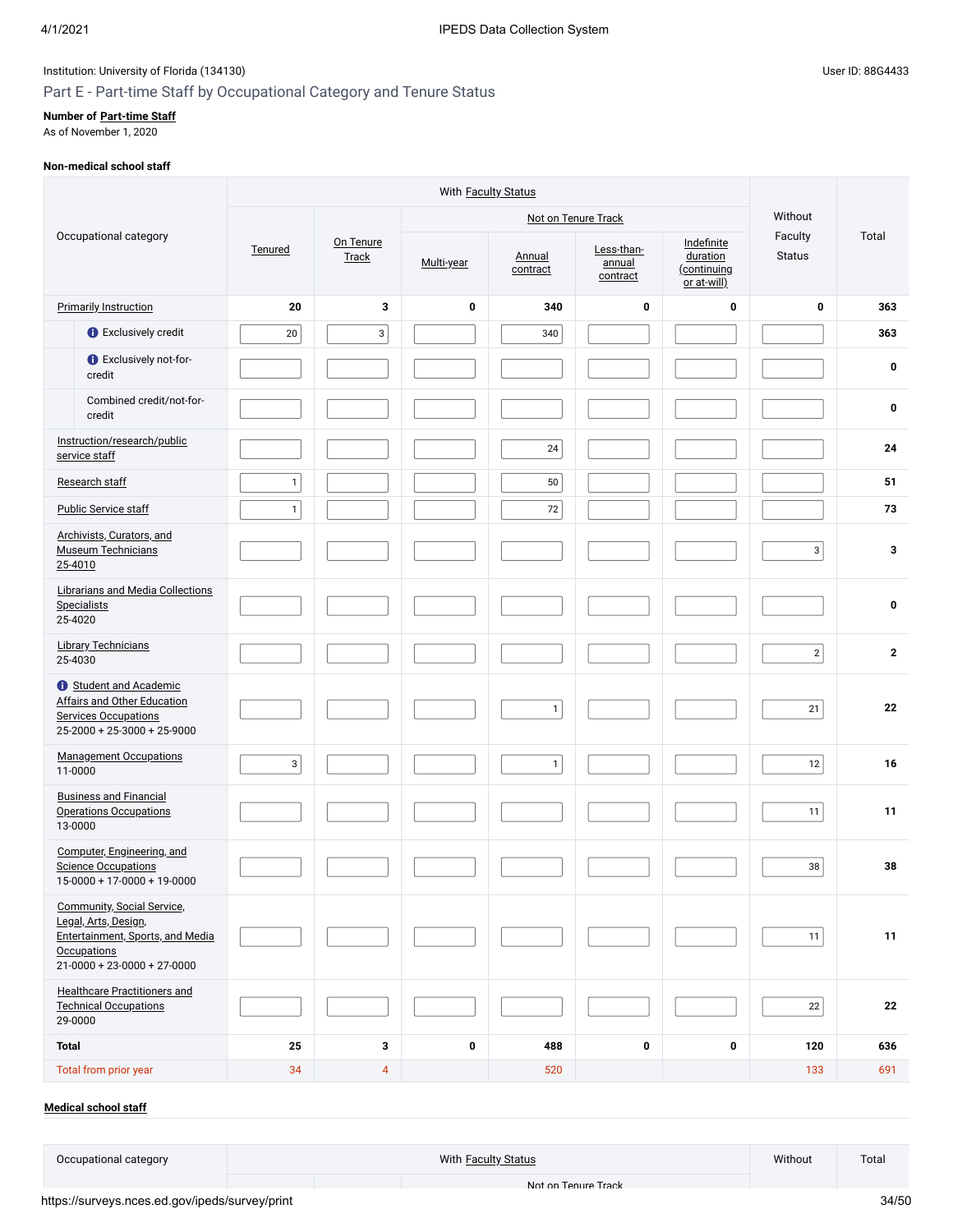| 4/1/2021                                                                                                                               |         |                    |            | IPEDS Data Collection System |                                                         |                                                      |                          |              |
|----------------------------------------------------------------------------------------------------------------------------------------|---------|--------------------|------------|------------------------------|---------------------------------------------------------|------------------------------------------------------|--------------------------|--------------|
|                                                                                                                                        | Tenured | On Tenure<br>Track | Multi-year | Annual<br>contract           | <b>HOLDREDGROUP</b><br>Less-than-<br>annual<br>contract | Indefinite<br>duration<br>(continuing<br>or at-will) | Faculty<br><b>Status</b> |              |
| <b>Primarily Instruction</b>                                                                                                           | 22      | 4                  | $\bf{0}$   | 35                           | 0                                                       | 0                                                    | 0                        | 61           |
| Exclusively credit                                                                                                                     | 22      | $\pmb{4}$          |            | 35                           |                                                         |                                                      |                          | 61           |
| Exclusively not-for-credit                                                                                                             |         |                    |            |                              |                                                         |                                                      |                          | 0            |
| Combined credit/not-for-<br>credit                                                                                                     |         |                    |            |                              |                                                         |                                                      |                          | 0            |
| Instruction/research/public<br>service staff                                                                                           | 3       |                    |            | $\mathbf{1}$                 |                                                         |                                                      |                          | 4            |
| Research staff                                                                                                                         |         |                    |            | 15                           |                                                         |                                                      |                          | 15           |
| Public Service staff                                                                                                                   |         |                    |            | 124                          |                                                         |                                                      |                          | 124          |
| Archivists, Curators, and<br><b>Museum Technicians</b><br>25-4010                                                                      |         |                    |            |                              |                                                         |                                                      |                          | 0            |
| Librarians and Media Collections<br>Specialists<br>25-4020                                                                             |         |                    |            |                              |                                                         |                                                      |                          | 0            |
| Library Technicians<br>25-4030                                                                                                         |         |                    |            |                              |                                                         |                                                      |                          | $\mathbf 0$  |
| Student and Academic Affairs<br>and Other Education Services<br>Occupations<br>$25-2000 + 25-3000 + 25-9000$                           |         |                    |            |                              |                                                         |                                                      | 4                        | 4            |
| <b>Management Occupations</b><br>11-0000                                                                                               |         |                    |            |                              |                                                         |                                                      | 1                        | $\mathbf{1}$ |
| <b>Business and Financial</b><br><b>Operations Occupations</b><br>13-0000                                                              |         |                    |            |                              |                                                         |                                                      |                          | 0            |
| Computer, Engineering, and<br><b>Science Occupations</b><br>$15-0000 + 17-0000 + 19-0000$                                              |         |                    |            |                              |                                                         |                                                      | $20\,$                   | 20           |
| Community, Social Service,<br>Legal, Arts, Design,<br>Entertainment, Sports, and Media<br>Occupations<br>$21-0000 + 23-0000 + 27-0000$ |         |                    |            |                              |                                                         |                                                      | 4                        | 4            |
| Healthcare Practitioners and<br><b>Technical Occupations</b><br>29-0000                                                                |         |                    |            |                              |                                                         |                                                      | 31                       | 31           |
| <b>Total</b>                                                                                                                           | 25      | 4                  | $\pmb{0}$  | 175                          | 0                                                       | 0                                                    | 60                       | 264          |
| Total from prior year                                                                                                                  | 22      | $\overline{4}$     |            | 170                          |                                                         |                                                      | 62                       | 258          |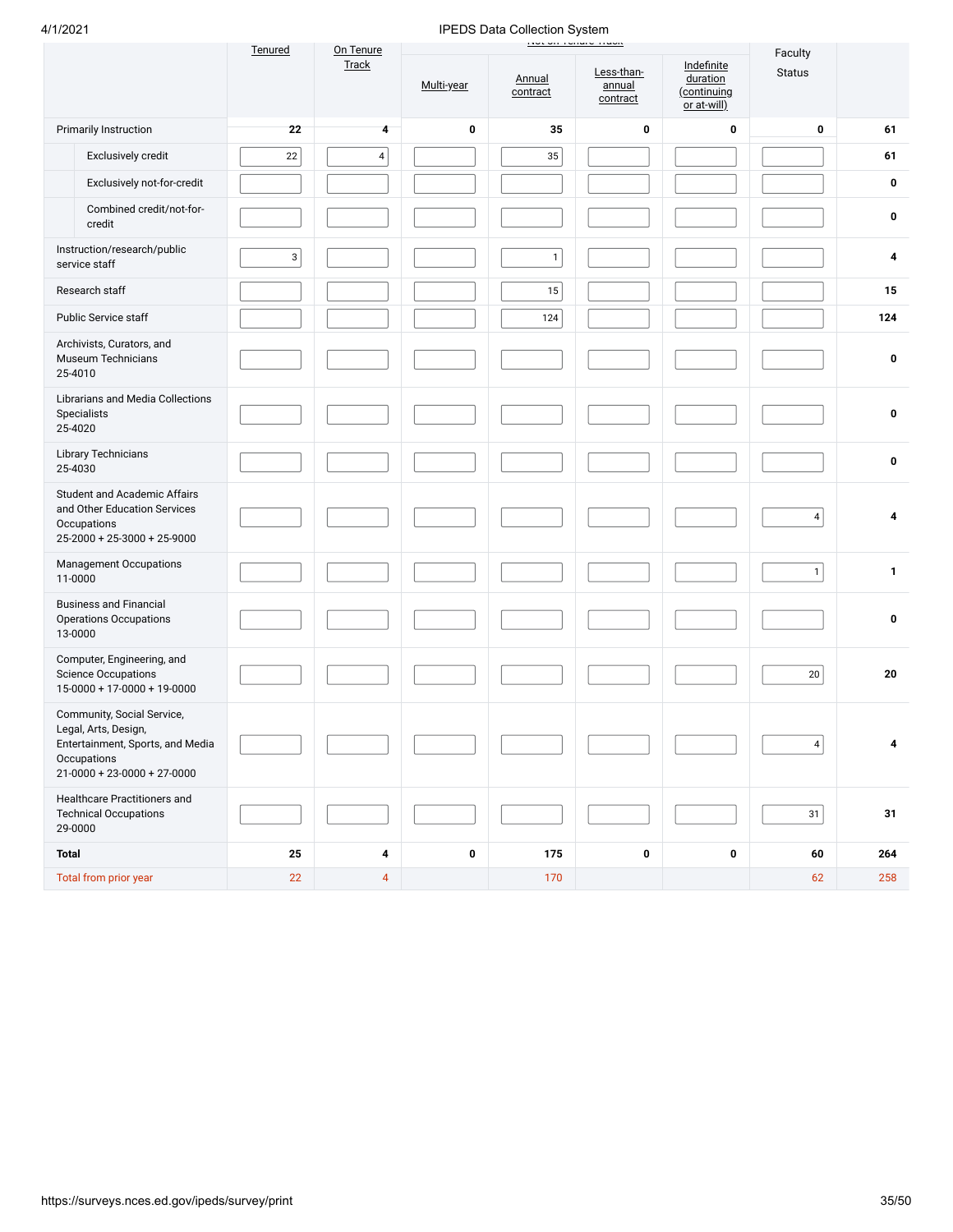# Part E - Part-time Staff by Medical School Status

## **Number of [Part-time Staff](javascript:openglossary(467))**

| Occupational category                                                                         | Total<br>(carried forward<br>from Part D) | Non-medical<br>school staff | Medical<br>school staff |
|-----------------------------------------------------------------------------------------------|-------------------------------------------|-----------------------------|-------------------------|
| <b>Service Occupations</b><br>$31-0000 + 33-0000 + 35-0000 + 37-0000 + 39-0000$               | 25                                        | 23                          |                         |
| Sales and Related Occupations<br>41-0000                                                      | 0                                         |                             |                         |
| Office and Administrative Support Occupations<br>43-0000                                      | 76                                        | 65                          | 11                      |
| Natural Resources, Construction, and Maintenance Occupations<br>$45-0000 + 47-0000 + 49-0000$ | 5                                         | 5                           |                         |
| <b>Production, Transportation, and Material Moving Occupations</b><br>$51-0000 + 53-0000$     | $\mathbf 0$                               |                             |                         |
| <b>Total</b>                                                                                  |                                           | 93                          | 13                      |
| <b>PY Total</b>                                                                               |                                           | 83                          | 12                      |

| Occupational category                                                                                                                                                  | Total<br>(carried forward<br>from Part D) | Non-medical<br>school staff | Medical<br>school staff |
|------------------------------------------------------------------------------------------------------------------------------------------------------------------------|-------------------------------------------|-----------------------------|-------------------------|
| <b>Graduate Assistants</b>                                                                                                                                             |                                           |                             |                         |
| Teaching<br>25-9044                                                                                                                                                    | 1,317                                     | 1,278                       | 39                      |
| Research                                                                                                                                                               | 2,278                                     | 1,920                       | 358                     |
| Other<br>11-0000, 13-0000, 15-0000,<br>17-0000, 19-0000, 21-0000,<br>23-0000, 27-0000, 25-4000,<br>25-4010, 25-4020, 25-4030,<br>25-2000, 25-3000, 25-9000,<br>29-0000 | 586                                       | 508                         | 78                      |
| <b>Total</b>                                                                                                                                                           | 4,181                                     | 3,706                       | 475                     |
| <b>PY Graduate Assistants</b>                                                                                                                                          |                                           | 3,792                       | 485                     |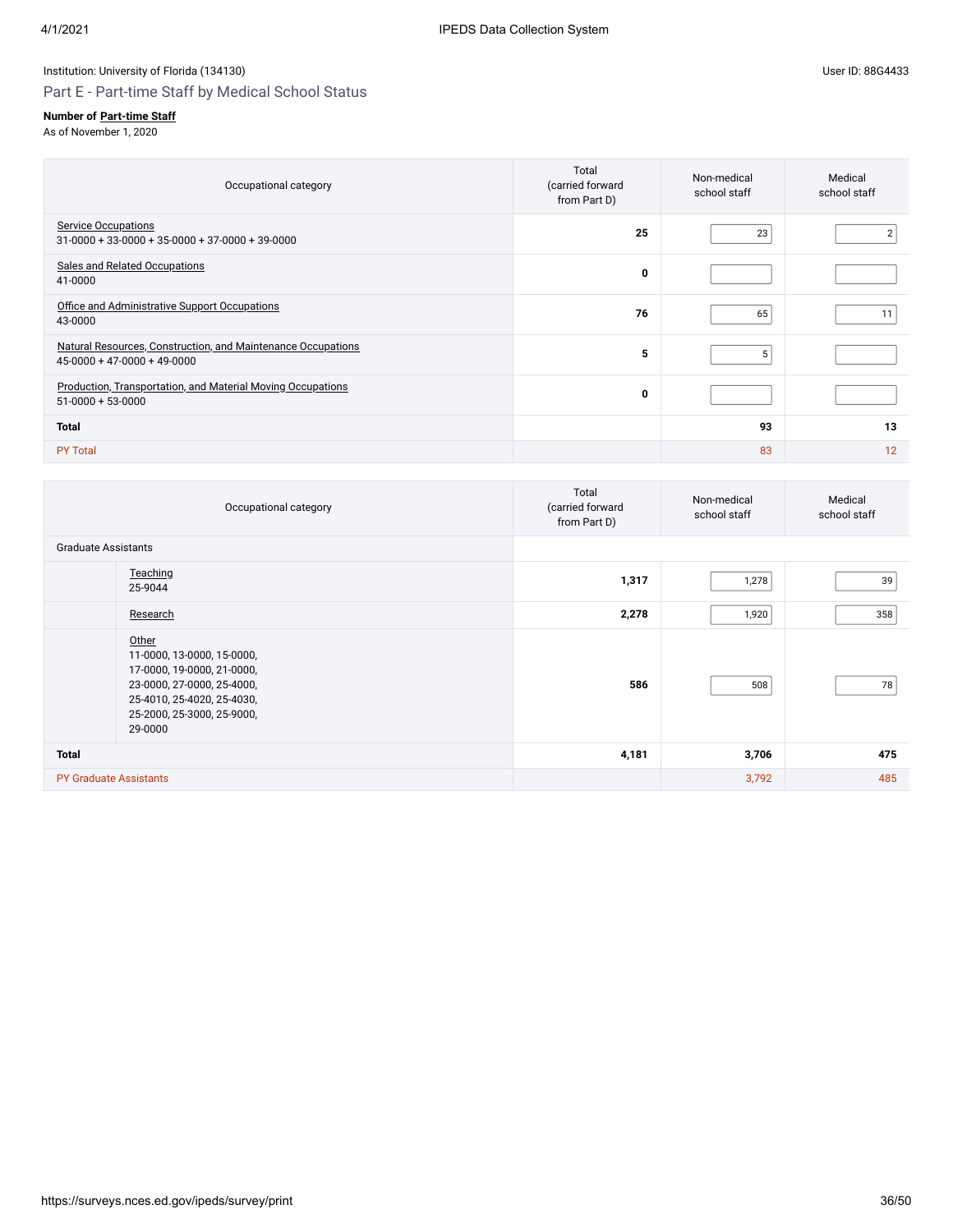# Part F - Part-time Summary

## **Summary of Part-time Non-medical School Staff**

|         |                                                                                                                                        | With Faculty Status |                 |                |                    |                                  |                                                    |                    |              |  |  |
|---------|----------------------------------------------------------------------------------------------------------------------------------------|---------------------|-----------------|----------------|--------------------|----------------------------------|----------------------------------------------------|--------------------|--------------|--|--|
|         |                                                                                                                                        |                     | On              |                |                    | Not on Tenure Track              |                                                    | Without<br>Faculty | Total        |  |  |
|         | Occupational category                                                                                                                  | Tenured             | Tenure<br>Track | Multi-<br>year | Annual<br>contract | Less-than-<br>annual<br>contract | Indefinite duration<br>(continuing or at-<br>will) | <b>Status</b>      |              |  |  |
|         | <b>Primarily Instruction</b>                                                                                                           | 20                  | 3               | $\mathbf 0$    | 340                | 0                                | $\mathbf 0$                                        | $\pmb{0}$          | 363          |  |  |
|         | Exclusively credit                                                                                                                     | 20                  | 3               |                | 340                |                                  |                                                    |                    | 363          |  |  |
|         | Exclusively not-for-credit                                                                                                             |                     |                 |                |                    |                                  |                                                    |                    | 0            |  |  |
|         | Combined credit/not-for-credit                                                                                                         |                     |                 |                |                    |                                  |                                                    |                    | 0            |  |  |
|         | Instruction/research/public service staff                                                                                              |                     |                 |                | 24                 |                                  |                                                    |                    | 24           |  |  |
|         | Research staff                                                                                                                         | 1                   |                 |                | 50                 |                                  |                                                    |                    | 51           |  |  |
|         | Public Service staff                                                                                                                   | 1                   |                 |                | 72                 |                                  |                                                    |                    | 73           |  |  |
| 25-4010 | Archivists, Curators, and Museum Technicians                                                                                           |                     |                 |                |                    |                                  |                                                    | 3                  | 3            |  |  |
| 25-4020 | Librarians and Media Collections Specialists                                                                                           |                     |                 |                |                    |                                  |                                                    |                    | 0            |  |  |
| 25-4030 | <b>Library Technicians</b>                                                                                                             |                     |                 |                |                    |                                  |                                                    | $\mathbf{2}$       | $\mathbf{2}$ |  |  |
|         | Student and Academic Affairs and Other Education<br><b>Services Occupations</b><br>$25-2000 + 25-3000 + 25-9000$                       |                     |                 |                | $\mathbf{1}$       |                                  |                                                    | 21                 | 22           |  |  |
| 11-0000 | <b>Management Occupations</b>                                                                                                          | 3                   |                 |                | $\mathbf{1}$       |                                  |                                                    | 12                 | 16           |  |  |
| 13-0000 | Business and Financial Operations Occupations                                                                                          |                     |                 |                |                    |                                  |                                                    | 11                 | 11           |  |  |
|         | Computer, Engineering, and Science Occupations<br>$15-0000 + 17-0000 + 19-0000$                                                        |                     |                 |                |                    |                                  |                                                    | 38                 | 38           |  |  |
|         | Community, Social Service, Legal, Arts, Design,<br>Entertainment, Sports, and Media Occupations<br>$21 - 0000 + 23 - 0000 + 27 - 0000$ |                     |                 |                |                    |                                  |                                                    | 11                 | 11           |  |  |
| 29-0000 | Healthcare Practitioners and Technical Occupations                                                                                     |                     |                 |                |                    |                                  |                                                    | 22                 | 22           |  |  |
|         | <b>Service Occupations</b><br>$31-0000 + 33-0000 + 35-0000 + 37-0000 + 39-0000$                                                        |                     |                 |                |                    |                                  |                                                    |                    | 23           |  |  |
| 41-0000 | Sales and Related Occupations                                                                                                          |                     |                 |                |                    |                                  |                                                    |                    |              |  |  |
| 43-0000 | Office and Administrative Support Occupations                                                                                          |                     |                 |                |                    |                                  |                                                    |                    | 65           |  |  |
|         | Natural Resources, Construction, and Maintenance<br>Occupations<br>$45-0000 + 47-0000 + 49-0000$                                       |                     |                 |                |                    |                                  |                                                    |                    | 5            |  |  |
|         | Production, Transportation, and Material Moving<br>Occupations<br>$51-0000+53-0000$                                                    |                     |                 |                |                    |                                  |                                                    |                    |              |  |  |
|         | <b>Graduate Assistants</b>                                                                                                             |                     |                 |                |                    |                                  |                                                    |                    | 3,706        |  |  |
|         | Teaching<br>25-9044                                                                                                                    |                     |                 |                |                    |                                  |                                                    |                    | 1,278        |  |  |
|         | Research                                                                                                                               |                     |                 |                |                    |                                  |                                                    |                    | 1,920        |  |  |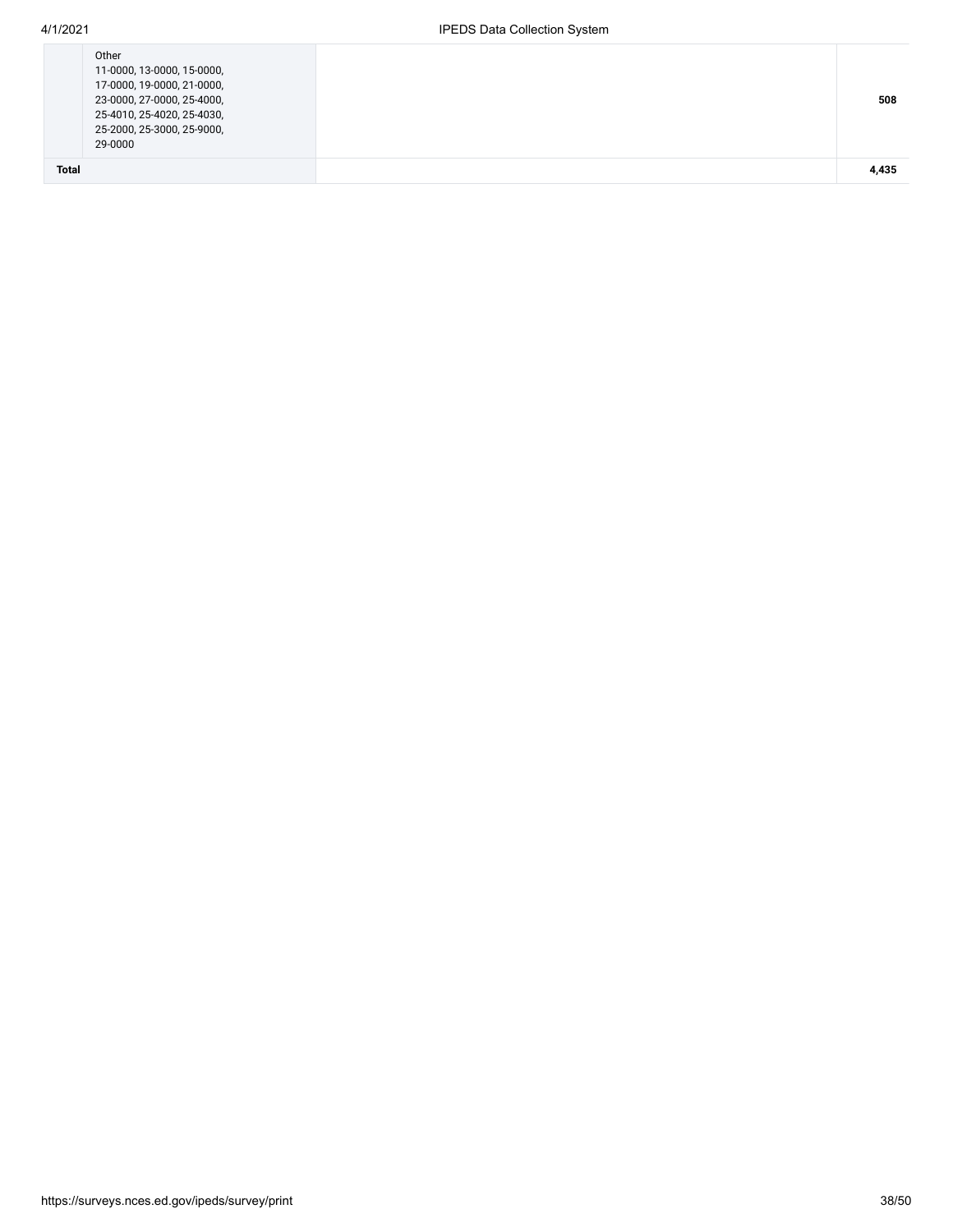# Part F - Part-time Summary Medical school staff

## **Summary of Part-time Medical School Staff**

|         |                                                                                                                                  | With Faculty Status |                 |                |                    |                                  |                                                    |                          |              |  |
|---------|----------------------------------------------------------------------------------------------------------------------------------|---------------------|-----------------|----------------|--------------------|----------------------------------|----------------------------------------------------|--------------------------|--------------|--|
|         |                                                                                                                                  |                     | On              |                |                    | Not on Tenure Track              |                                                    | Without                  | Total        |  |
|         | Occupational category                                                                                                            | Tenured             | Tenure<br>Track | Multi-<br>year | Annual<br>contract | Less-than-<br>annual<br>contract | Indefinite duration<br>(continuing or at-<br>will) | Faculty<br><b>Status</b> |              |  |
|         | <b>Primarily Instruction</b>                                                                                                     | 22                  | 4               | $\pmb{0}$      | 35                 | 0                                | $\mathbf 0$                                        | $\pmb{0}$                | 61           |  |
|         | Exclusively credit                                                                                                               | 22                  | 4               |                | 35                 |                                  |                                                    |                          | 61           |  |
|         | Exclusively not-for-credit                                                                                                       |                     |                 |                |                    |                                  |                                                    |                          | 0            |  |
|         | Combined credit/not-for-credit                                                                                                   |                     |                 |                |                    |                                  |                                                    |                          | 0            |  |
|         | Instruction/research/public service staff                                                                                        | 3                   |                 |                | $\mathbf{1}$       |                                  |                                                    |                          | 4            |  |
|         | Research staff                                                                                                                   |                     |                 |                | 15                 |                                  |                                                    |                          | 15           |  |
|         | <b>Public Service staff</b>                                                                                                      |                     |                 |                | 124                |                                  |                                                    |                          | 124          |  |
|         | Archivists, Curators, and Museum Technicians<br>$25 - 2000 + 25 - 3000 + 25 - 9000$                                              |                     |                 |                |                    |                                  |                                                    |                          | 0            |  |
| 25-4020 | Librarians and Media Collections Specialists                                                                                     |                     |                 |                |                    |                                  |                                                    |                          | 0            |  |
| 25-4030 | <b>Library Technicians</b>                                                                                                       |                     |                 |                |                    |                                  |                                                    |                          | 0            |  |
|         | Student and Academic Affairs and Other Education<br><b>Services Occupations</b><br>$25 - 2000 + 25 - 3000 + 25 - 9000$           |                     |                 |                |                    |                                  |                                                    | $\overline{4}$           | 4            |  |
| 11-0000 | <b>Management Occupations</b>                                                                                                    |                     |                 |                |                    |                                  |                                                    | $\mathbf{1}$             | 1            |  |
| 13-0000 | Business and Financial Operations Occupations                                                                                    |                     |                 |                |                    |                                  |                                                    |                          | 0            |  |
|         | Computer, Engineering, and Science Occupations<br>15-0000 + 17-0000 + 19-0000                                                    |                     |                 |                |                    |                                  |                                                    | 20                       | 20           |  |
|         | Community, Social Service, Legal, Arts, Design,<br>Entertainment, Sports, and Media Occupations<br>$21-0000 + 23-0000 + 27-0000$ |                     |                 |                |                    |                                  |                                                    | 4                        | 4            |  |
| 29-0000 | Healthcare Practitioners and Technical Occupations                                                                               |                     |                 |                |                    |                                  |                                                    | 31                       | 31           |  |
|         | <b>Service Occupations</b><br>$31-0000 + 33-0000 + 35-0000 + 37-0000 + 39-0000$                                                  |                     |                 |                |                    |                                  |                                                    |                          | $\mathbf{2}$ |  |
| 41-0000 | Sales and Related Occupations                                                                                                    |                     |                 |                |                    |                                  |                                                    |                          |              |  |
| 43-0000 | Office and Administrative Support Occupations                                                                                    |                     |                 |                |                    |                                  |                                                    |                          | 11           |  |
|         | Natural Resources, Construction, and Maintenance<br>Occupations<br>$45-0000 + 47-0000 + 49-0000$                                 |                     |                 |                |                    |                                  |                                                    |                          |              |  |
|         | Production, Transportation, and Material Moving<br>Occupations<br>$51-0000 + 53-0000$                                            |                     |                 |                |                    |                                  |                                                    |                          |              |  |
|         | <b>Graduate Assistants</b>                                                                                                       |                     |                 |                |                    |                                  |                                                    |                          | 475          |  |
|         | Teaching<br>25-9044                                                                                                              |                     |                 |                |                    |                                  |                                                    |                          | 39           |  |
|         | Research                                                                                                                         |                     |                 |                |                    |                                  |                                                    |                          | 358          |  |
|         |                                                                                                                                  |                     |                 |                |                    |                                  |                                                    |                          |              |  |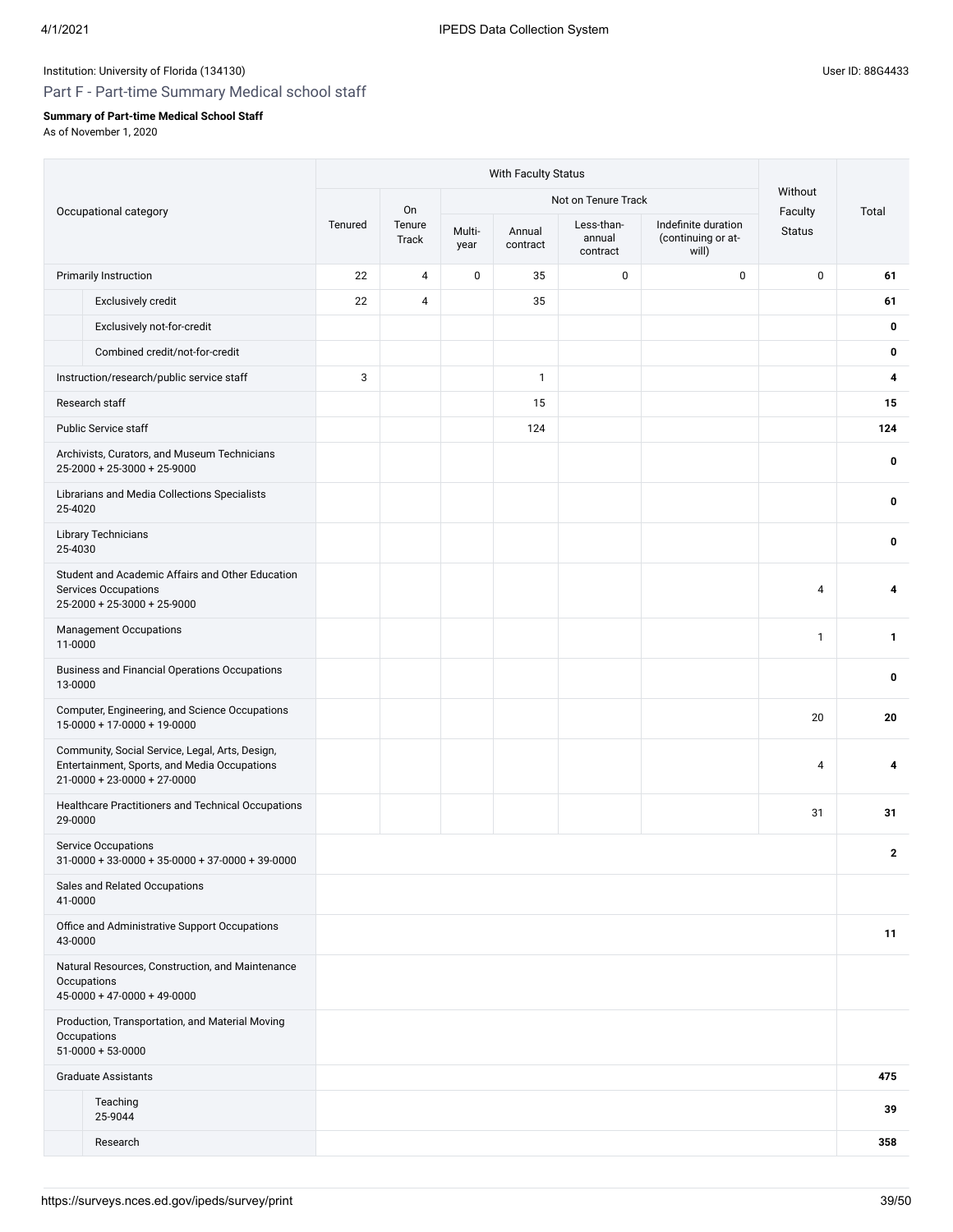| 29-0000<br><b>Total</b>                                  |  |
|----------------------------------------------------------|--|
| 25-4010, 25-4020, 25-4030,<br>25-2000, 25-3000, 25-9000, |  |
| 23-0000, 27-0000, 25-4000,                               |  |
| 17-0000, 19-0000, 21-0000,                               |  |
| 11-0000, 13-0000, 15-0000,                               |  |
| Other                                                    |  |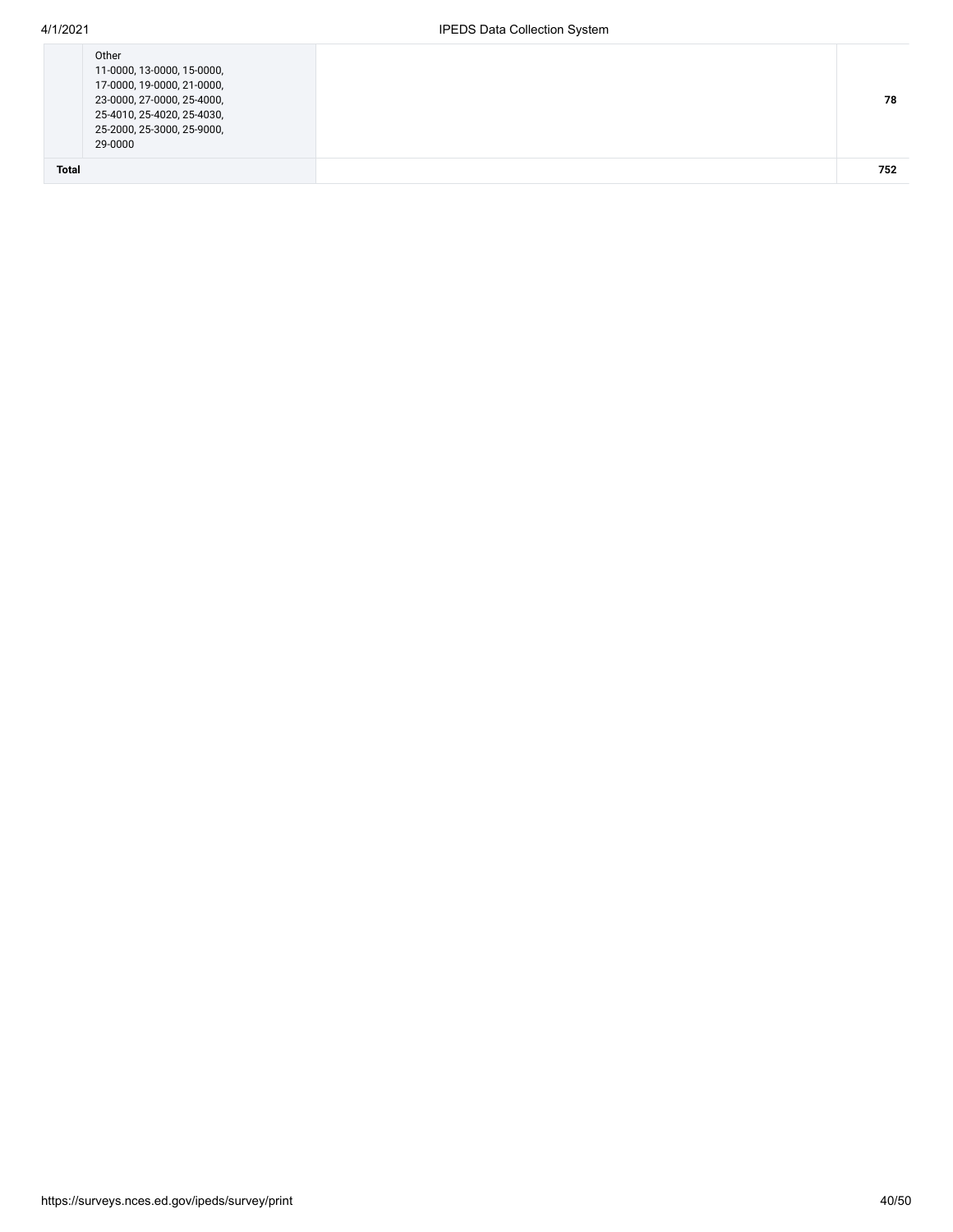# Part H - New Hires, Full-time Instructional Staff by Tenure Status

## **Number of [Newly Hired](javascript:openglossary(407)) [Full-time](javascript:openglossary(257)) Permanent [Instructional Staff](javascript:openglossary(996))**

(Hired full-time between November 1, 2019 - October 31, 2020)

- Report Hispanic/Latino individuals of any race as Hispanic/Latino
- Report race for non-Hispanic/Latino individuals only
- Include Primarily Instruction and Instruction Combined with Research and Public Service
- Include both medical school and non-medical school staff

#### **Men**

| Race/ethnicity                               |              |                    |             | Not on Tenure Track | Without<br>Faculty               | Total                                              |               |                |
|----------------------------------------------|--------------|--------------------|-------------|---------------------|----------------------------------|----------------------------------------------------|---------------|----------------|
|                                              | Tenured      | On Tenure<br>Track | Multi-year  | Annual<br>contract  | Less-than-<br>annual<br>contract | Indefinite duration<br>(continuing or at-<br>will) | <b>Status</b> |                |
| Nonresident alien                            |              | 9                  |             | $\overline{2}$      |                                  |                                                    |               | 11             |
| Hispanic/Latino                              | 1            | $\overline{4}$     |             | $\mathbf{1}$        |                                  |                                                    |               | 6              |
| American Indian or<br>Alaska Native          |              |                    |             |                     |                                  |                                                    |               | $\mathbf 0$    |
| Asian                                        |              | $\overline{4}$     |             |                     |                                  |                                                    |               | 4              |
| <b>Black or African</b><br>American          | $\mathbf{1}$ |                    |             | $\mathbf{1}$        |                                  |                                                    |               | $\overline{2}$ |
| Native Hawaiian or Other<br>Pacific Islander |              |                    |             |                     |                                  |                                                    |               | $\pmb{0}$      |
| White                                        |              | 11                 |             | 5                   |                                  |                                                    |               | 16             |
| Two or more races                            |              | $\overline{2}$     |             |                     |                                  |                                                    |               | $\overline{2}$ |
| Race and ethnicity<br>unknown                |              | $\overline{2}$     |             |                     |                                  |                                                    |               | $\overline{2}$ |
| <b>Total men</b>                             | $\mathbf{2}$ | 32                 | $\mathbf 0$ | 9                   | 0                                | 0                                                  | 0             | 43             |

| Race/ethnicity                               |              |                |                    | Not on Tenure Track | Without<br>Faculty | Total                            |                                                    |                  |  |
|----------------------------------------------|--------------|----------------|--------------------|---------------------|--------------------|----------------------------------|----------------------------------------------------|------------------|--|
|                                              | Tenured      |                | On Tenure<br>Track | Multi-year          | Annual<br>contract | Less-than-<br>annual<br>contract | Indefinite duration<br>(continuing or at-<br>will) | <b>Status</b>    |  |
| Nonresident alien                            |              | 9              |                    | 3                   |                    |                                  |                                                    | 12               |  |
| Hispanic/Latino                              |              | $\mathbf{1}$   |                    | $\mathbf{1}$        |                    |                                  |                                                    | $\mathbf{2}$     |  |
| American Indian or<br>Alaska Native          |              |                |                    |                     |                    |                                  |                                                    | 0                |  |
| Asian                                        | $\mathbf{1}$ | $\overline{7}$ |                    | $\mathbf{1}$        |                    |                                  |                                                    | 9                |  |
| <b>Black or African</b><br>American          |              | $\overline{4}$ |                    | 3                   |                    |                                  |                                                    | $\overline{7}$   |  |
| Native Hawaiian or Other<br>Pacific Islander |              |                |                    |                     |                    |                                  |                                                    | $\boldsymbol{0}$ |  |
| White                                        |              | 20             |                    | $5\phantom{.0}$     |                    |                                  |                                                    | 25               |  |
| Two or more races                            |              |                |                    | $\mathbf{1}$        |                    |                                  |                                                    | 1                |  |
| Race and ethnicity<br>unknown                |              |                |                    | $\mathbf{1}$        |                    |                                  |                                                    | $\mathbf{1}$     |  |
| <b>Total women</b>                           | 1            | 41             | $\mathbf 0$        | 15                  | 0                  | $\mathbf{0}$                     | 0                                                  | 57               |  |
|                                              |              |                |                    |                     |                    |                                  |                                                    |                  |  |
| Total (men+women)                            | 3            | 73             | $\mathbf 0$        | 24                  | 0                  | 0                                | 0                                                  | 100              |  |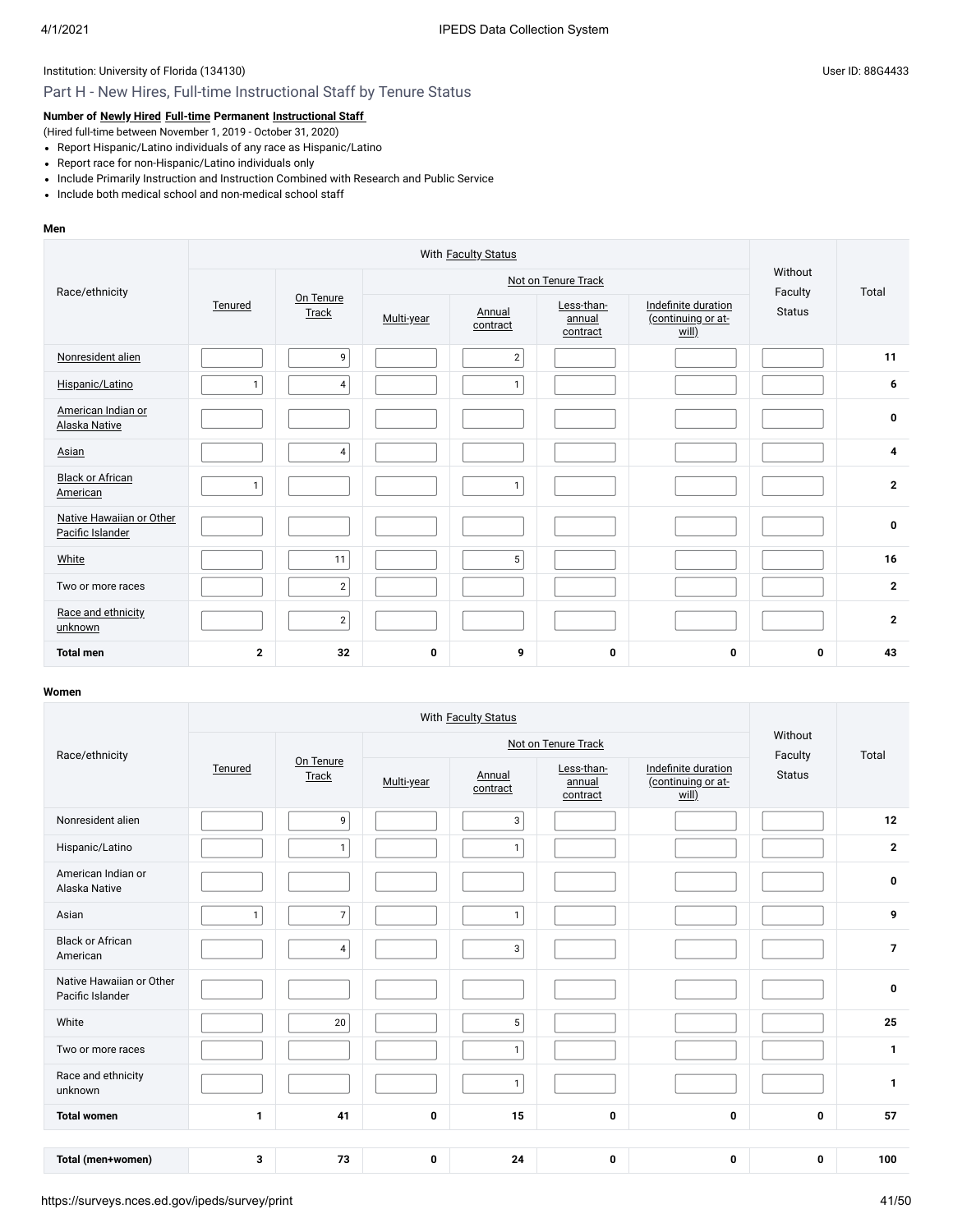# Part H - New Hires, Full-time Staff by Occupational Category

## **Number of [Newly Hired](javascript:openglossary(407)) [Full-time Staff](javascript:openglossary(257))**

(Hired full-time between November 1, 2019 - October 31, 2020)

- Report Hispanic/Latino individuals of any race as Hispanic/Latino
- Report race for non-Hispanic/Latino individuals only
- Include both medical school and non-medical school staff

#### **Men**

| Race/ethnicity                               | <b>Instructional Staff</b><br>(from Part H,<br>screen 1) | Research<br>staff | <b>Public Service</b><br>staff | <b>Library and Student and Academic Affairs and Other Education Services</b><br><b>Occupations</b><br>25-4000 + 25-2000 + 25-3000 + 25-9000 |
|----------------------------------------------|----------------------------------------------------------|-------------------|--------------------------------|---------------------------------------------------------------------------------------------------------------------------------------------|
| Nonresident alien                            | 11                                                       | 8                 | 9                              |                                                                                                                                             |
| Hispanic/Latino                              | 6                                                        | $\mathbf{1}$      | 3                              | 3                                                                                                                                           |
| American Indian or Alaska Native             | 0                                                        |                   |                                |                                                                                                                                             |
| Asian                                        | 4                                                        | 3                 | 8                              |                                                                                                                                             |
| <b>Black or African American</b>             | $\mathbf{2}$                                             | 1                 | $\overline{2}$                 | 4                                                                                                                                           |
| Native Hawaiian or Other Pacific<br>Islander | 0                                                        |                   |                                |                                                                                                                                             |
| White                                        | 16                                                       | $\overline{7}$    | 27                             | 9                                                                                                                                           |
| Two or more races                            | $\mathbf{2}$                                             |                   |                                |                                                                                                                                             |
| Race and ethnicity unknown                   | $\mathbf{2}$                                             | $\overline{2}$    |                                |                                                                                                                                             |
| <b>Total men</b>                             | 43                                                       | 22                | 49                             | 16                                                                                                                                          |

| Race/ethnicity                               | <b>Instructional Staff</b><br>(from Part H,<br>screen 1) | Research<br>staff | <b>Public Service</b><br>staff | Library and Student and Academic Affairs and Other Education Services<br><b>Occupations</b><br>25-4000 + 25-2000 + 25-3000 + 25-9000 |
|----------------------------------------------|----------------------------------------------------------|-------------------|--------------------------------|--------------------------------------------------------------------------------------------------------------------------------------|
| Nonresident alien                            | 12                                                       | $\overline{2}$    | $\overline{7}$                 |                                                                                                                                      |
| Hispanic/Latino                              | $\mathbf{2}$                                             |                   | 9                              | 6                                                                                                                                    |
| American Indian or Alaska Native             | 0                                                        |                   |                                |                                                                                                                                      |
| Asian                                        | 9                                                        |                   | 9                              | $\overline{2}$                                                                                                                       |
| <b>Black or African American</b>             | $\overline{7}$                                           |                   | 5                              | 6                                                                                                                                    |
| Native Hawaiian or Other Pacific<br>Islander | $\bf{0}$                                                 |                   |                                |                                                                                                                                      |
| White                                        | 25                                                       | $\overline{4}$    | 27                             | 22                                                                                                                                   |
| Two or more races                            | 1                                                        |                   | $\overline{2}$                 | 1                                                                                                                                    |
| Race and ethnicity unknown                   | 1                                                        |                   | 1                              | $\mathbf{1}$                                                                                                                         |
| <b>Total women</b>                           | 57                                                       | 8                 | 60                             | 39                                                                                                                                   |
|                                              |                                                          |                   |                                |                                                                                                                                      |
| Total (men+women)                            | 100                                                      | 30                | 109                            | 55                                                                                                                                   |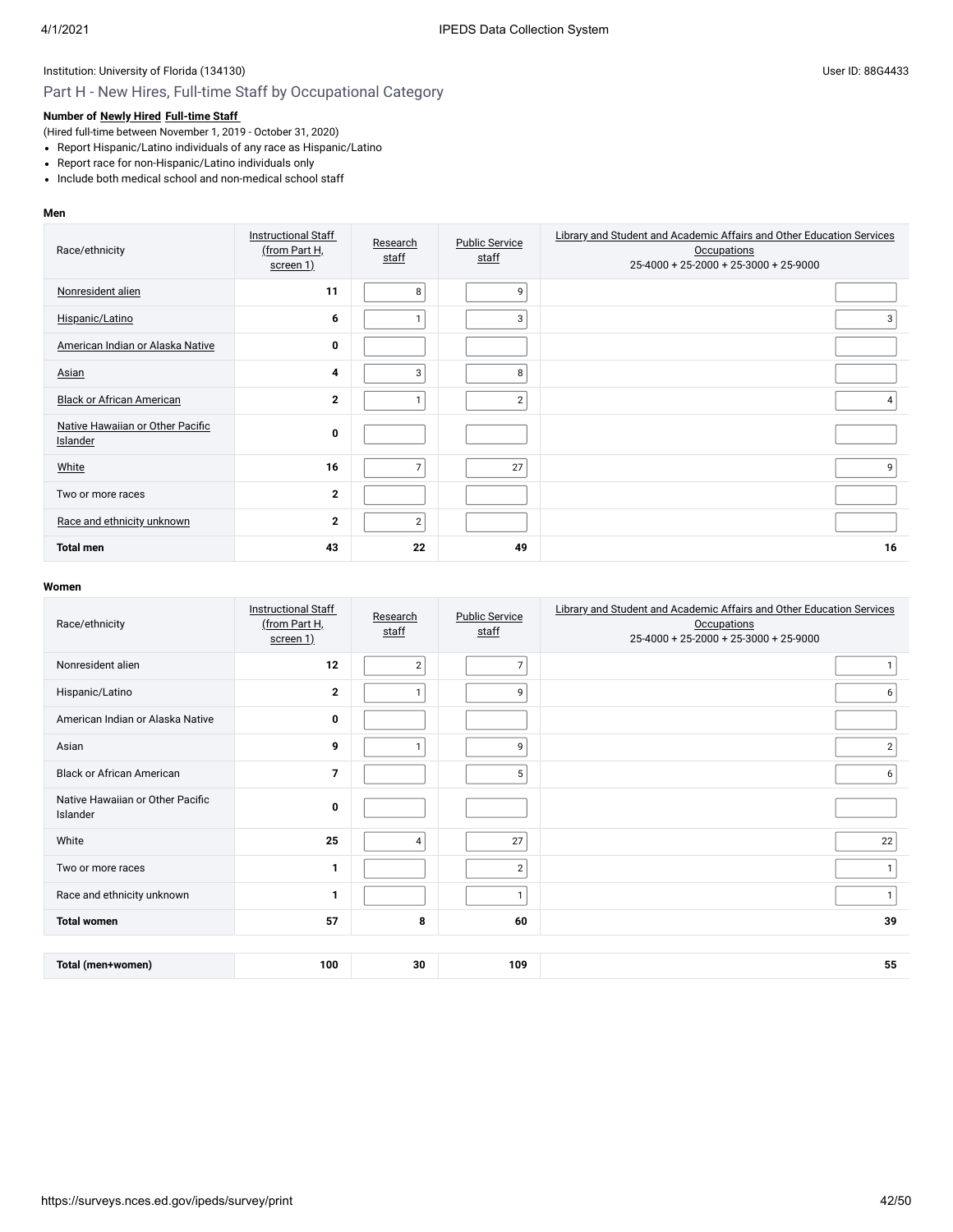# Part H - New Hires, Full-time Staff by Occupational Category

# **Number of [Newly Hired](javascript:openglossary(407)) [Full-time Staff](javascript:openglossary(257))**

(Hired full-time between November 1, 2019 - October 31, 2020)

- Report Hispanic/Latino individuals of any race as Hispanic/Latino
- Report race for non-Hispanic/Latino individuals only

#### **Men**

| Race/ethnicity                                  | Management<br><b>Occupations</b><br>11-0000 | <b>Business and</b><br><b>Financial Operations</b><br>Occupations<br>13-0000 | Computer, Engineering,<br>and Science<br><b>Occupations</b><br>$15 - 0000 + 17 - 0000 +$<br>19-0000 | Community, Social Service, Legal, Arts, Design,<br>Entertainment, Sports, and Media Occupations<br>$21 - 0000 + 23 - 0000 + 27 - 0000$ | <b>Healthcare Practitioners</b><br>and Technical<br><b>Occupations</b><br>29-0000 |
|-------------------------------------------------|---------------------------------------------|------------------------------------------------------------------------------|-----------------------------------------------------------------------------------------------------|----------------------------------------------------------------------------------------------------------------------------------------|-----------------------------------------------------------------------------------|
| Nonresident alien                               |                                             |                                                                              | 6                                                                                                   |                                                                                                                                        |                                                                                   |
| Hispanic/Latino                                 | $\overline{2}$                              | $\mathbf{1}$                                                                 | 10 <sup>1</sup>                                                                                     | $\mathbf{1}$                                                                                                                           | 3                                                                                 |
| American Indian or<br>Alaska Native             |                                             |                                                                              |                                                                                                     |                                                                                                                                        |                                                                                   |
| Asian                                           | $\mathbf{1}$                                |                                                                              | $\overline{7}$                                                                                      |                                                                                                                                        | $\mathbf{3}$                                                                      |
| <b>Black or African</b><br>American             | 3                                           | $\mathbf{1}$                                                                 | $\overline{2}$                                                                                      | 1                                                                                                                                      | 5                                                                                 |
| Native Hawaiian or<br>Other Pacific<br>Islander | $\mathbf{1}$                                |                                                                              |                                                                                                     |                                                                                                                                        |                                                                                   |
| White                                           | 12                                          | 5                                                                            | 38                                                                                                  | 3                                                                                                                                      | 17                                                                                |
| Two or more races                               |                                             |                                                                              |                                                                                                     | 1                                                                                                                                      | $\mathbf{1}$                                                                      |
| Race and ethnicity<br>unknown                   |                                             | $\mathbf{1}$                                                                 | $\mathbf{2}$                                                                                        |                                                                                                                                        |                                                                                   |
| <b>Total men</b>                                | 19                                          | 8                                                                            | 65                                                                                                  | 6                                                                                                                                      | 29                                                                                |

| Race/ethnicity                                         | Management<br><b>Occupations</b><br>11-0000 | <b>Business and</b><br><b>Financial Operations</b><br><b>Occupations</b><br>13-0000 | Computer, Engineering,<br>and Science<br><b>Occupations</b><br>$15-0000 + 17-0000 +$<br>19-0000 | Community, Social Service, Legal, Arts, Design,<br>Entertainment, Sports, and Media Occupations<br>$21 - 0000 + 23 - 0000 + 27 - 0000$ | <b>Healthcare Practitioners</b><br>and Technical<br><b>Occupations</b><br>29-0000 |
|--------------------------------------------------------|---------------------------------------------|-------------------------------------------------------------------------------------|-------------------------------------------------------------------------------------------------|----------------------------------------------------------------------------------------------------------------------------------------|-----------------------------------------------------------------------------------|
| Nonresident alien                                      |                                             |                                                                                     | 3                                                                                               |                                                                                                                                        |                                                                                   |
| Hispanic/Latino                                        | 3                                           | 5                                                                                   | 5                                                                                               | $\overline{7}$                                                                                                                         | 8                                                                                 |
| American Indian or<br>Alaska Native                    |                                             |                                                                                     |                                                                                                 |                                                                                                                                        |                                                                                   |
| Asian                                                  |                                             | $\overline{2}$                                                                      | 4                                                                                               |                                                                                                                                        | 4                                                                                 |
| <b>Black or African</b><br>American                    | 5                                           | 3                                                                                   | 6                                                                                               | 5                                                                                                                                      | 8                                                                                 |
| Native Hawaiian or<br><b>Other Pacific</b><br>Islander |                                             |                                                                                     |                                                                                                 |                                                                                                                                        |                                                                                   |
| White                                                  | 12                                          | 15                                                                                  | 35                                                                                              | 16                                                                                                                                     | 31                                                                                |
| Two or more races                                      | $\mathbf{1}$                                |                                                                                     | $\mathbf{1}$                                                                                    | $\mathbf{1}$                                                                                                                           | $\mathbf{1}$                                                                      |
| Race and ethnicity<br>unknown                          |                                             |                                                                                     | $\mathbf{1}$                                                                                    | $\mathbf{1}$                                                                                                                           | $\mathbf{1}$                                                                      |
| <b>Total women</b>                                     | 21                                          | 25                                                                                  | 55                                                                                              | 30                                                                                                                                     | 53                                                                                |
|                                                        |                                             |                                                                                     |                                                                                                 |                                                                                                                                        |                                                                                   |
| <b>Total</b><br>(men+women)                            | 40                                          | 33                                                                                  | 120                                                                                             | 36                                                                                                                                     | 82                                                                                |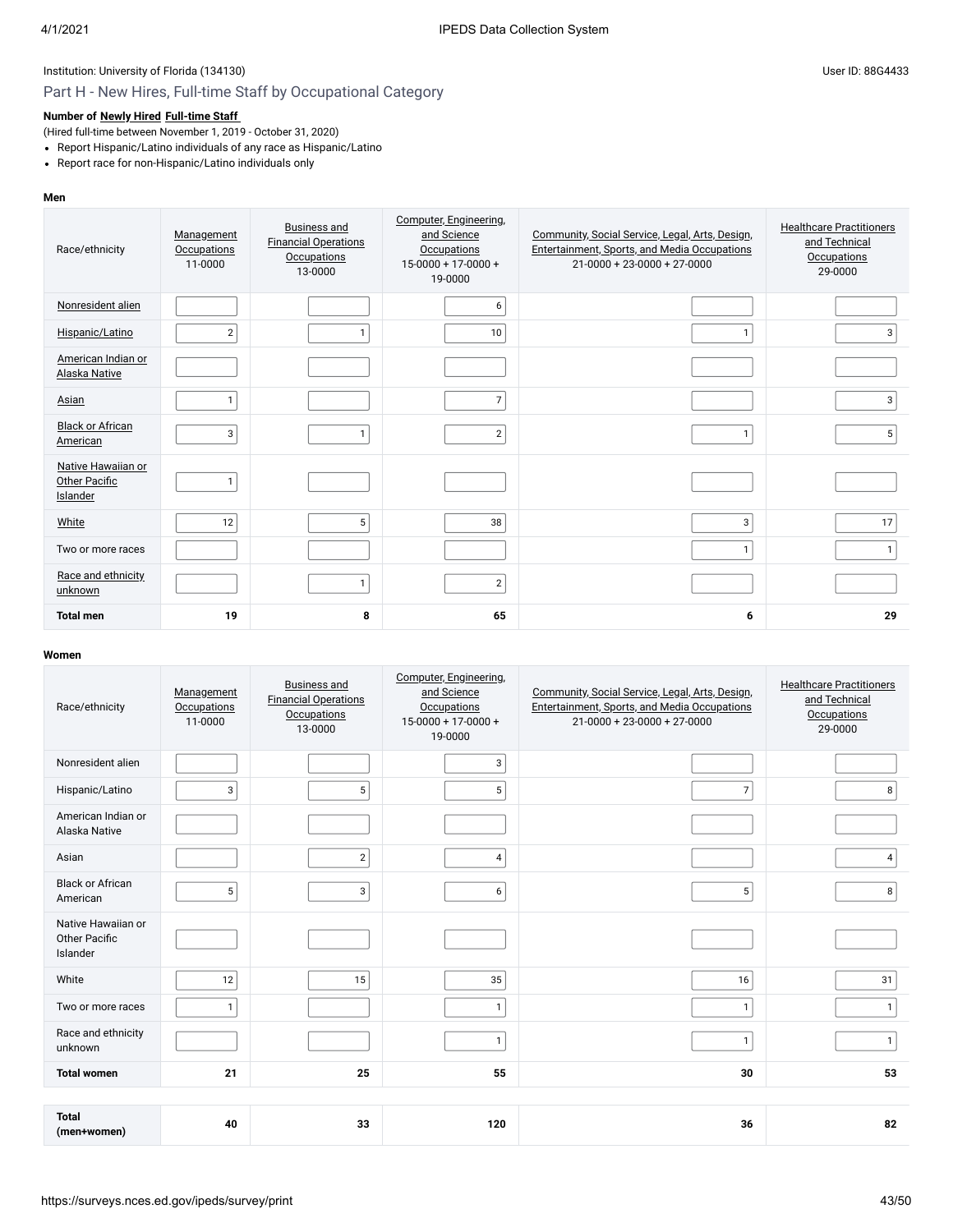# Part H - New Hires, Full-time Staff by Occupational Category

# **Number of [Newly Hired](javascript:openglossary(407)) [Full-time Staff](javascript:openglossary(257))**

(Hired full-time between November 1, 2019 - October 31, 2020)

- Report Hispanic/Latino individuals of any race as Hispanic/Latino
- Report race for non-Hispanic/Latino individuals only
- Include both medical school and non-medical school staff

#### **Men**

| Race/ethnicity                                         | <b>Service Occupations</b><br>$31 - 0000 + 33 - 0000 +$<br>$35 - 0000 + 37 - 0000 +$<br>39-0000 | Sales and<br>Related<br>Occupations<br>41-0000 | Office and<br><b>Administrative</b><br>Support<br><b>Occupations</b><br>43-0000 | Natural Resources,<br>Construction, and<br><b>Maintenance Occupations</b><br>$45-0000 + 47-0000 + 49-0000$ | Production, Transportation,<br>and Material Moving<br>Occupations<br>$51-0000+53-0000$ | <b>Grand Total</b><br>(All full-<br>time new<br>hires) |
|--------------------------------------------------------|-------------------------------------------------------------------------------------------------|------------------------------------------------|---------------------------------------------------------------------------------|------------------------------------------------------------------------------------------------------------|----------------------------------------------------------------------------------------|--------------------------------------------------------|
| Nonresident alien                                      |                                                                                                 |                                                |                                                                                 |                                                                                                            |                                                                                        | 34                                                     |
| Hispanic/Latino                                        | 4                                                                                               |                                                | 4                                                                               | 3                                                                                                          | $\overline{2}$                                                                         | 43                                                     |
| American Indian<br>or Alaska Native                    |                                                                                                 |                                                |                                                                                 |                                                                                                            |                                                                                        | 0                                                      |
| Asian                                                  |                                                                                                 |                                                |                                                                                 |                                                                                                            | $\mathbf{1}$                                                                           | 27                                                     |
| <b>Black or African</b><br>American                    | 16                                                                                              |                                                | $\overline{2}$                                                                  | $\overline{2}$                                                                                             | 3                                                                                      | 44                                                     |
| <b>Native Hawaiian</b><br>or Other Pacific<br>Islander |                                                                                                 |                                                |                                                                                 |                                                                                                            |                                                                                        | $\mathbf{1}$                                           |
| White                                                  | 15                                                                                              |                                                | 10                                                                              | 26                                                                                                         | 5 <sup>5</sup>                                                                         | 190                                                    |
| Two or more<br>races                                   | $\mathbf{1}$                                                                                    |                                                | 2                                                                               |                                                                                                            |                                                                                        | $\overline{7}$                                         |
| Race and<br>ethnicity<br>unknown                       |                                                                                                 |                                                |                                                                                 | $\mathbf{1}$                                                                                               |                                                                                        | 8                                                      |
| <b>Total men</b>                                       | 36                                                                                              | 0                                              | 18                                                                              | 32                                                                                                         | 11                                                                                     | 354                                                    |

| Race/ethnicity                                  | <b>Service Occupations</b><br>$31 - 0000 + 33 - 0000 +$<br>$35 - 0000 + 37 - 0000 +$<br>39-0000 | Sales and<br>Related<br><b>Occupations</b><br>41-0000 | Office and<br>Administrative<br>Support<br><b>Occupations</b><br>43-0000 | Natural Resources,<br>Construction, and<br><b>Maintenance Occupations</b><br>$45-0000 + 47-0000 + 49-0000$ | Production, Transportation,<br>and Material Moving<br><b>Occupations</b><br>$51-0000 + 53-0000$ | <b>Grand Total</b><br>(All full-<br>time new<br>hires) |
|-------------------------------------------------|-------------------------------------------------------------------------------------------------|-------------------------------------------------------|--------------------------------------------------------------------------|------------------------------------------------------------------------------------------------------------|-------------------------------------------------------------------------------------------------|--------------------------------------------------------|
| Nonresident alien                               |                                                                                                 |                                                       |                                                                          |                                                                                                            |                                                                                                 | 25                                                     |
| Hispanic/Latino                                 | $\overline{4}$                                                                                  |                                                       | 11                                                                       | $\overline{2}$                                                                                             |                                                                                                 | 63                                                     |
| American Indian<br>or Alaska Native             |                                                                                                 |                                                       | $\mathbf{1}$                                                             |                                                                                                            |                                                                                                 | $\mathbf{1}$                                           |
| Asian                                           |                                                                                                 |                                                       | 4                                                                        |                                                                                                            |                                                                                                 | 35                                                     |
| <b>Black or African</b><br>American             | 10                                                                                              |                                                       | 9                                                                        | $\overline{2}$                                                                                             | $\mathbf{1}$                                                                                    | 67                                                     |
| Native Hawaiian<br>or Other Pacific<br>Islander |                                                                                                 |                                                       |                                                                          |                                                                                                            |                                                                                                 | $\mathbf 0$                                            |
| White                                           | 13                                                                                              |                                                       | 43                                                                       | $\overline{2}$                                                                                             |                                                                                                 | 245                                                    |
| Two or more<br>races                            |                                                                                                 |                                                       | $\overline{2}$                                                           |                                                                                                            |                                                                                                 | 10                                                     |
| Race and<br>ethnicity unknown                   | $\overline{2}$                                                                                  |                                                       | 3                                                                        |                                                                                                            |                                                                                                 | 11                                                     |
| <b>Total women</b>                              | 29                                                                                              | $\mathbf 0$                                           | 73                                                                       | 6                                                                                                          | 1                                                                                               | 457                                                    |
|                                                 |                                                                                                 |                                                       |                                                                          |                                                                                                            |                                                                                                 |                                                        |
| <b>Total</b>                                    | 65                                                                                              | $\mathbf 0$                                           | 91                                                                       | 38                                                                                                         | 12                                                                                              | 811                                                    |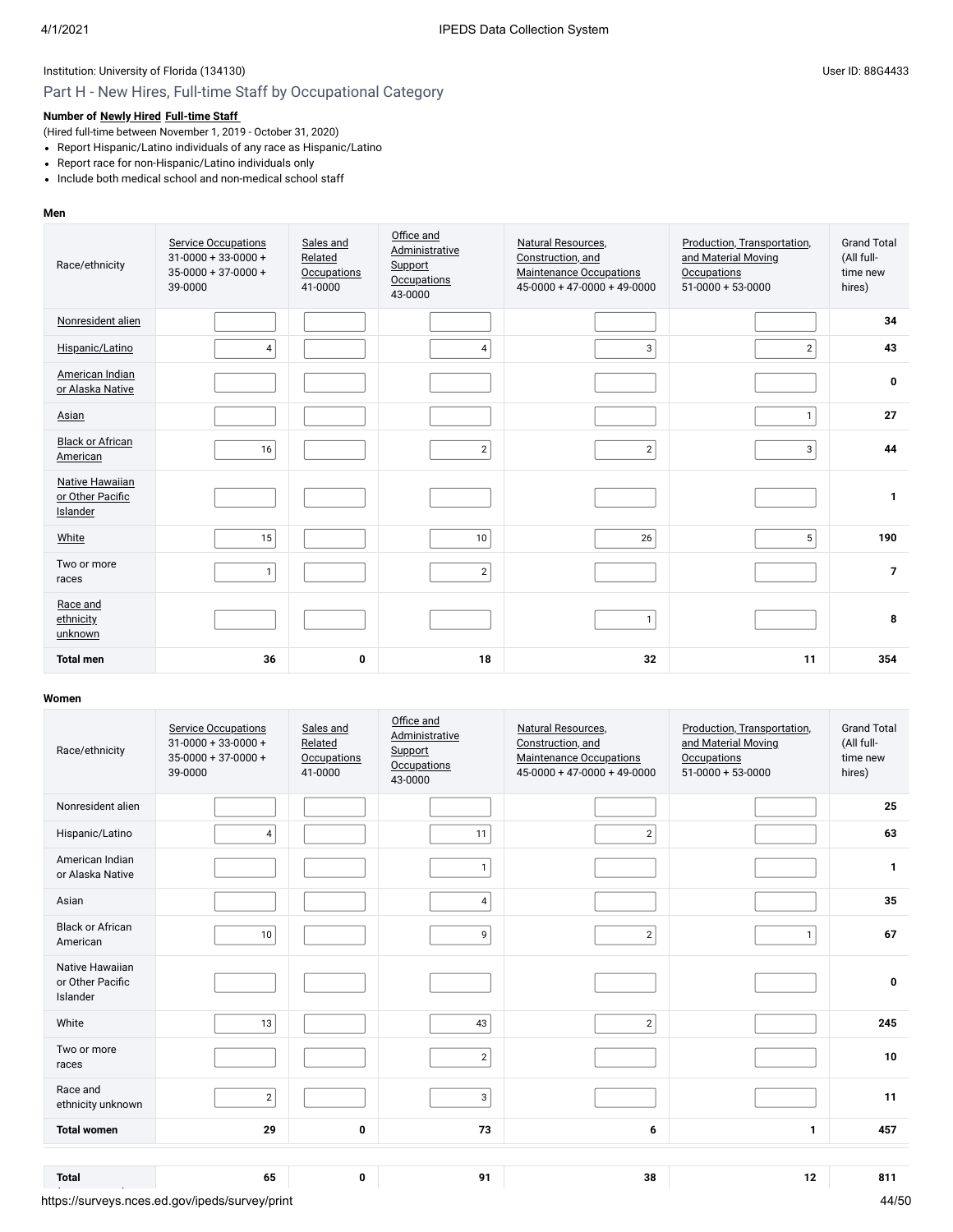**(men+women)**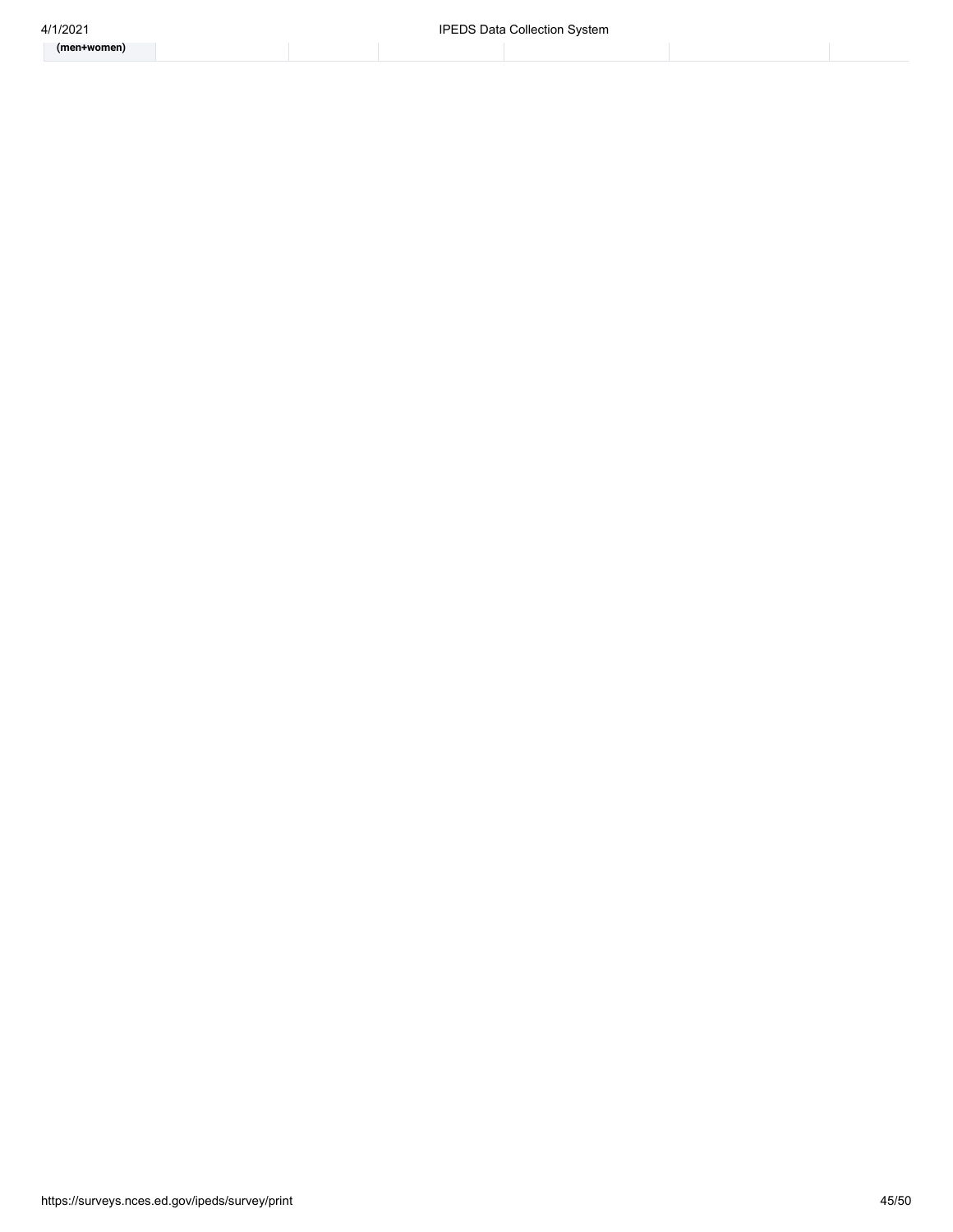Human Resources Survey Evaluation

**Were any staff members difficult to categorize? If so, please explain in the box below.**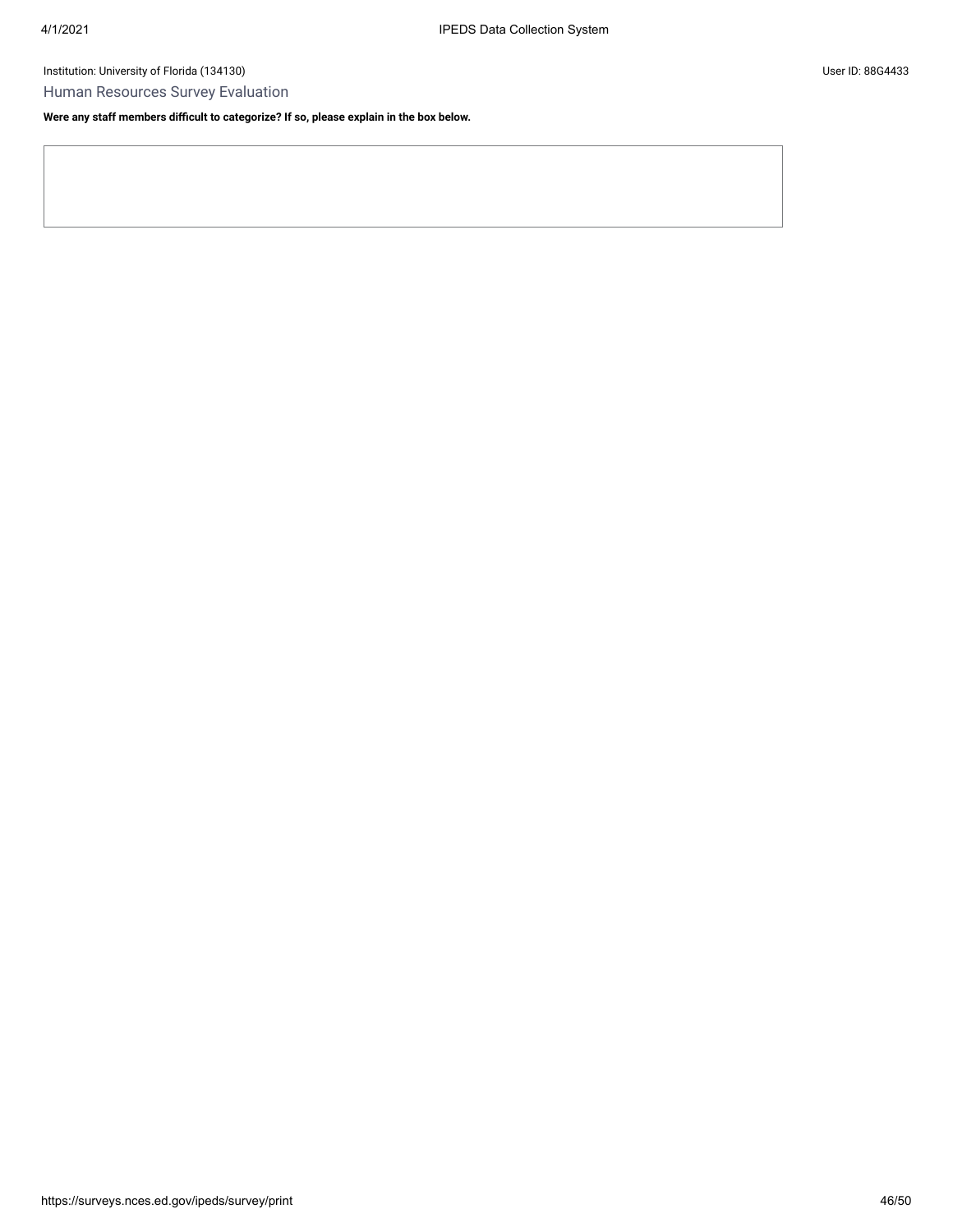## Prepared by

#### **Prepared by**

Reporting Reminders:

- The name of the preparer is being collected so that we can follow up with the appropriate person in the event that there are questions concerning the data.
- The Keyholder will be copied on all email correspondence to other preparers.
- The time it took to prepare this component is being collected so that we can continue to improve our estimate of the reporting burden associated with IPEDS.
- Please include in your estimate the time it took for you to review instructions, query and search data sources, complete and review the component, and submit the data through the Data Collection System.
- Thank you for your assistance.

|   | This survey component was prepared by: |   |                          |                |                   |  |
|---|----------------------------------------|---|--------------------------|----------------|-------------------|--|
| C | Keyholder                              | ╰ | <b>SFA Contact</b>       |                | <b>HR Contact</b> |  |
| C | <b>Finance Contact</b>                 | ◡ | Academic Library Contact | $\circledcirc$ | Other             |  |
|   | Name:<br>Noelle Mecoli                 |   |                          |                |                   |  |
|   | Email:<br>nmecoli@aa.ufl.edu           |   |                          |                |                   |  |
|   |                                        |   |                          |                |                   |  |

| How many staff from your institution only were involved in the data collection and reporting process of this survey component?          |  |  |  |
|-----------------------------------------------------------------------------------------------------------------------------------------|--|--|--|
| 3.00<br>Number of Staff (including yourself)                                                                                            |  |  |  |
|                                                                                                                                         |  |  |  |
| How many hours did you and others from your institution only spend on each of the steps below when responding to this survey component? |  |  |  |

Exclude the hours spent collecting data for state and other reporting purposes.

| Staff member  | <b>Collecting Data Needed</b> | Revising Data to Match<br><b>IPEDS Requirements</b> | <b>Entering Data</b> | Revising and Locking Data |
|---------------|-------------------------------|-----------------------------------------------------|----------------------|---------------------------|
| Your office   | $12.00 +$<br>hours            | 0.00<br>hours                                       | 6.00<br>hours        | 5.00<br>hours             |
| Other offices | 00.١<br>hours                 | hours                                               | hours                | hours                     |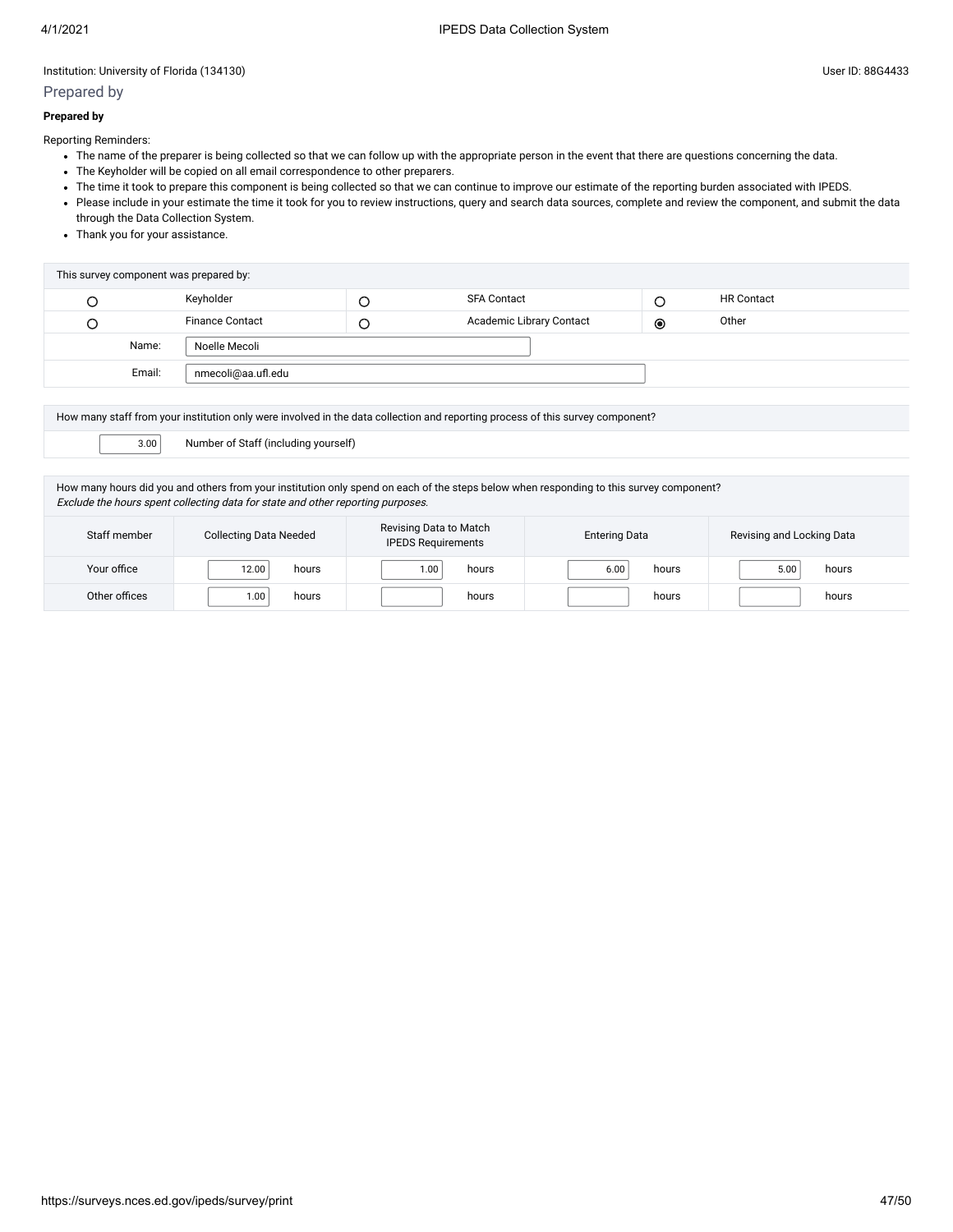#### Summary

#### **Human Resources Component Summary**

IPEDS collects important information regarding your institution. All data reported in IPEDS survey components become available in the IPEDS Data Center and appear as aggregated data in various Department of Education reports. Additionally, some of the reported data appears specifically for your institution through the College Navigator website and is included in your institution's Data Feedback Report (DFR). The purpose of this summary is to provide you an opportunity to view some of the data that, when accepted through the IPEDS quality control process, will appear on the College Navigator website and/or your DFR. College Navigator is updated approximately three months after the data collection period closes and Data Feedback Reports will be available through the Data [Center](https://nces.ed.gov/ipeds/use-the-data) and sent to your institution's CEO in November 2020.

Please review your data for accuracy. If you have questions about the data displayed below after reviewing the data reported on the survey screens, please contact the IPEDS Help Desk at: 1-877-225-2568 or [ipedshelp@rti.org.](mailto:ipedshelp@rti.org)

| Number of staff by employment status and occupational category:<br><b>Fall 2020</b>                                               |                              |                              |                     |
|-----------------------------------------------------------------------------------------------------------------------------------|------------------------------|------------------------------|---------------------|
| <b>Occupational category</b>                                                                                                      |                              | <b>Reported values</b>       | <b>FTE</b><br>staff |
|                                                                                                                                   | Number of<br>full-time staff | Number of<br>part-time staff |                     |
| <b>Total number of staff</b>                                                                                                      | 14,874                       | 1,006                        | 15,209              |
| <b>Instructional Staff</b>                                                                                                        | 2,902                        | 452                          | 3,053               |
| <b>Primary Instruction</b>                                                                                                        | 2,465                        | 424                          | 2,606               |
| <b>Exclusively credit</b>                                                                                                         | 2,465                        | 424                          | 2,606               |
| Exclusively not-for-credit                                                                                                        | 0                            | 0                            | 0                   |
| Combined credit/not-for-credit                                                                                                    | 0                            | 0                            | 0                   |
| Instruction/research/public service                                                                                               | 437                          | 28                           | 446                 |
| <b>Research Staff</b>                                                                                                             | 611                          | 66                           | 633                 |
| <b>Public Service Staff</b>                                                                                                       | 1,724                        | 197                          | 1,790               |
| Library and Student and Academic Affairs and Other<br><b>Education Services Occupations SOC</b>                                   | 880                          | 31                           | 890                 |
| Librarians, Curators, and Archivists<br>SOC 25-4000                                                                               | 205                          | 5                            | 207                 |
| Archivists, Curators, and Museum<br><b>Technicians</b><br>SOC 25-4010                                                             | 65                           | 3                            | 66                  |
| Librarians<br>SOC 25-4020                                                                                                         | 68                           | 0                            | 68                  |
| <b>Library Technicians</b><br>SOC 25-4030                                                                                         | 72                           | $\overline{2}$               | 73                  |
| Student and Academic Affairs and Other<br><b>Education Services Occupations</b><br>SOC 25-2000 + 25-3000 + 25-9000                | 675                          | 26                           | 684                 |
| <b>Management Occupations</b><br>SOC 11-0000                                                                                      | 1,102                        | 17                           | 1,108               |
| Business and Financial Operations Occupations<br>SOC 13-0000                                                                      | 793                          | 11                           | 797                 |
| Computer, Engineering, and Science Occupations<br>SOC 15-0000 + 17-0000 + 19-0000                                                 | 2,283                        | 58                           | 2,302               |
| Community, Social Service, Legal, Arts, Design,<br>Entertainment, Sports and Media Occupations<br>SOC 21-0000 + 23-0000 + 27-0000 | 440                          | 15                           | 445                 |
| Healthcare Practitioners and Technical Occupations<br>SOC 29-0000                                                                 | 654                          | 53                           | 672                 |
| <b>Service Occupations</b><br>SOC 31-0000 + 33-0000 + 35-0000 + 37-0000 + 39-<br>0000                                             | 1,015                        | 25                           | 1,023               |
| Sales and Related Occupations<br>SOC 41-0000                                                                                      | 7                            | 0                            | 7                   |
| Office and Administrative Support Occupations<br>SOC 43-0000                                                                      | 1,727                        | 76                           | 1,752               |

https://surveys.nces.ed.gov/ipeds/survey/print 48/50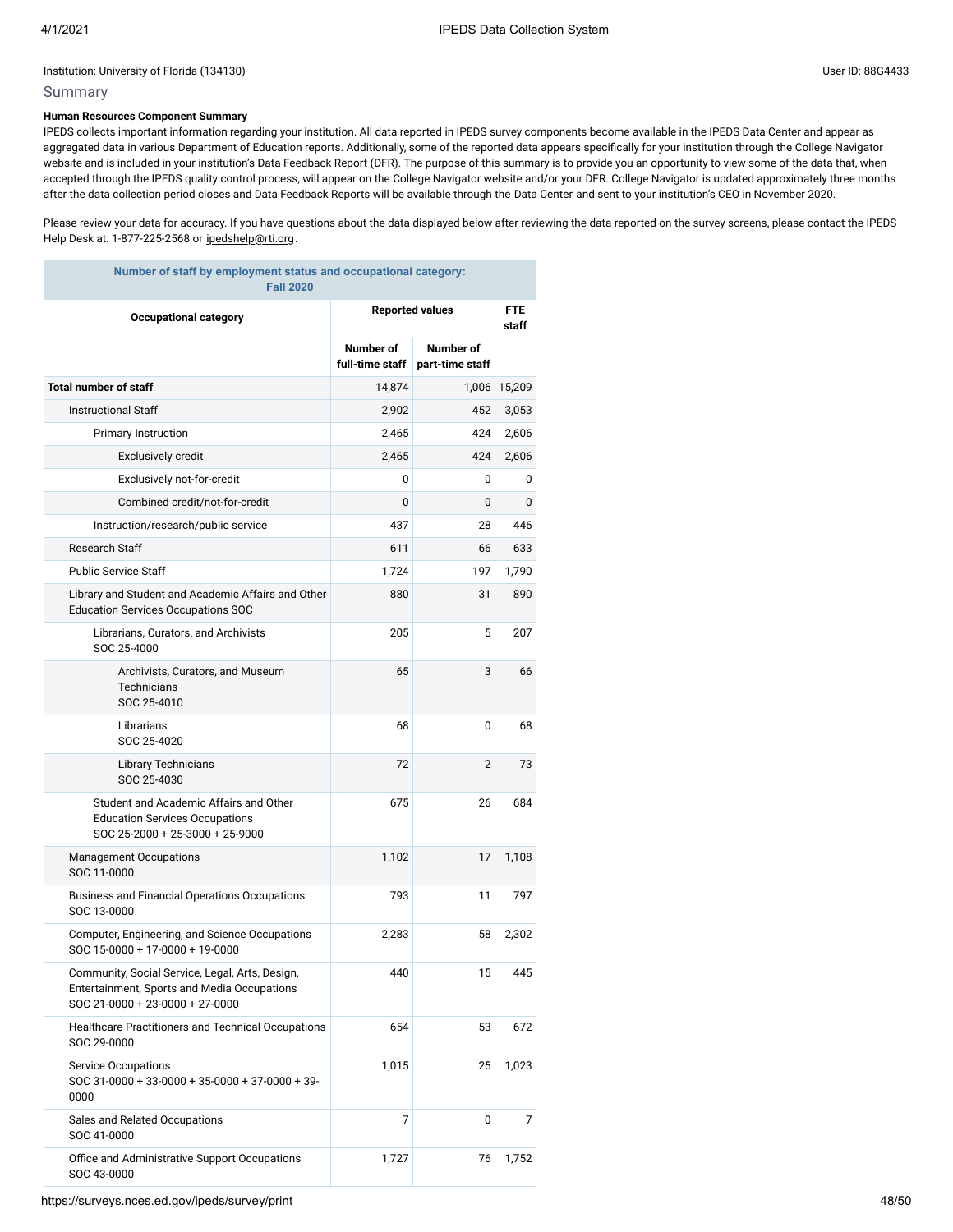#### 4/1/2021 IPEDS Data Collection System

| Occupations<br>SOC 45-0000 + 47-0000 + 49-0000                                          |    |    |
|-----------------------------------------------------------------------------------------|----|----|
| Production, Transportation, and Material Moving<br>Occupations<br>SOC 51-0000 + 53-0000 | 63 | 63 |

NOTE: Full-time-equivalent (FTE) staff is calculated by summing the total number of full-time staff and adding one-third of the total number of part-time staff. Graduate assistants are not included in the above figures. Many of the FTE figures may be included in the DFR.

| Salaries of full-time instructional staff by contract length and academic rank:<br><b>Academic year</b> |                                        |              |                |             |                                         |                               |                   |                                       |  |  |  |
|---------------------------------------------------------------------------------------------------------|----------------------------------------|--------------|----------------|-------------|-----------------------------------------|-------------------------------|-------------------|---------------------------------------|--|--|--|
| <b>Academic</b><br>rank                                                                                 | <b>Months Covered by Annual Salary</b> |              |                |             | Total                                   | Total                         |                   | Weighted                              |  |  |  |
|                                                                                                         | 12<br>months                           | 11<br>months | 10<br>months   | 9<br>months | <b>Staff for</b><br>Salary<br>reporting | <b>Number</b><br>of<br>Months | Salary<br>Outlays | Average<br>Monthly<br><b>Salaries</b> |  |  |  |
| <b>All Ranks</b>                                                                                        | 929                                    |              | $\overline{2}$ | 1,591       | 2,522                                   | 25,487                        | \$303,301,950     | \$11,900                              |  |  |  |
| Professor                                                                                               | 284                                    |              |                | 571         | 855                                     | 8.547                         | \$142,654,058     | \$16,691                              |  |  |  |
| Associate<br>professor                                                                                  | 157                                    |              |                | 348         | 505                                     | 5,016                         | \$57,647,209      | \$11,493                              |  |  |  |
| Assistant<br>professor                                                                                  | 223                                    |              | $\overline{2}$ | 410         | 635                                     | 6,386                         | \$61,538,979      | \$9,637                               |  |  |  |
| Instructor                                                                                              |                                        |              |                |             |                                         |                               |                   |                                       |  |  |  |
| Lecturer                                                                                                | 186                                    |              |                | 259         | 445                                     | 4,563                         | \$34,159,051      | \$7,486                               |  |  |  |
| <b>No</b><br>academic<br>rank                                                                           | 79                                     |              |                | 3           | 82                                      | 975                           | \$7,302,653       | \$7,490                               |  |  |  |

NOTE: The above data are based on the Salary Outlays part of the IPEDS HR component. The Weighted average monthly salaries of full-time instructional staff by academic rank are calculated by adding the salary outlays reported for Men plus Women by academic rank, then dividing the sum by the "Total Number of Months" for Men plus Women by academic rank. Salaries of full-time instructional staff paid less than 9 months per year are not collected. Also, salaries of medical school staff are not collected. The weighted average monthly salaries may be included in the DFR.